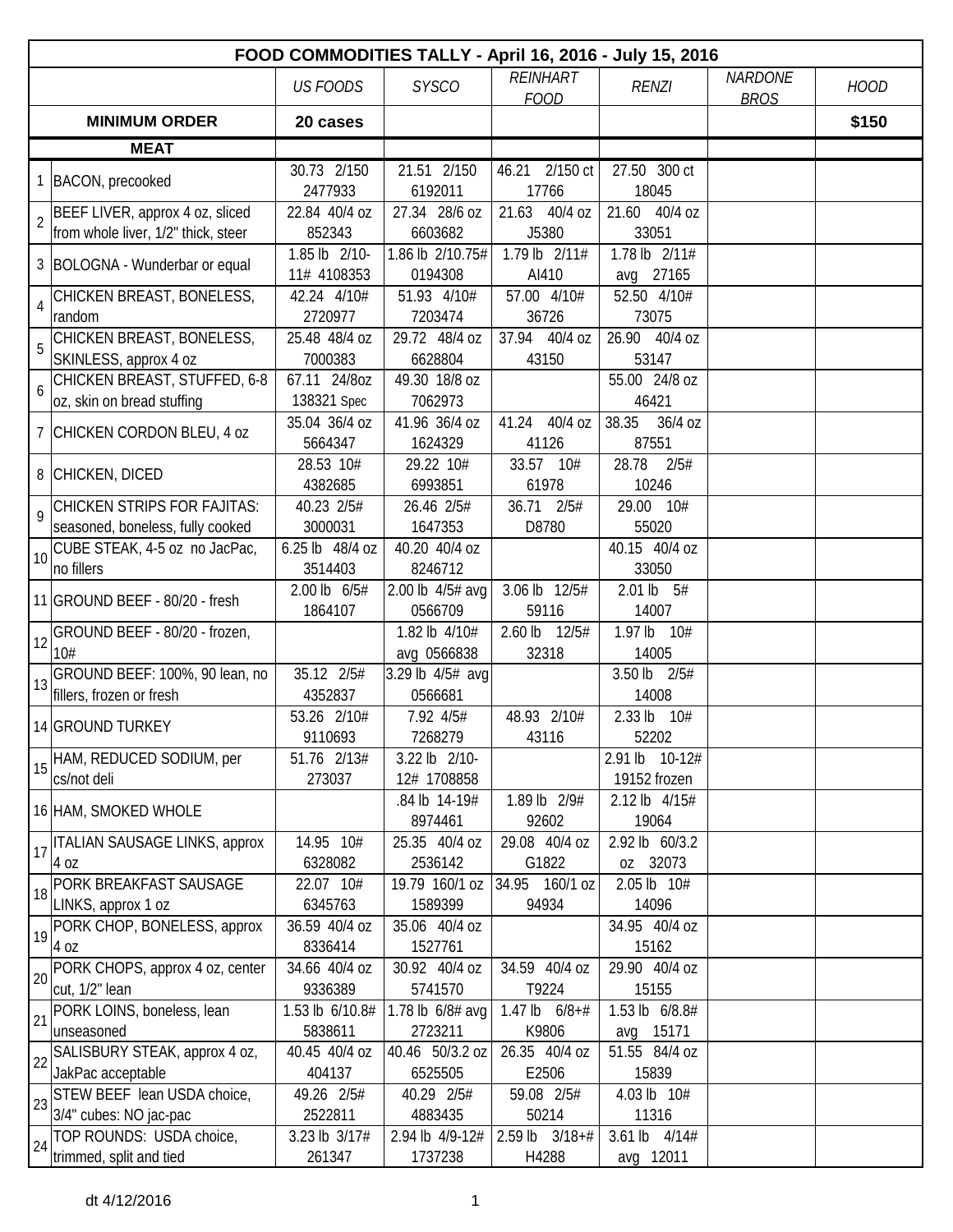|                | FOOD COMMODITIES TALLY - April 16, 2016 - July 15, 2016   |                           |                            |                                |                                 |                               |             |  |  |  |
|----------------|-----------------------------------------------------------|---------------------------|----------------------------|--------------------------------|---------------------------------|-------------------------------|-------------|--|--|--|
|                |                                                           | <b>US FOODS</b>           | <b>SYSCO</b>               | <b>REINHART</b><br><b>FOOD</b> | <b>RENZI</b>                    | <b>NARDONE</b><br><b>BROS</b> | <b>HOOD</b> |  |  |  |
|                | 25 TURKEY BREAST premium grade,                           | 3.41 lb 3/8-9#<br>7199961 | 3.08 lb 2/8-10#<br>7135759 | 3.05 lb 2/8#<br>B1146          | 2.62 lb 2/10#<br>54036          |                               |             |  |  |  |
|                | not deli, cooked, skinless<br><b>FROZEN FOODS</b>         |                           |                            |                                |                                 |                               |             |  |  |  |
|                |                                                           | 126.69 30#                | 4.45 lb 30#                | 2.78 lb 27#                    | 3.43 lb 16/2.50#                |                               |             |  |  |  |
|                | 1 BABY BACK RIBS                                          | 3010121                   | 1496728                    | L3704                          | 17111                           |                               |             |  |  |  |
|                | BEEF PATTIES: 80% lean, 3                                 | 30.35 30/5.33             | 57.89 45/5.33              |                                | 42.59 30/5.3 oz 27.85 30/5.3 oz |                               |             |  |  |  |
| $\overline{2}$ | patties/pound, round, paper in                            | oz 4327300                | oz 4562583                 | F8032                          | 11126                           |                               |             |  |  |  |
|                | BEEF PATTIES: 80% lean, 100%                              | 30.35 30/5.33             | 57.89 45/5.33              |                                | 27.85 40/5.3 oz                 |                               |             |  |  |  |
| $\mathfrak{Z}$ | beef, 3 patties/pound, round, paper                       | oz 4327300                | oz 4562583                 |                                | 11126                           |                               |             |  |  |  |
|                | BREAKFAST SAUSAGE PATTIES,                                | 32.31 10#                 | 15.91 160/1 oz             | 21.63 160/1 oz                 | $2.05$ lb<br>160/1              |                               |             |  |  |  |
| $\overline{4}$ | approx 1 oz                                               | 3084589                   | 1589332                    | G1808                          | oz 14153                        |                               |             |  |  |  |
| 5              | <b>BREAKFAST SAUSAGE PATTIES,</b>                         | 45.59 112/1.34            | 46.88 112/1.34             |                                | 87/1.83<br>46.50                |                               |             |  |  |  |
|                | VEGETARIAN                                                | oz 1140284                | oz 4800451                 |                                | 11078<br>0Z                     |                               |             |  |  |  |
|                | <b>BREADED CHICKEN PATTY,</b>                             | 26.43 60/3 oz             | 69.06 150/3.08             | 49/3.25<br>25.44               | 22.89 52/3.1 oz                 |                               |             |  |  |  |
| 6              | approx 3 oz, oven ready, white meat                       | 4142865                   | oz 5316627                 | 43144<br>0Z                    | 55364                           |                               |             |  |  |  |
|                | 7 BREADED FISH COOKED                                     | 47.21 10#                 | 32.55 10#                  |                                | 29.49<br>46/3.6                 |                               |             |  |  |  |
|                |                                                           | 7323264                   | 7845625                    |                                | 40161<br>0Z                     |                               |             |  |  |  |
| 8              | BREADED FISH : uncooked, ready                            | 36.25 10#                 | 38.26 4/2.5#               | 23.27 53/3 oz                  | 46/3.6<br>35.00                 |                               |             |  |  |  |
|                | to bake, NOT DEEP FRY,                                    | 1247139                   | 1072982                    | J3762                          | oz 42099                        |                               |             |  |  |  |
| 9              | <b>BREADED FISH FILLETS - approx</b>                      | 44.03 10#                 | 23.44 10#                  |                                |                                 |                               |             |  |  |  |
|                | 4 oz                                                      | 7138100                   | 2125789                    |                                |                                 |                               |             |  |  |  |
| 10             | CHICKEN BREAST, BONELESS,                                 | 26.63 48/4 oz             | 51.93 4/10#                |                                | 26.90 10#                       |                               |             |  |  |  |
|                | <b>SKINLESS</b>                                           | 5874870                   | 7203474                    |                                | 53147                           |                               |             |  |  |  |
| 11             | CHICKEN BREASTS, approx 6.5 oz,                           | 7.57 lb 20# avg           |                            |                                |                                 |                               |             |  |  |  |
|                | bone in and skin on, no backs, no                         | 8193443                   |                            |                                |                                 |                               |             |  |  |  |
|                | 12 CHICKEN FILLETS, BREADED,                              | 33.75 40/4 oz             | 40.58 40/4 oz              | 24.29 40/4 oz                  | 30.00 40/4 oz                   |                               |             |  |  |  |
|                | approx 4 oz                                               | 6576672                   | 7564954                    | V6496                          | 55058                           |                               |             |  |  |  |
|                | 13 CHICKEN LEGS, approx 6 oz, IQF                         | 32.19 48/6.3 oz           | 58.03 60/8.7               | 40.22 48/7.3 oz                | 47.60 60/9 oz                   |                               |             |  |  |  |
|                |                                                           | 2337061                   | oz 7917707<br>29.22 10#    | 44150                          | 53200                           |                               |             |  |  |  |
|                | 14 CHICKEN MEAT, DICED: cooked,<br>white & dark meat, IQF | 29.37 10#<br>4382685      | 6993851                    | 33.57 10#<br>61978             | 31.50 2/5#<br>10252             |                               |             |  |  |  |
|                |                                                           | 21.27 2/5#                | 62.24 6/4.5#               | 19.18 225/.71                  | 20.26 250/.68                   |                               |             |  |  |  |
|                | 15 CHICKEN NUGGET                                         | 2359370 SPO               | 5316631                    | oz 10# V6492                   | oz 55068                        |                               |             |  |  |  |
|                |                                                           | 22.73 52/3.1 oz           | 69.06 150/3.08             | 25.44 49/3.25                  | 20.00 2/5#                      |                               |             |  |  |  |
|                | 16 CHICKEN PATTY                                          | 2400703 SPO               | oz 5316627                 | oz 10# 43144                   | 53199                           |                               |             |  |  |  |
|                |                                                           | 17.60 2/5#                | 24.46 2/5#                 |                                | 22.60<br>2/5#                   |                               |             |  |  |  |
|                | 17 CUBED PORK                                             | 8986077                   | 1664994                    |                                | 17079                           |                               |             |  |  |  |
|                |                                                           | 18.17 50/1.3 oz           | 19.01 5/10 ct              | 21.63 50/1.3 oz                | 20.54 50/1.25                   |                               |             |  |  |  |
|                | 18 DANISH - assorted                                      | 3102233                   | 2249365                    | 66944                          | oz 51236                        |                               |             |  |  |  |
|                |                                                           | 27.26 2/5#                | 27.87 2/5#                 | 26.43 2/5#                     | 24.25 2/5#                      |                               |             |  |  |  |
|                | 19 DICED TURKEY                                           | 7213879                   | 3054848                    | D3490                          | 10161                           |                               |             |  |  |  |
|                |                                                           | 22.47 240/1 oz            | 30.57 8/24 ct              |                                | 18.13 75/1.5 oz 20.00 175/1.25  |                               |             |  |  |  |
|                | 20 DINNER ROLLS, 1 oz                                     | 7324973                   | 1576875                    | G2338                          | oz 37013                        |                               |             |  |  |  |
|                |                                                           | 44.22 240/1.25            | 31.12 144/1.25             | 27.54 48 ct                    |                                 |                               |             |  |  |  |
|                | 21 DONUT - assorted                                       | oz 7222870                | oz 3000965                 | 68704                          |                                 |                               |             |  |  |  |
|                |                                                           | 67.30 4/5#                | 36.02 10#                  | 35.71 160/1 oz                 |                                 |                               |             |  |  |  |
|                | 22 FISH NUGGETS, approx 1 oz                              | 7607385 SPO               | 2124709                    | AB428                          |                                 |                               |             |  |  |  |
|                | 23 FRENCH FRIES                                           | 16.51 6/5#                | 16.63 6/5#                 | 17.34 6/5#                     | 13.80 6/5#                      |                               |             |  |  |  |
|                |                                                           | 7327042                   | 8897878                    | 26816                          | 34115                           |                               |             |  |  |  |
|                | 24 FRENCH TOAST                                           | 13.26 72/2.55             | 18.47 144/1.5              | 30.33 144/1.5                  | 20.57 144 ct                    |                               |             |  |  |  |
|                |                                                           | oz 5734330                | oz 1010222                 | oz 65416                       | 46021                           |                               |             |  |  |  |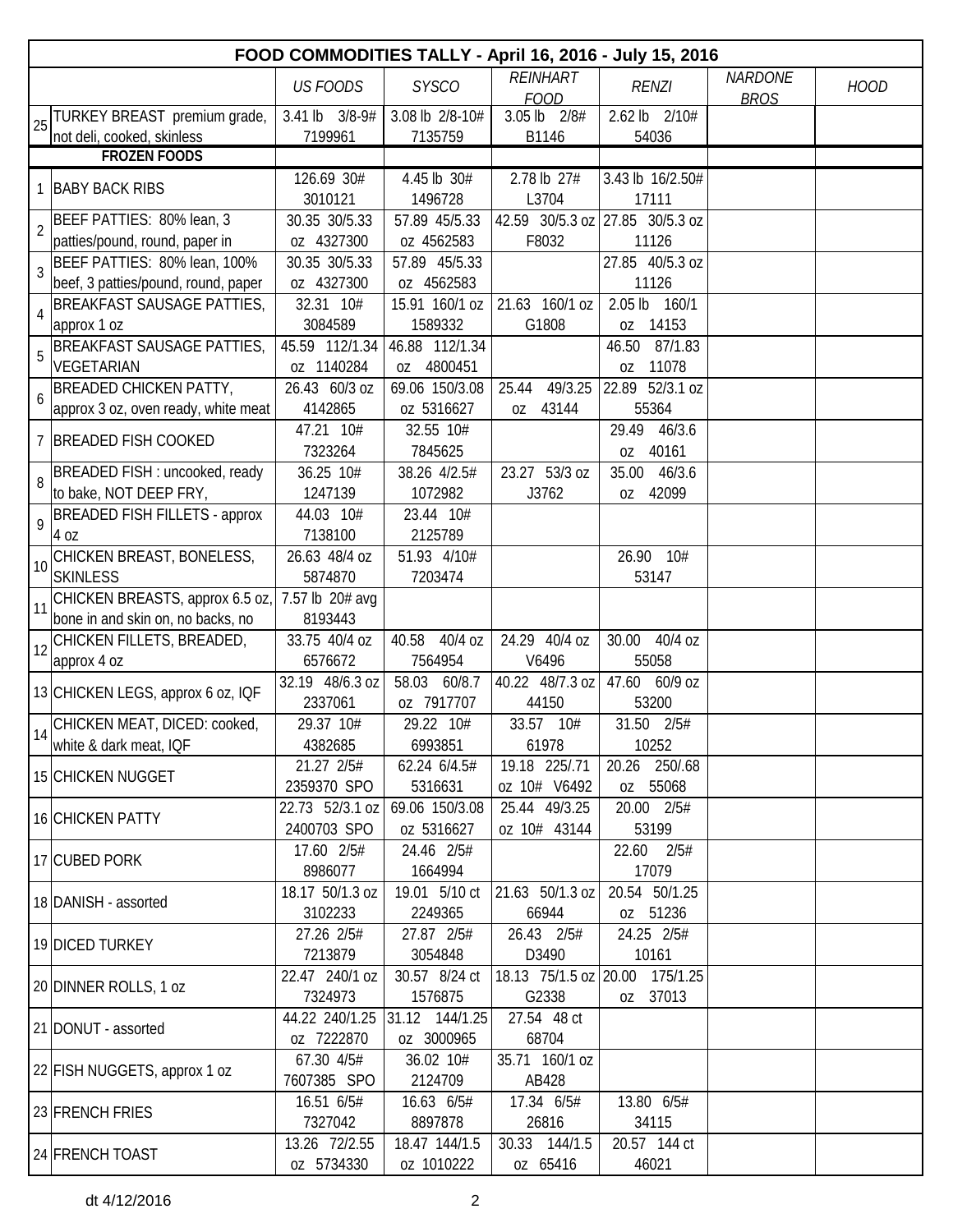|    | FOOD COMMODITIES TALLY - April 16, 2016 - July 15, 2016 |                                            |                                    |                                 |                                           |                               |             |  |  |
|----|---------------------------------------------------------|--------------------------------------------|------------------------------------|---------------------------------|-------------------------------------------|-------------------------------|-------------|--|--|
|    |                                                         | <b>US FOODS</b>                            | <b>SYSCO</b>                       | <b>REINHART</b><br><b>FOOD</b>  | <b>RENZI</b>                              | <b>NARDONE</b><br><b>BROS</b> | <b>HOOD</b> |  |  |
|    | 25 HASHBROWN - approx 2.25 oz                           | 20.26 6/2.815#<br>2099570                  | 21.10 120/2.25<br>oz 0017354       | oz 93130                        | 22.50 120/2.25 20.75 120/2.25<br>oz 34388 |                               |             |  |  |
|    | 26 HOT DOGS - All Beef                                  | 18.54 10 #<br>7330095                      | 17.56 2/5#<br>1137728              |                                 | 25.00 10#<br>23080                        |                               |             |  |  |
|    | 27 HOT DOGS (approx 80 cs)                              | 12.50 10#<br>6338784                       | 16.24 2/5#<br>1073485              | 16.58 80/2 oz<br>T3424          | 15.75 12/1#<br>23018                      |                               |             |  |  |
|    | 28 ITALIAN MEATBALLS                                    | 24.07 2/5#<br>1329200                      | 17.94 160/1 oz<br>5063138          | 27.21 160/1 oz<br>53084         | 20.90 10#<br>11238 Precooked              |                               |             |  |  |
|    | 29   ITALIAN SAUSAGE CUBES:<br>cooked                   |                                            | 46.19 3/5#<br>6862298              |                                 | 2.15 lb 2/5#<br>bags 32083                |                               |             |  |  |
|    | 30 MANICOTTI - approx 3 oz                              | 28.96 60/2.75<br>oz 3272580                | 32.80 60/2.75<br>oz 1042878        | 60/2.75<br>30.43<br>20110<br>0Z | 28.55 60/2.75<br>oz 35243                 |                               |             |  |  |
|    | 31 MEATBALLS                                            | 27.73 2/5#<br>8796344                      | 17.94 160/1 oz<br>5063138          | 27.21 160/1 oz<br>53084         | 20.90 10#<br>11238                        |                               |             |  |  |
|    | 32 MEATLOAF SLICES                                      |                                            | 64.30 76/3.15<br>oz 2138121        |                                 | 44.50 75/3.2 oz<br>33167                  |                               |             |  |  |
| 33 | MEATLOAF DELUXE,<br>PRECOOKED, SLICED, approx 4 oz      |                                            | 64.30 76/3.15<br>oz 2138121        |                                 | 44.50 75/3.2 oz<br>33167                  |                               |             |  |  |
|    | 34 OMELETS, approx 1 oz                                 | 30.31<br>2365013                           | 200/1 oz 26.85 200/1 oz<br>9546797 |                                 |                                           |                               |             |  |  |
|    | 35 OMELETS, approx 3 oz                                 | 40.57 56/4.3 oz 39.59 72/3.5 oz<br>3277274 | 7360704                            | 39.80 84/3 oz<br>B7934          | 45.15 84/3 oz<br>26044                    |                               |             |  |  |
|    | 36 PANCAKES                                             | 11.10 12/12 ct<br>3853165                  | 10.48 144/1.25<br>oz 1010255       |                                 | 11.60 144/1.20 oz<br>46033 buttermilk     |                               |             |  |  |
| 37 | PANCAKES - BUTTERMILK -<br>approx 1.2 oz                | 10.63 12/12 ct<br>5734553                  | 28.65 216/1.25<br>oz 1783935       |                                 | 11.60 144/1.20<br>oz 46033                |                               |             |  |  |
|    | 38 PEPPERONI: sliced                                    | 25.04 10#<br>6688592                       | 52.61 25#<br>1752062               | 58.67 2/12.5#<br>E6054          | 21.65 10#<br>32067                        |                               |             |  |  |
|    | 39 PIZZA, CHEESE, 5" ROUND -<br>approx 5 oz             | 48.54 54/5.2 oz<br>1019520                 | 50.01 54/4.98<br>oz 1676667        | 44.29 60/5 oz<br>A6786          | 61.48 96/4.5 oz<br>80151                  | 46.00 60/5.35<br>oz 5wrmny2   |             |  |  |
|    | 40 PIZZA CRUST, 9" round                                |                                            | 38.77 48/6 oz<br>9127358           |                                 | 12.90 12/9"<br>37804                      |                               |             |  |  |
|    | 41 PIZZA CRUST, sheet pan, 24 oz                        |                                            | 38.97 22/24 oz<br>2222545          | 50.83 22/24 oz<br>55082         | 17.50 12/24 oz<br>38713                   |                               |             |  |  |
|    | 42 PIZZA CRUST, sheet pan, 44 oz                        | 37.13 10/44 oz<br>7988561                  | 23.83 10/45.5<br>oz 2096760        |                                 | 23.85 10/43 oz<br>37807                   | 28.00 10//40 oz<br>2wps       |             |  |  |
|    | 43 PIZZA TOPPING, SAUSAGE                               | 35.28 3/5#<br>2991800                      | 17.66 2/5#<br>8131443              | 19.55 2/5#<br>53070             | 17.34 2/5# bags<br>32083 CKD              |                               |             |  |  |
| 44 | POLLOCK POTATO CRUNCH<br>NUGGET - approx 1 oz           |                                            | 28.40 10#<br>7828510               | 35.71 160/1 oz<br>AB428         |                                           |                               |             |  |  |
| 45 | PORK BBQ RIBETTES, cooked,<br>approx 3-4 oz             | 32.01 52/3.1 oz<br>3076460                 | 32.09 53/3 oz<br>7154263           | $31.71$ 52/3.1 oz<br>K5714      | $2.82$ lb<br>75/3.2<br>oz 33024           |                               |             |  |  |
|    | 46 POTATOES, CUBED (to pan fry)                         | 34.01 6/5#<br>4395265                      | 33.84 6/5#<br>3644036              | 37.65 6/5#<br>G2448             | 22.29 4/5#<br>34109                       |                               |             |  |  |
|    | 47 PULLED TURKEY                                        | 43.46 2/5#<br>7173594                      | 46.63 10#<br>7497217               | 39.08 10#<br>J5504              | 42.00 2/5#<br>52031 white                 |                               |             |  |  |
|    | 48 RAVIOLI                                              | 21.76 2/5#<br>2243944                      | 20.46 3/3#<br>2467637              | 24.82 360/.44<br>oz 60068       | 26.00 300/.65<br>0Z 86212 preckd          |                               |             |  |  |
|    | 49 STEAK UM                                             | 30.95 10#<br>6189591                       | 40.30 40/4 oz<br>7161395           | 36.38 10#<br>51844              | 32.15 56/3 oz<br>33168                    |                               |             |  |  |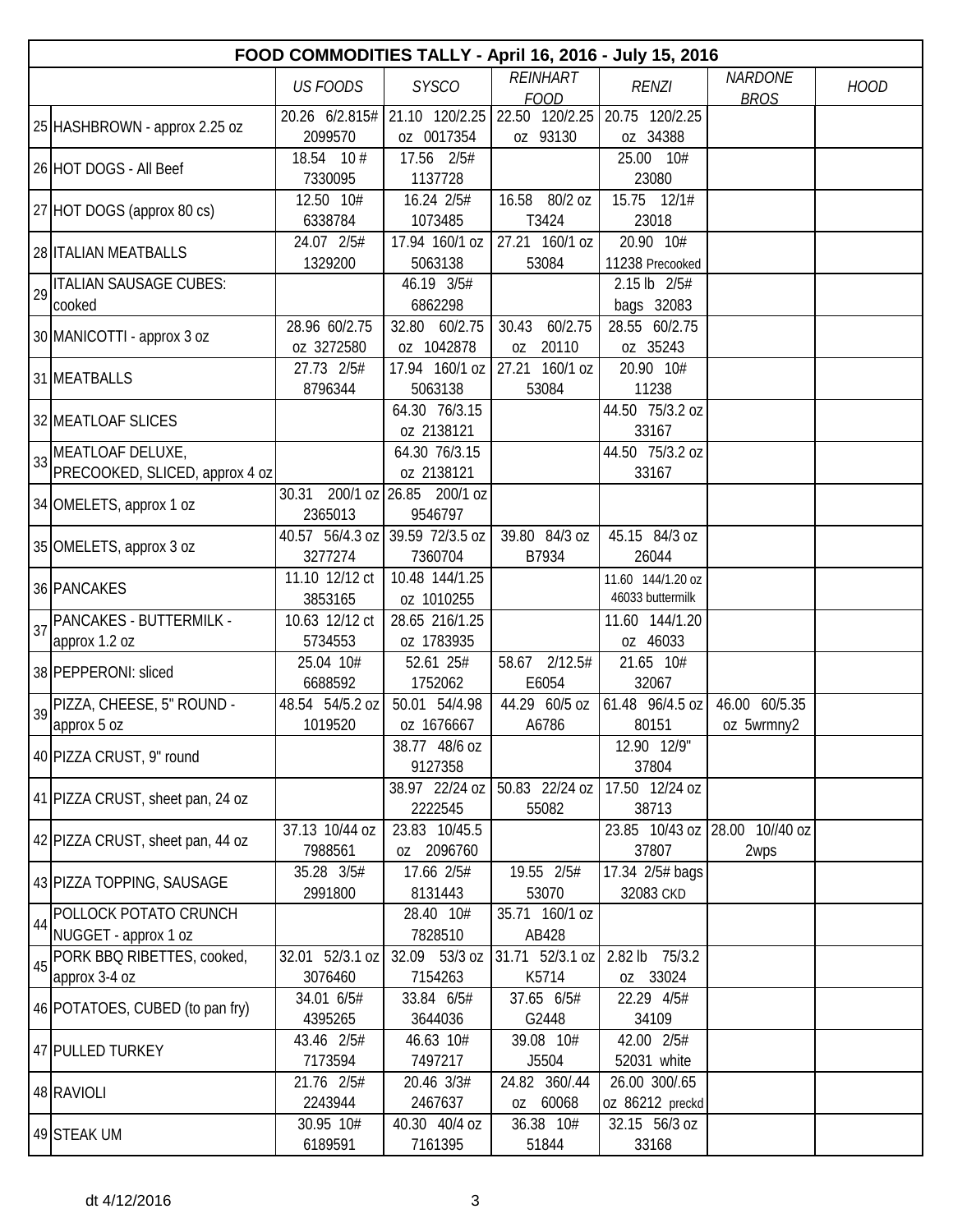|    | FOOD COMMODITIES TALLY - April 16, 2016 - July 15, 2016 |                           |                                              |                                        |                        |                |             |  |  |
|----|---------------------------------------------------------|---------------------------|----------------------------------------------|----------------------------------------|------------------------|----------------|-------------|--|--|
|    |                                                         | <b>US FOODS</b>           | <b>SYSCO</b>                                 | <b>REINHART</b>                        | <b>RENZI</b>           | <b>NARDONE</b> | <b>HOOD</b> |  |  |
|    |                                                         |                           |                                              | <b>FOOD</b>                            |                        | <b>BROS</b>    |             |  |  |
|    | 50 SWEET POTATO FRIES                                   | 23.31 3/5#<br>7693799     | 23.65 6/2.5#<br>3419199                      | 28.76 6/2.5#<br>59686                  | 26.26 6/2.5#<br>34130  |                |             |  |  |
|    |                                                         | 35.93 3/5.5#              | 31.96 96/2 oz                                | 52.53 96/2.75                          | 36.20 120/2 oz         |                |             |  |  |
|    | 51 STUFFED SHELLS - approx 2 oz                         | 4982056                   | 1948512                                      | oz 20852                               | 35249                  |                |             |  |  |
|    |                                                         | 24.17 6/5#                | 37.69 6/5#                                   | 22.38 6/5#                             | 22.92 6/5#             |                |             |  |  |
|    | 52 TATOR TOT - approx 1 oz                              | 68106                     | 1050954                                      | <b>BL642</b>                           | 34197                  |                |             |  |  |
|    | 53 TURKEY BREAST: raw frozen                            |                           | 2.66 lb 2/8-10#                              | 2.00 lb 2/9#                           | 2.91 lb 2/11#          |                |             |  |  |
|    |                                                         |                           | 4347126                                      | R4238                                  | avg 54015              |                |             |  |  |
| 54 | UNBREADED FISH FILLETS -                                | 24.69 10#                 | 30.55 10#                                    | 19.63 40/4oz                           |                        |                |             |  |  |
|    | approx 4 oz                                             | 5102751                   | 2375228                                      | J3757                                  |                        |                |             |  |  |
|    | 55 UNBREADED VEAL PATTY -                               | 39.79 40/4 oz             | 32.60 10 #                                   | 33.78 40/4 oz                          |                        |                |             |  |  |
|    | approx 4 oz                                             | 2188803                   | 2590222                                      | 99418                                  |                        |                |             |  |  |
|    | 56 VEGGIE BURGER, regular                               | 47.62 48/3.4 oz           | 47.68 48/3.4 oz                              | 51.35 48/3.4 oz 47.62 48/3.4 oz        |                        |                |             |  |  |
|    |                                                         | 1038223                   | 2023125<br>45.66 48/3.4 oz                   | 51536<br> 38.59 50/3.4 oz              | 11100<br>62.07 48/4.25 |                |             |  |  |
|    | 57 VEGGIE BURGER, southwestern                          |                           | 9349960                                      | H0870                                  | oz 11095               |                |             |  |  |
|    |                                                         | 11.37 144/1.27            | 10.66 144/.83                                | 15.22 12/12 ct                         | 11.04 144 ct           |                |             |  |  |
|    | 58 WAFFLES                                              | oz 5734496                | oz 1010297                                   | 55762                                  | 46037                  |                |             |  |  |
|    |                                                         | 21.38 6/12 ct             | 21.23 6/12 ct                                | 27.00 12/12 ct                         | 13.40 6/12 ct          |                |             |  |  |
|    | 59 WRAPS                                                | 5366539                   | 6291595                                      | 66060                                  | 60048                  |                |             |  |  |
|    | <b>FISH</b>                                             |                           |                                              |                                        |                        |                |             |  |  |
|    | 1 TUNA FISH, 12 oz                                      | 55.65 24/12 oz            | 44.91 24/12 oz                               | 86.14 24/12.5                          |                        |                |             |  |  |
|    |                                                         | 2091072                   | 8524357                                      | oz J3248                               |                        |                |             |  |  |
|    | 2 TUNA FISH, 66.5 oz                                    | 59.15 6/66.5 oz           |                                              | $36.74$ 6/66.5 oz 40.59 6/66.5 oz      | 35.45<br>6/66.5        |                |             |  |  |
|    | <b>EGGS</b>                                             | 2010403                   | 7519285                                      | 36646                                  | oz 64025               |                |             |  |  |
|    |                                                         |                           | 26.85 200/1 oz                               |                                        |                        |                |             |  |  |
|    | 1 EGG PATTIES, 1 oz - frozen                            | 30.31 200/1 oz<br>2365013 | 9546797                                      | 19.32 144/1 oz 20.25 144/1 oz<br>G6244 | 27062                  |                |             |  |  |
|    |                                                         | 32.61 144/1.75            | 29.60 144/1.75                               |                                        | 35.57 144/1.75         |                |             |  |  |
|    | 2 EGG PATTIES, 1.75 oz - frozen                         | oz 997221                 | oz 7360530                                   |                                        | oz 27053               |                |             |  |  |
|    |                                                         |                           | 23.18 100/2 oz 25.65 100/2 oz 26.17 100/2 oz |                                        |                        |                |             |  |  |
|    | 3 EGG PATTIES, 2 oz - frozen                            | 5258470                   | 2738623                                      | J3444                                  |                        |                |             |  |  |
|    |                                                         |                           | 28.22 30 doz                                 | 14.23 15 doz                           | 24.50 30 doz           |                |             |  |  |
|    | 4 FRESH EGGS                                            |                           | 2105773                                      | L3694                                  | 28028                  |                |             |  |  |
|    | 5   PASTEURIZED EGGS                                    | 39.56 15/2#               | 29.97 15/2#                                  | 41.45 15/2#                            | 38.50 15/2#            |                |             |  |  |
|    |                                                         | 882373 liquid             | 2366607                                      | A6998                                  | 27022                  |                |             |  |  |
|    | 6 PEELED HARD COOKED                                    | 43.33 25#                 | 37.54 25#                                    | 27.04 12/12 ct                         | 46.00 25#              |                |             |  |  |
|    |                                                         | 5723465                   | 8847491                                      | 25460                                  | 28101                  |                |             |  |  |
|    | <b>PASTA &amp; GRAINS</b>                               |                           |                                              |                                        |                        |                |             |  |  |
|    | 1 BARLEY                                                | 15.66 24/1#<br>5212675    | 19.27 24/1#<br>4487633                       | 21.10 24/1#<br>L6434                   |                        |                |             |  |  |
|    |                                                         | 11.83 2/5#                | 11.86 2/5#                                   | 16.13 2/5#                             | 11.50 10#              |                |             |  |  |
|    | 2 EGG NOODLES                                           | 7328651                   | 5588033                                      | 25486                                  | 84082                  |                |             |  |  |
|    |                                                         | 9.55 2/10#                | 4.05 2/10#                                   | 29.58 3/10#                            | 11.50 20#              |                |             |  |  |
|    | 3 ELBOW MACARONI                                        | 993063                    | 4862702                                      | 24806                                  | 84073                  |                |             |  |  |
|    |                                                         | 7.45 10#                  | 9.06 10#                                     | 15.14 12/1#                            |                        |                |             |  |  |
|    | 4  LASAGNA NOODLES                                      | 3328127                   | 4933164                                      | 24612                                  |                        |                |             |  |  |
|    | 5   RICE - par boil - $25#$                             | 9.44 25#                  | 10.36 25#                                    | 14.38 25#                              | 11.60 25#              |                |             |  |  |
|    |                                                         | 4326526                   | 4671350                                      | 25204                                  | 66014                  |                |             |  |  |
|    | 6 $ RICE - par$ boil - 50#                              | 18.68 50#                 | 25.94 50#                                    |                                        | 11.60<br>25#           |                |             |  |  |
|    |                                                         | 2328193                   | 4323366                                      |                                        | 66014                  |                |             |  |  |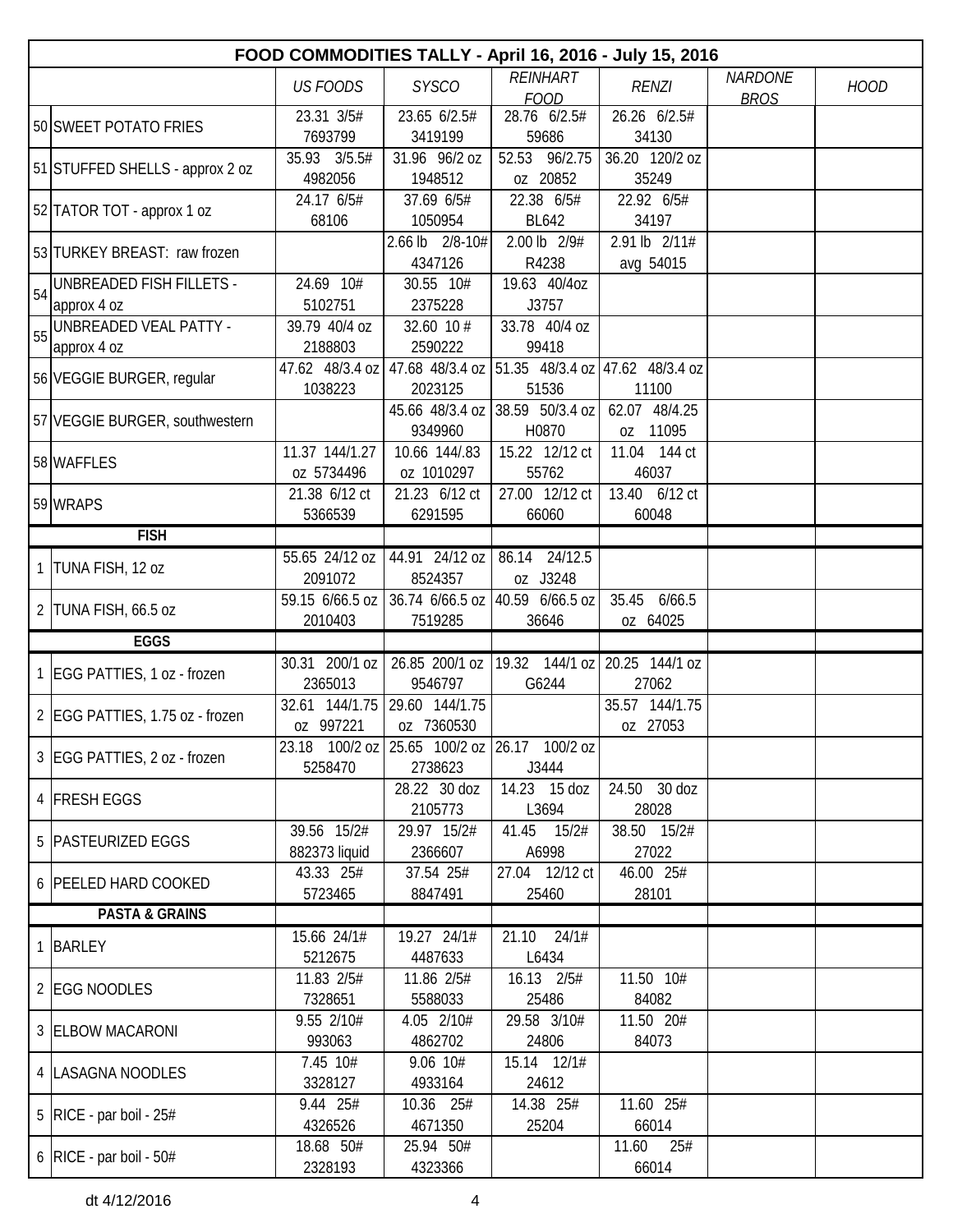| FOOD COMMODITIES TALLY - April 16, 2016 - July 15, 2016 |                        |                         |                      |                      |                |             |  |  |  |
|---------------------------------------------------------|------------------------|-------------------------|----------------------|----------------------|----------------|-------------|--|--|--|
|                                                         | <b>US FOODS</b>        | <b>SYSCO</b>            | <b>REINHART</b>      | <b>RENZI</b>         | <b>NARDONE</b> | <b>HOOD</b> |  |  |  |
|                                                         |                        |                         | <b>FOOD</b>          |                      | <b>BROS</b>    |             |  |  |  |
| 7   ROTINI - tricolor                                   | 13.36 2/10#            | 14.89 2/10#             | 24.80 2/10#          | 8.35 10#             |                |             |  |  |  |
|                                                         | 2328805                | 5588017                 | G3046                | 84096                |                |             |  |  |  |
| 8   ROTINI - plain                                      | 10.08 2/10#<br>997627  | 13.24 2/10#<br>5587993  | 20.11 2/10#<br>25490 | 11.50 20#<br>84083   |                |             |  |  |  |
|                                                         | 9.55 2/10#             | 4.00 2/10#              | 19.67 2/10#          | 11.50 20#            |                |             |  |  |  |
| 9 SPAGHETTI                                             | 997692                 | 4862983                 | 30312                | 84072                |                |             |  |  |  |
|                                                         | 11.12 2/10#            | 4.49 2/10#              | 20.11 2/10#          | 11.50 20#            |                |             |  |  |  |
| $10$ ZITI                                               | 3327681                | 4862835                 | 25868                | 84074                |                |             |  |  |  |
| <b>BAKING PRODUCTS</b>                                  |                        |                         |                      |                      |                |             |  |  |  |
|                                                         | 53.79 6/5#             | 46.84 6/5#              | 48.63<br>6/5#        | 39.93 6/5#           |                |             |  |  |  |
| 1 BAKING POWDER                                         | 8004772                | 5517701                 | 22142                | 68064                |                |             |  |  |  |
|                                                         | 14.79 12/2#            | 12.01 12/24 oz          | 18.67 24/1#          | 14.05 24/1#          |                |             |  |  |  |
| 2 BAKING SODA                                           | 1043975                | 4950598                 | R1472                | 68058                |                |             |  |  |  |
|                                                         | 34.69 3/gal            | 22.10 3/gal             | 30.63<br>6/gal       | 28.74 6/gal          |                |             |  |  |  |
| 3 CANOLA OIL                                            | 1350529                | 0325678                 | J2902                | 30088                |                |             |  |  |  |
| 4 COCONUT: unsweetened                                  |                        | 20.98 5/2#              |                      |                      |                |             |  |  |  |
|                                                         |                        | 4510921                 |                      |                      |                |             |  |  |  |
| 5 CORN STARCH                                           | 15.89 24/1#            | 16.48 24/1#             | 17.13 24/1#          | 15.83 24/1#          |                |             |  |  |  |
|                                                         | 4009908                | 4032991                 | 19702                | 91369                |                |             |  |  |  |
| $6$ FLOUR - 25#                                         | 13.41 2/25#            | 13.06 2/25#             | 9.14 25#             | 6.50 25#             |                |             |  |  |  |
|                                                         | 2330942                | 8379270                 | 27620                | 10881                |                |             |  |  |  |
| 7 FLOUR - 50#                                           | 13.48 50#              | 14.32 50#               | 16.68 50#            | 14.37 50#            |                |             |  |  |  |
|                                                         | 8615247                | 4267274                 | 27528                | 10865                |                |             |  |  |  |
| 8 PEANUT BUTTER                                         | 38.06 6/5#             | 25.28<br>6/5#           | 53.40 6/5#           | 37.65 6/5#           |                |             |  |  |  |
|                                                         | 6756811                | 4009189                 | 31766                | 92542                |                |             |  |  |  |
| 9 PEANUT BUTTER CHIPS                                   | 70.31 25#              | 19.04 200/.5 oz         |                      | 65.80 25#            |                |             |  |  |  |
|                                                         | 2056323 Spec           | 6132377                 |                      | 75071 Spec Ord       |                |             |  |  |  |
| 10 SEMI-SWEET CHOCOLATE CHIPS                           | 39.24 25#              | 41.44 25#               | 60.33 25#            | 39.02 25#            |                |             |  |  |  |
|                                                         | 8704322                | 5335732                 | 25958<br>35.28 50#   | 92210                |                |             |  |  |  |
| 11 SHORTENING                                           | 26.40 50#              | 28.71<br>50#<br>4003851 | 36916                | 33.97 50#            |                |             |  |  |  |
|                                                         | 2880383<br>19.12 12/2# | 8.51 12/2#              |                      | 10954                |                |             |  |  |  |
| 12 SUGAR, BROWN - $2#$                                  | 855387                 | 5593702                 | 24.57 12/2#<br>J3166 | 16.05 12/2#<br>11183 |                |             |  |  |  |
|                                                         | 29.52 50#              | 26.95 50#               | 29.88 50#            | 27.80 50#            |                |             |  |  |  |
| 13 SUGAR, BROWN - 50#                                   | 2033744                | 1854926                 | 27692                | 67009                |                |             |  |  |  |
|                                                         | 19.87 12/2#            | 16.29 12/2#             | 24.54 12/2#          | 16.10 12/2#          |                |             |  |  |  |
| 14 SUGAR, CONFECTIONERY - 2#                            | 1627215                | 5593900                 | 33218                | 92205                |                |             |  |  |  |
|                                                         | 30.16 50#              | 17.62 50#               | 29.61 50#            | 27.45 50#            |                |             |  |  |  |
| 15 SUGAR, CONFECTIONERY - 25#                           | 6418669                | 1854918                 | B1486                | 67007                |                |             |  |  |  |
|                                                         | 23.00 50#              | 17.14 50#               | 27.42 50#            | 24.26 50#            |                |             |  |  |  |
| 16 SUGAR, GRANULATED                                    | 8383283                | 4782694                 | 13054                | 68395 x-tra fine     |                |             |  |  |  |
|                                                         | 4.81 gal               | 44.81 4/gal             | 14.52 16 oz          | 21.00 4/gal          |                |             |  |  |  |
| 17 VANILLA EXTRACT                                      | 761346                 | 5239397                 | 23382                | 96215                |                |             |  |  |  |
| 18 VEGETABLE OIL                                        | 29.91 6/gal            | 22.10 3/gal             | 29.29 3/gal          | 28.74 6/gal          |                |             |  |  |  |
|                                                         | 9328691                | 0325678                 | 75338                | 30088                |                |             |  |  |  |
| 19 WALNUTS                                              | 28.92 5#               | 43.52 3/2#              | 45.54 2/2.5#         | 38.02 5#             |                |             |  |  |  |
|                                                         | 2634442                | 4645404                 | 23044                | 92353                |                |             |  |  |  |
| <b>INDIVIDUAL / BULK CEREALS</b>                        |                        |                         |                      |                      |                |             |  |  |  |
| 1 BRAN FLAKES - Individual                              | 36.29 96/.88 oz        | 36.50 96/.875           | 39.75 96/1.25        | 18.55 84/1 oz        |                |             |  |  |  |
|                                                         | 3003084                | oz 4044616              | oz 25666             | 92332                |                |             |  |  |  |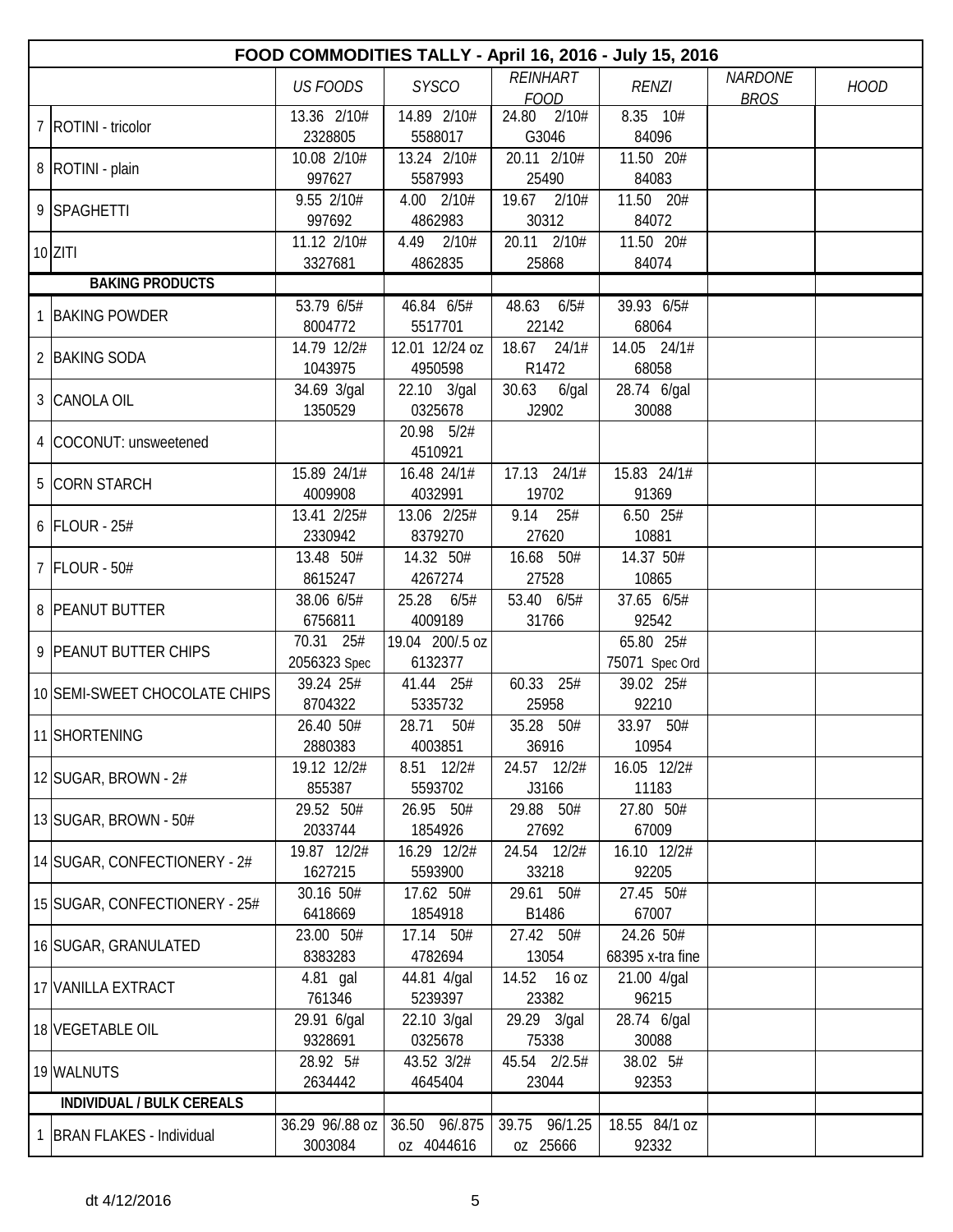| FOOD COMMODITIES TALLY - April 16, 2016 - July 15, 2016 |                             |                                                        |                                             |                               |                |             |  |  |  |
|---------------------------------------------------------|-----------------------------|--------------------------------------------------------|---------------------------------------------|-------------------------------|----------------|-------------|--|--|--|
|                                                         | <b>US FOODS</b>             | <b>SYSCO</b>                                           | <b>REINHART</b>                             | <b>RENZI</b>                  | <b>NARDONE</b> | <b>HOOD</b> |  |  |  |
|                                                         | 35.84 4/43 oz               | 11.81 4/35 oz                                          | <b>FOOD</b><br>16.82 4/28 oz                |                               | <b>BROS</b>    |             |  |  |  |
| 2 BRAN FLAKES - Bulk                                    | 6000277                     | 6709414                                                | K2994                                       |                               |                |             |  |  |  |
|                                                         | 21.81 96/.88 oz             | 14.30 84/1 oz                                          | 37.97 96/1 oz                               | 18.53 96/1 oz                 |                |             |  |  |  |
| 3 CHEERIOS - Individual                                 | 7738776                     | 7001082                                                | <b>BA940</b>                                | 84160                         |                |             |  |  |  |
|                                                         | 14.53 4/35 oz               | 12.74 4/35 oz                                          | 37.13 4/29 oz                               | 13.95 4/35 oz                 |                |             |  |  |  |
| 4 CHEERIOS - Bulk                                       | 7176845                     | 6732754                                                | 25308                                       | 76254                         |                |             |  |  |  |
| 5 CINNAMON TOASTIES - Individual                        | 21.81 96/1 oz               | 18.21 96/1 oz                                          | 38.01 96/1 oz                               | 18.53 96/1 oz                 |                |             |  |  |  |
|                                                         | 7373590                     | 4119723                                                | 33626                                       | 84065                         |                |             |  |  |  |
| 6 CINNAMON TOASTIES - Bulk                              | 36.57 6/32 oz               | 38.18<br>$4/45$ oz                                     |                                             | 18.60 4/35 oz                 |                |             |  |  |  |
|                                                         | 5640628                     | 4396446                                                |                                             | 92334                         |                |             |  |  |  |
| 7 CORN FLAKES - Individual                              | 21.81 96/1 oz               | 16.12 84/1 oz                                          | 39.10 96/1 oz                               | 18.53 96/1 oz                 |                |             |  |  |  |
|                                                         | 9266883                     | 2430259                                                | 25224                                       | 85009                         |                |             |  |  |  |
| 8 CORN FLAKES - Bulk                                    | 12.63 4/35 oz<br>3176849    | 11.52 4/35 oz<br>6709307                               | $17.13$ 4/28 oz<br>K3006                    | 12.40 4/35 oz<br>76255        |                |             |  |  |  |
|                                                         | 22.61 12/28 oz              | 17.56<br>12/28                                         | 43.26 12/28 oz                              |                               |                |             |  |  |  |
| 9 CREAM OF WHEAT - Bulk                                 | 6000525                     | oz 8562639                                             | 25562                                       |                               |                |             |  |  |  |
|                                                         | 47.52 144/1 oz              |                                                        |                                             |                               |                |             |  |  |  |
| 10 CREAM OF WHEAT - Individual                          | 496463                      |                                                        |                                             |                               |                |             |  |  |  |
|                                                         | 21.81 96/1 oz               | 35.35                                                  | $96/1$ oz 39.10 96/1 oz                     | 22.81 96/1 oz                 |                |             |  |  |  |
| 11 FROSTED FLAKES - Individual                          | 9266883                     | 4044707                                                | 25224                                       | 84011                         |                |             |  |  |  |
| 12 FROSTED FLAKES - Bulk                                | 23.18 4/45 oz               | 12.38 4/35 oz                                          | 17.57 4/28 oz                               |                               |                |             |  |  |  |
|                                                         | 5621412                     | 6781587                                                | K3022                                       |                               |                |             |  |  |  |
| 13 OATMEAL - Individual                                 | 9.49 48 ct                  | 15.18<br>12/42                                         | 21.25 10/12 ct                              |                               |                |             |  |  |  |
|                                                         | 1892132                     | oz 8562621                                             | 92336                                       |                               |                |             |  |  |  |
| 14 QUICK OATS, approx 42 oz                             | 21.45 4/42 oz               | 15.18<br>12/42                                         | 29.58 12/42 oz 25.00 12/42 oz               |                               |                |             |  |  |  |
|                                                         | 4376018                     | oz 8562621                                             | C2468                                       | 85522                         |                |             |  |  |  |
| 15 RAISIN BRAN - Individual                             | 21.81 96/1.25<br>oz 5265707 | 35.37<br>96/1.25                                       | 39.75<br>96/1.25                            | 18.53 96/1.19                 |                |             |  |  |  |
|                                                         | 24.46 6/36 oz               | oz 4044624<br>14.39 4/35 oz                            | 0Z 25666<br> 17.78<br>4/28 oz               | oz 84033<br>14.75 4/35 oz     |                |             |  |  |  |
| 16 RAISIN BRAN - Bulk                                   | 5622253                     | 6732788                                                | K3058                                       | 76243                         |                |             |  |  |  |
|                                                         |                             | 36.22 96/.6252 34.50 96/5 oz                           |                                             | 22.81 96/1 oz                 |                |             |  |  |  |
| 17 SPECIAL K - Individual                               | oz 7002074                  | 4044699                                                |                                             | 84026                         |                |             |  |  |  |
|                                                         |                             | 21.81 96/.63 oz   35.41 96/5 oz                        | 32.87 70/88                                 | 19.00 96/.75 oz               |                |             |  |  |  |
| 18 RICE CRISPIES - Individual                           | 1265701                     | 4044681                                                | oz 57412                                    | 84062                         |                |             |  |  |  |
| 19 RICE CRISPIES - Bulk                                 | 15.05 4/35 oz               | 12.93 4/35 oz                                          | 16.41 4/28 oz                               |                               |                |             |  |  |  |
|                                                         | 9176843                     | 6709455                                                | K3020                                       |                               |                |             |  |  |  |
| 20 SHREDDED WHEAT - Individual                          | 33.25 70/1.2 oz             | 33.96 70/1.2                                           |                                             | 39.76 70/1.06 28.09 70/1.2 oz |                |             |  |  |  |
|                                                         | 3489432                     | oz 6199269                                             | oz 56220                                    | 76599                         |                |             |  |  |  |
| 21 SHREDDED WHEAT - Bulk                                |                             | 44.06 4/56 oz                                          |                                             | 25.00 4/35 oz                 |                |             |  |  |  |
|                                                         |                             | 5029087                                                |                                             | 76253                         |                |             |  |  |  |
| 22 TOOTIE FRUTIES - Individual                          | 7270697                     | 21.68 96/.75 oz 35.73 96/1 oz 40.75 96/1 oz<br>2093431 | B3362                                       | 17.95 84/1 oz<br>92335        |                |             |  |  |  |
|                                                         | 16.11 4/35 oz               |                                                        | 14.19 4/35 oz   17.83 4/28 oz               | 14.95 4/35 oz                 |                |             |  |  |  |
| 23 TOOTIE FRUTIES - Bulk                                | 4177739                     | 6768436                                                | K3034                                       | 92336                         |                |             |  |  |  |
| <b>DESSERT MIXES</b>                                    |                             |                                                        |                                             |                               |                |             |  |  |  |
|                                                         |                             |                                                        | 54.43 12/16 oz 30.63 6/20 oz 63.92 12/16 oz | 40.66 12/16 oz                |                |             |  |  |  |
| 1 ANGEL FOOD CAKE                                       | 9006636                     | 5357559                                                | 27302                                       | 28500                         |                |             |  |  |  |
|                                                         | 29.60 6/#10                 | 30.06 6/#10                                            | 37.70 38 lbs                                | 38.00 6/#10                   |                |             |  |  |  |
| 2 APPLE PIE FILLING                                     | 3331527                     | 6348015                                                | L8884                                       | 73066                         |                |             |  |  |  |
| 3 BROWNIE MIX                                           | 27.19 6/5#                  | 24.77 6/5#                                             | 59.87 6/6#                                  | 26.23 6/5#                    |                |             |  |  |  |
|                                                         | 7316490                     | 1242439                                                | 29280                                       | 28420                         |                |             |  |  |  |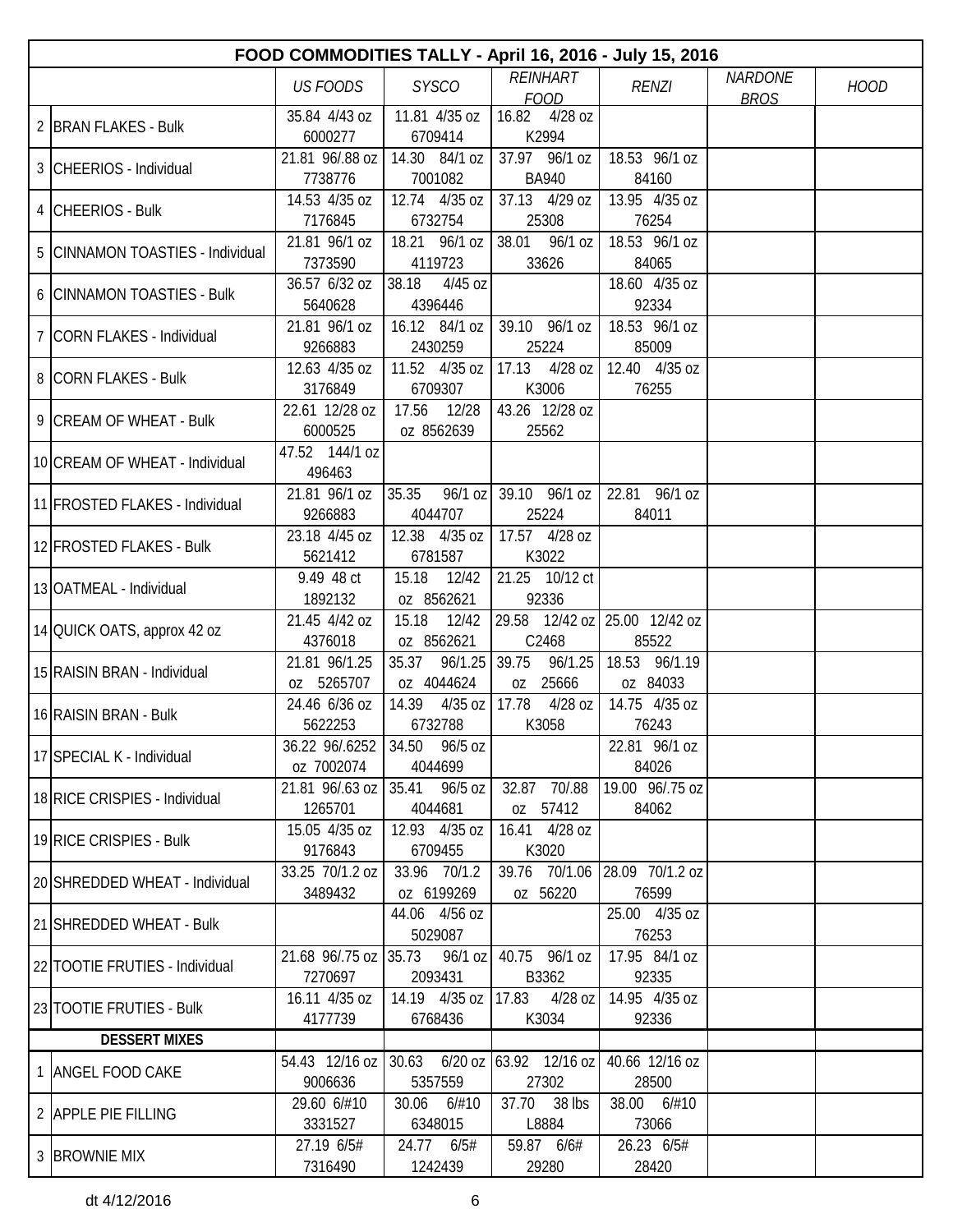|    | FOOD COMMODITIES TALLY - April 16, 2016 - July 15, 2016           |                                   |                             |                                |                              |                               |             |  |  |  |
|----|-------------------------------------------------------------------|-----------------------------------|-----------------------------|--------------------------------|------------------------------|-------------------------------|-------------|--|--|--|
|    |                                                                   | <b>US FOODS</b>                   | <b>SYSCO</b>                | <b>REINHART</b><br><b>FOOD</b> | <b>RENZI</b>                 | <b>NARDONE</b><br><b>BROS</b> | <b>HOOD</b> |  |  |  |
|    | 4  BROWNIE MIX, Sugar Free                                        |                                   |                             |                                |                              |                               |             |  |  |  |
|    | 5 CAKE MIX, CARROT                                                |                                   |                             |                                | 30.45 6/5#<br>28139          |                               |             |  |  |  |
|    | 6 CAKE MIX, CARROT, Sugar Free                                    |                                   |                             |                                |                              |                               |             |  |  |  |
|    | 7 CAKE MIX, CHOCOLATE                                             | 36.74 6/5#<br>3027174             | 22.91<br>6/5#<br>1242985    | 57.49 6/5#<br>29272            | 26.27 6/5#<br>28423          |                               |             |  |  |  |
| 8  | CAKE MIX, CHOCOLATE, Sugar<br>Free                                | 26.02 6/18.32 oz<br>2195816 SPO   |                             |                                |                              |                               |             |  |  |  |
|    | 9 CAKE MIX, SPICE                                                 | 62.39 6/5#<br>2000180             | 6/5#<br>38.37<br>6048904    |                                | 48.00 6/5#<br>28250 Spec Ord |                               |             |  |  |  |
|    | 10 CAKE MIX, YELLOW                                               | 24.04 6/5#<br>9316498             | 19.20<br>6/5#<br>5301627    | 55.17<br>29236                 | 23.24 6/5#<br>28427          |                               |             |  |  |  |
|    | 11 CAKE MIX, WHITE                                                | 24.04 6/5#<br>8316499             | 19.19<br>6/5#<br>5301601    | 23.46 6/5#<br>G5234            | 23.24 6/5#<br>28426          |                               |             |  |  |  |
|    | 12 CAKE MIX, WHITE, Sugar Free                                    |                                   |                             |                                |                              |                               |             |  |  |  |
|    | 13 CHEESECAKE                                                     | 68.77 6/4#<br>1371756             | 64.84<br>6/4#<br>1678481    |                                | 60.00 6/4#<br>28216          |                               |             |  |  |  |
|    | 14 GINGERBREAD MIX                                                |                                   | 38.37<br>6/5#<br>6048904    |                                | 34.45 6/5#<br>28114          |                               |             |  |  |  |
| 15 | ICING, READY TO SPREAD: MUST<br><b>BE SHELF STABLE: Chocolate</b> | 52.66<br>$2/11$ lb<br>1371756     | 49.79 2/11#<br>4158929      | 23.38 12#<br>72082             | 57.50 2/11<br>28099          |                               |             |  |  |  |
| 16 | ICING, READY TO SPREAD: MUST<br><b>BE SHELF STABLE: Vanilla</b>   | 57.68 2/11 lb<br>1004290 SPO      | 45.91 2/11#<br>4046124      | 21.15 12#<br>38998             |                              |                               |             |  |  |  |
|    | 17   ICING, CHOCOLATE, Sugar Free                                 |                                   |                             |                                |                              |                               |             |  |  |  |
|    | 18 ICING, WHITE, Sugar Free                                       |                                   |                             |                                |                              |                               |             |  |  |  |
|    | 19 MUFFIN MIX, BANANA NUT                                         |                                   |                             |                                | 52.00 6/5#<br>28014          |                               |             |  |  |  |
|    | 20 MUFFIN MIX, BASIC                                              | 23.32 6/5#<br>8117228             | 19.97<br>6/5#<br>1242425    | 22.23 6/5#<br>J7662            | 22.21 6/5#<br>28418          |                               |             |  |  |  |
|    | 21 MUFFIN MIX, BLUEBERRY                                          | 23.94<br>6/5#<br>4386884          | 6/78 oz<br>57.10<br>4664504 |                                |                              |                               |             |  |  |  |
|    | 22 MUFFIN MIX, BRAN                                               | 48.27 6/5#<br>7002314             | 44.39 6/5#<br>4044020       |                                |                              |                               |             |  |  |  |
|    | 23 MUFFIN MIX, CORN                                               | 23.28 6/5#<br>2316503             | 27.03<br>6/5#<br>2748905    | 62.23 6/5#<br>27468            | 29.30 6/5#<br>28217          |                               |             |  |  |  |
|    | 24 MUFFIN MIX, HONEY BRAN                                         |                                   | 44.39<br>6/5#<br>4044020    |                                |                              |                               |             |  |  |  |
|    | <b>COOKING PRODUCTS</b>                                           |                                   |                             |                                |                              |                               |             |  |  |  |
|    | 1 BEEF BASE                                                       | 12.26 12/1#<br>5328885            | 16.55<br>12/1#<br>2912715   | 37.05 6/1#<br>22976            | 16.10 12/1#<br>57728         |                               |             |  |  |  |
|    | 2 BEEF BASE, LOW SODIUM                                           | 25.73 6/1#<br>3347044             | 48.53 6/1#<br>5814421       |                                | 49.85 12/1#<br>57716         |                               |             |  |  |  |
|    | 3 BEEF BROTH, LOW SODIUM                                          | 30.12 300/4 gr<br>6300743 not L/S |                             |                                |                              |                               |             |  |  |  |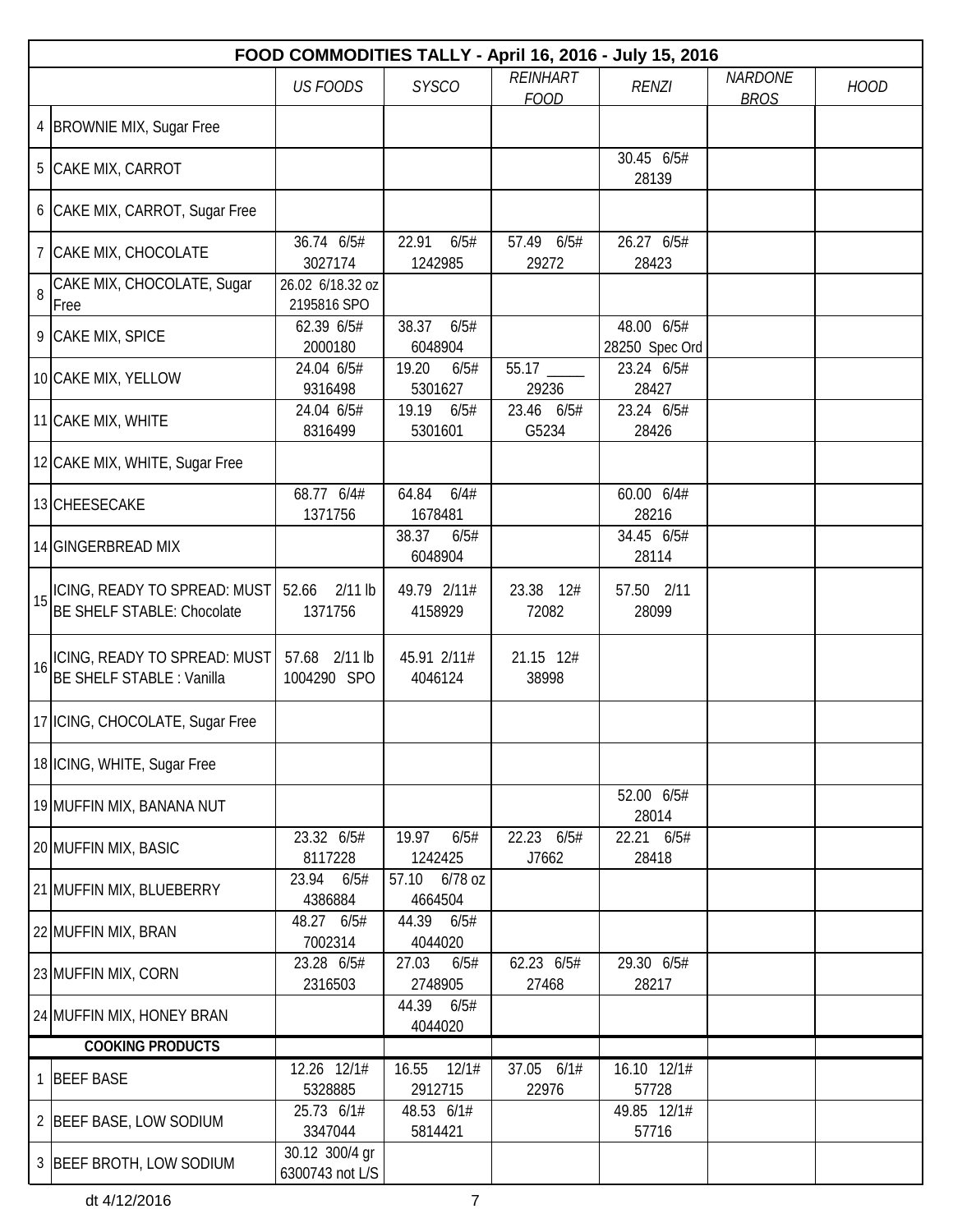|    | FOOD COMMODITIES TALLY - April 16, 2016 - July 15, 2016       |                                    |                                          |                                |                                  |                               |             |  |  |  |
|----|---------------------------------------------------------------|------------------------------------|------------------------------------------|--------------------------------|----------------------------------|-------------------------------|-------------|--|--|--|
|    |                                                               | <b>US FOODS</b>                    | <b>SYSCO</b>                             | <b>REINHART</b><br><b>FOOD</b> | <b>RENZI</b>                     | <b>NARDONE</b><br><b>BROS</b> | <b>HOOD</b> |  |  |  |
|    | 4 BISQUICK MIX                                                | 40.79 6/5#<br>6002315              | 23.73 6/5#<br>2810392                    | 40.98<br>6/5#<br>27452         | 23.34 6/5#<br>28237              |                               |             |  |  |  |
|    | 5   BREAD CRUMBS, ITALIAN                                     | 14.84 4/5#<br>3057114              | 10.52 2/5#<br>5249727                    | 38.24 6/5#<br>25012            | 22.20 6/5#<br>29131              |                               |             |  |  |  |
|    | 6 CHICKEN BROTH, LOW SODIUM                                   | 30.12 300/4 gr<br>8008336 not L/S  |                                          |                                |                                  |                               |             |  |  |  |
|    | 7 CHICKEN GRAVY                                               | 27.08 12/49 oz<br>82594            | 12/5#<br>38.46<br>4220364                |                                | 38.60 12/#5<br>58103             |                               |             |  |  |  |
|    | 8 CHICKEN GRAVY, LOW SODIUM                                   |                                    |                                          |                                |                                  |                               |             |  |  |  |
|    | 9 CHICKEN BASE - 1#                                           | 13.44 12/1#<br>3328887             |                                          | 33.61 6/1#<br>25124            | 15.10 12/1#<br>57729             |                               |             |  |  |  |
|    | 10 CHICKEN BASE - 5#                                          |                                    | 129.48 4/5#<br>4342770                   |                                | 115.00 6/5#<br>57704             |                               |             |  |  |  |
|    | 11 CHICKEN BASE, LOW SODIUM                                   | 22.07 6/1#<br>1347046              | 20.13 6/1#<br>6213359                    |                                | 40.30 12/1#<br>57715 No MSG      |                               |             |  |  |  |
|    | 12 CRISPY ONIONS                                              | 47.20 6/24 oz<br>9004961 SPO       | 32.71 6/24 oz<br>0435671                 | 32.13 6/24 oz<br>W6170         | 32.40 6/24 oz<br>73125 Spec Ord  |                               |             |  |  |  |
|    | 13 FALAFEL                                                    | 28.50 2/2.5#<br>7579659            | 20.60 2/5#<br>8022297                    | 40.76 100/1.4<br>oz H0892      |                                  |                               |             |  |  |  |
| 14 | <b>INSTANT BROTH &amp; SEASONING -</b><br>BEEF, LOW SODIUM    | 35.94 300/4 gr<br>5008339 SPO      |                                          |                                | 300/4<br>30.00<br>gm 91235       |                               |             |  |  |  |
| 15 | <b>INSTANT BROTH &amp; SEASONING -</b><br>CHICKEN, LOW SODIUM | 30.12 300/4 gr<br>8008336          |                                          |                                | 29.65<br>300/4<br>gm UPC36087    |                               |             |  |  |  |
|    | 16 MINCED GARLIC                                              | 4.58 23 oz<br>760280               | $6/32$ oz<br>15.84<br>5975289            | 10.24<br>22 oz<br>25116        |                                  |                               |             |  |  |  |
|    | 17 PANCAKE MIX                                                | 24.32 6/5#<br>9266901              | 19.48 6/5#<br>2810432                    | 28.61 6/5#<br>28814            | 19.50 6/5#<br>28085              |                               |             |  |  |  |
|    | 18 PORK GRAVY MIX                                             | 13.89 6/11.3 oz<br>5603410         | 18.64<br>6/11.3<br>oz 9829748            |                                | 30.40 8/16 oz<br>57709           |                               |             |  |  |  |
|    | 19 PORK GRAVY MIX, LOW SODIUM                                 | 13.89 6/11.3 oz<br>5603410 not L/S |                                          |                                | 30.40 8/16 oz<br>57709           |                               |             |  |  |  |
|    | 20 SAUSAGE GRAVY                                              | 43.68 6/#10<br>3351475             | 62.96 6/#10<br>4958542                   | 54.83 6/10#<br>21744           | 54.50 6/105 oz<br>10625          |                               |             |  |  |  |
|    | 21 SOY SAUCE, LOW SODIUM                                      | 36.94 12/.5 gal<br>5018395         | 36.84 6/.5 gal<br>4897641                | 38.14 6/.5 gal<br>20348        | 36.59 6/.5 gal<br>37300 Spec Ord |                               |             |  |  |  |
|    | 22 STUFFING MIX                                               | 40.51 12/1.75#<br>6922769          | 52.56 6/3.5#<br>3236429                  | 47.54 6/55 oz<br>13034         |                                  |                               |             |  |  |  |
|    | 23 STUFFING MIX, CHICKEN                                      | 40.51 12/1.75#<br>6922769          | 43.36 4/3.56#<br>4396404                 | 4/57.5<br>48.51<br>oz 31438    | 53.00 12/1.75#<br>65049          |                               |             |  |  |  |
|    | 24 SWEETENED CONDENSED MILK                                   | 38.92 24/14 oz<br>6922793          | 34.34 24/14 oz 53.85 24/14 oz<br>9312596 | 59640                          |                                  |                               |             |  |  |  |
| 25 | THICK-IT INSTANT HEALTHCARE<br><b>FOOD THICKENER - PC</b>     | 46.26 200/15 gr<br>76737           | 13.37 100/6.5<br>gm 0101758              |                                | 13.36 100/9.5<br>gm 76723        |                               |             |  |  |  |
| 26 | THICK-IT INSTANT HEALTHCARE<br>FOOD THICKENER - Bulk          | 66.49 25#<br>8199564               | 62.64 25#<br>0102194                     | 75.58 25#<br>33730             | 61.03 25#<br>76732               |                               |             |  |  |  |
|    | $27$ TOFU                                                     | 15.16 12/.85#<br>5651765           | 14.70 12/14 oz<br>0684936                | 10.96 6/14 oz<br>19828         | 30.50<br>6/4#<br>88520           |                               |             |  |  |  |
| 28 | TURKEY GRAVY MIX, LOW<br>SODIUM                               | 32.43 8/1#<br>1203959 not L/S      |                                          |                                | 34.40 8/16 oz<br>57698           |                               |             |  |  |  |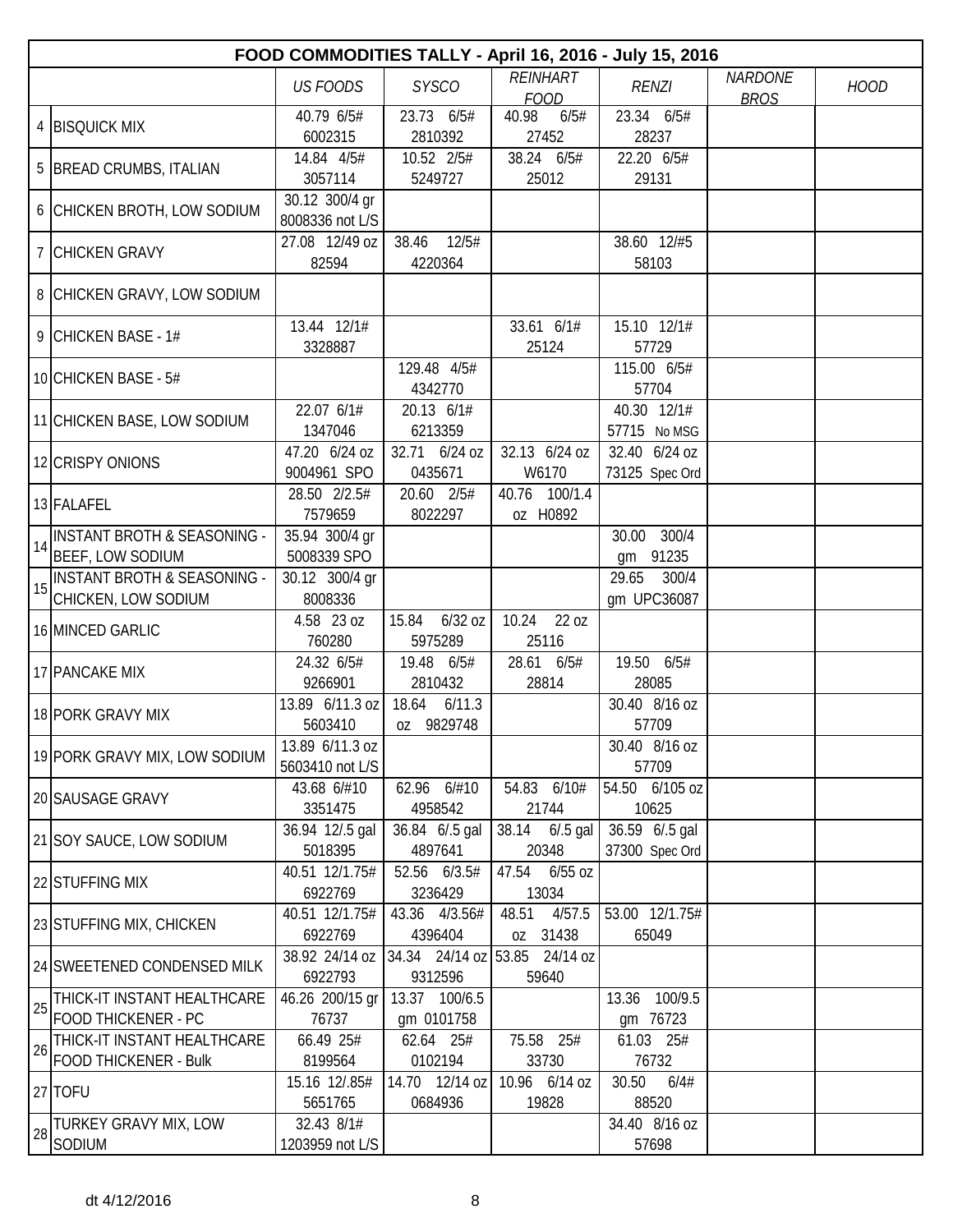|                | FOOD COMMODITIES TALLY - April 16, 2016 - July 15, 2016 |                                |                               |                                |                        |                               |             |  |  |  |
|----------------|---------------------------------------------------------|--------------------------------|-------------------------------|--------------------------------|------------------------|-------------------------------|-------------|--|--|--|
|                |                                                         | <b>US FOODS</b>                | <b>SYSCO</b>                  | <b>REINHART</b><br><b>FOOD</b> | <b>RENZI</b>           | <b>NARDONE</b><br><b>BROS</b> | <b>HOOD</b> |  |  |  |
|                | 29 VEGETABLE BASE                                       | 11.20 6/1#<br>9333493          | 16.53 6/1#<br>5682935         | 32.50 6/1#<br>28138            |                        |                               |             |  |  |  |
|                | 30 VINEGAR                                              | 10.28 4/gal<br>1328335         | $6.61$ 4/gal<br>5868328       | 7.10 4/gal<br>J2626            | 6.75 4/gal<br>56100    |                               |             |  |  |  |
| 31             | WORCESTERSHIRE SAUCE, LOW<br>SODIUM                     | 21.25 4/gal<br>5187299 not L/S | 21.78<br>$4$ /gal<br>4007894  |                                |                        |                               |             |  |  |  |
|                | <b>SALAD DRESSINGS</b>                                  |                                |                               |                                |                        |                               |             |  |  |  |
|                | 1 SALAD DRESSING Low Fat French                         |                                |                               | $35.60$ 4/gal<br>13652         | $35.25$ 4/gal<br>56050 |                               |             |  |  |  |
|                | 2 SALAD DRESSING Low Fat Ranch                          |                                | 27.22 4/gal<br>4086575        |                                | 30.37 4/gal<br>56297   |                               |             |  |  |  |
| $\overline{3}$ | <b>SALAD DRESSING Low Fat Golden</b><br>Italian         | 19.99 4/gal<br>8328924         | 20.39 4/gal<br>4488946        |                                | 20.41 4/gal<br>56295   |                               |             |  |  |  |
| 4              | <b>SALAD DRESSING Low Fat</b><br>Thousand Island        |                                |                               |                                | 35.50 4/gal<br>56061   |                               |             |  |  |  |
|                | 5 SALAD DRESSING Catalina                               | 34.73 4/gal<br>43802           |                               | 27.72 2/gal<br>C4362           | 39.51 4/gal<br>67266   |                               |             |  |  |  |
|                | 6 SALAD DRESSING Italian                                | 18.93 4/gal<br>4342184         | 23.48<br>$4$ /gal<br>4003687  | 26.38 4/gal<br>17188           | 29.25 4/gal<br>56235   |                               |             |  |  |  |
|                | 7 SALAD DRESSING Ranch                                  | 21.56 4/gal<br>8342180         | 30.14<br>$4$ /gal<br>4003679  | 40.39 4/gal<br>12340           | 31.34 4/gal<br>57316   |                               |             |  |  |  |
| 8              | <b>SALAD DRESSING Thousand</b><br>Island                | 24.74 4/gal<br>9328089         | 25.09 4/gal<br>4069431        | 35.71 4/gal<br>12318           | 39.00 4/gal<br>56060   |                               |             |  |  |  |
| 9              | SALAD DRESSING POWDER MIX,<br>Italian                   | 44.14 12/7.6 oz<br>3004306     | 18.47 18/7.6<br>oz 4847323    | 48.36 12/7.6<br>oz 18934       |                        |                               |             |  |  |  |
|                | <b>SPICES</b>                                           |                                |                               |                                |                        |                               |             |  |  |  |
|                | 1 BASIL LEAVES                                          | $2.63$ 5 oz<br>2435485         | $3/22$ oz<br>47.76<br>8173397 | 6.06 5.5 oz<br>24388           |                        |                               |             |  |  |  |
|                | 2 BASIL, CRUSHED                                        | 2.74 5.5 oz<br>760041          |                               |                                |                        |                               |             |  |  |  |
|                | 3 BLACK PEPPER                                          | 6.00 18 oz<br>9501156          | 49.64 6/1#<br>5229273         | 7.22 14 oz<br>J2836            |                        |                               |             |  |  |  |
|                | 4 CELERY SALT                                           | 3.34 35 oz<br>6353429          | 25.79 6/30 oz<br>5228465      | 6.88 32 oz<br>24156            |                        |                               |             |  |  |  |
|                | 5 CHILI POWDER                                          | 3.64 18 oz<br>760116           | 36.82 6/20 oz<br>9806498      | 7.92 17 oz<br>22890            |                        |                               |             |  |  |  |
|                | 6 CHIVES, DRIED                                         | 11.00 5.5 oz<br>8691891        | 23.94 6/#10<br>5096490        | 5.14 1 oz<br>24012             |                        |                               |             |  |  |  |
|                | 7 CINNAMON                                              | 3.81 18 oz<br>5353115          | 32.32 6/18 oz<br>6639512      | 4.71 15 oz<br>J2754            |                        |                               |             |  |  |  |
|                | 8 CRUSHED RED PEPPER                                    | 4.13 12 oz<br>760462           | 30.88 6/13 oz<br>9806423      | 7.48 12 oz<br>24018            |                        |                               |             |  |  |  |
|                | 9 DILL WEED                                             | 4.74 5.5 oz<br>778423          | 42.00 6/5 oz<br>5228770       | 10.81 5 oz<br>10512            |                        |                               |             |  |  |  |
|                | 10 GARLIC, GRANULATED                                   | 4.77 24 oz<br>760264           | 82.02<br>4/5#<br>1396746      |                                |                        |                               |             |  |  |  |
|                | 11 GARLIC POWDER                                        | 4.40 21 oz<br>2501161          | 39.19 6/21 oz<br>9806449      | 6.99 19 oz<br>J2786            |                        |                               |             |  |  |  |
|                | 12 GROUND GINGER                                        | 5.85 15 oz<br>760306           | 55.43 6/1#<br>5228887         | 13.76 16 oz<br>24054           |                        |                               |             |  |  |  |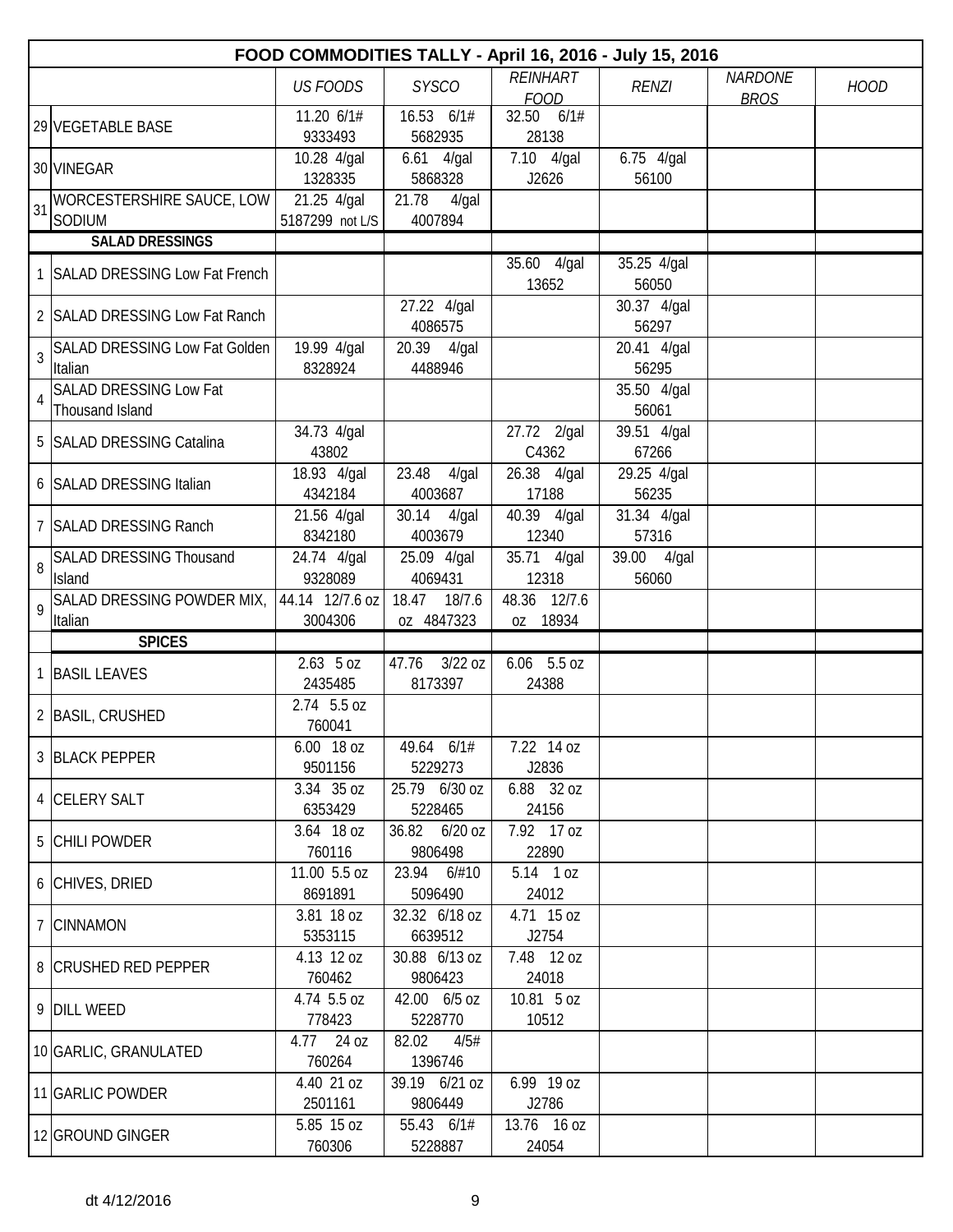|   |                                | FOOD COMMODITIES TALLY - April 16, 2016 - July 15, 2016 |                               |                           |              |                |             |
|---|--------------------------------|---------------------------------------------------------|-------------------------------|---------------------------|--------------|----------------|-------------|
|   |                                | <b>US FOODS</b>                                         | <b>SYSCO</b>                  | REINHART                  | <b>RENZI</b> | <b>NARDONE</b> | <b>HOOD</b> |
|   |                                |                                                         |                               | <b>FOOD</b>               |              | <b>BROS</b>    |             |
|   | 13 LEMON PEPPER                | 4.74 28 oz                                              | 43.85 6/28 oz                 | 11.34 28 oz               |              |                |             |
|   |                                | 6501159                                                 | 9806480                       | 28588                     |              |                |             |
|   | 14 MONTREAL STEAK SEASONING    | 9.14 29 oz                                              | 42.44 6/29 oz                 | 12.68 29 oz               |              |                |             |
|   |                                | 8331506                                                 | 6639553                       | 25446                     |              |                |             |
|   | 15 MRS. DASH SALT SUBSTITUTE   | 33.39 500/6 gr<br>8870750                               | 13.59<br>300/3                |                           |              |                |             |
|   |                                |                                                         | oz 1116052<br>60.86 6/1#      | 15.56 16 oz               |              |                |             |
|   | 16 NUTMEG                      | 6.20 16 oz<br>760355                                    | 5229067                       | 24084                     |              |                |             |
|   |                                | 13.74 3.5#                                              | 38.62<br>6/2#                 | 57.63 6/3#                |              |                |             |
|   | 17 ONIONS, dehydrated          | 6820492                                                 | 5865498                       | 31642                     |              |                |             |
|   |                                | 3.31 20 oz                                              | 26.67 6/20 oz                 | 6.56 20 oz                |              |                |             |
|   | 18 ONION POWDER                | 4353280                                                 | 5229125                       | 24400                     |              |                |             |
|   |                                | 9.53 24 oz                                              | 44.06 3/1.5#                  | 22.76 24 oz               |              |                |             |
|   | 19 OREGANO                     | 760850                                                  | 5264320                       | 24252                     |              |                |             |
|   |                                | 4.64 18 oz                                              | 32.30 6/18 oz                 | 9.68 18 oz                |              |                |             |
|   | 20 PAPRIKA                     | 760405                                                  | 5229174                       | 24186                     |              |                |             |
|   |                                | 5.35 11 oz                                              | 23.63 3/10 oz                 | 13.06 11 oz               |              |                |             |
|   | 21 PARSLEY FLAKES              | 760868                                                  | 5229265                       | 24198                     |              |                |             |
|   |                                | 4.44 10 oz                                              | 43.36 6/12 oz                 | 9.20 10 oz                |              |                |             |
|   | 22 POULTRY SEASONING           | 760595                                                  | 5229562                       | 24132                     |              |                |             |
|   | 23 TACO SEASONING              | 13.89 5#                                                | 14.11 5#                      | 23.51 5#                  |              |                |             |
|   |                                | 1624485                                                 | 0822611                       | 11604                     |              |                |             |
|   | <b>SOUP</b>                    |                                                         |                               |                           |              |                |             |
|   | 1 CHICKEN NOODLE LO-SO, 7.5 oz | 16.34 24/7.25                                           | 17.77 24/7.25                 | 24/7.25<br>21.39          |              |                |             |
|   |                                | oz 4007951                                              | oz 4104469                    | 22576<br>OZ               |              |                |             |
|   | 2 CHICKEN NOODLE LO-SO, 50 oz  | 33.16 12/5 oz                                           |                               |                           |              |                |             |
|   |                                | 3016912                                                 |                               |                           |              |                |             |
|   | 3 CREAM OF CELERY, 7.5 oz      |                                                         |                               |                           |              |                |             |
|   | CREAM OF CELERY,               |                                                         | 28.11 12/50 oz 27.05 12/50 oz |                           |              |                |             |
|   | CONDENSED, 50 oz               | 3001948                                                 | 4040317                       |                           |              |                |             |
|   | CREAM OF CHICKEN, LO-SO, 7.5   | 16.08 24/7.25 oz                                        |                               |                           |              |                |             |
| 5 | OZ                             | 2007953 Not L/S                                         |                               |                           |              |                |             |
|   |                                | 16.08 24/7.25                                           | 28.77 12/50 oz                |                           |              |                |             |
|   | 6 CREAM OF MUSHROOM, 7.5 oz    | oz 2001972                                              | 4040382                       |                           |              |                |             |
|   | 7 CREAM OF MUSHROOM, 50 oz     | 30.23 12/50                                             |                               |                           |              |                |             |
|   |                                | 7001951<br>0Z                                           |                               |                           |              |                |             |
| 8 | CREAM OF MUSHROOM LO-SO,       | 35.79 12/49.5                                           | 16.83 24/7.25                 |                           |              |                |             |
|   | #5                             | oz 7007941                                              | oz 4013041                    |                           |              |                |             |
|   | 9   TOMATO, 7.5 oz             | 15.35 24/7.25                                           | 16.57 24/7.25                 |                           |              |                |             |
|   |                                | oz 3001989                                              | oz 4040481                    |                           |              |                |             |
|   | 10 TOMATO, CONDENSED, 50 oz    | 21.71 12/50 oz                                          | 12.51<br>12/50                |                           |              |                |             |
|   |                                | 9001934                                                 | oz 4040390                    |                           |              |                |             |
|   | 11   TOMATO LO-SO - #5         | 35.54 12/50 oz                                          | 28.78 12/50 oz                |                           |              |                |             |
|   |                                | 1005149                                                 | 4146445                       |                           |              |                |             |
|   | 12 TOMATO LO-SO - 7.5 oz       | 15.60 24/7.25                                           | 16.41 24/7.25                 | 24/7.25<br>20.09          |              |                |             |
|   |                                | oz 7007958<br>16.36 24/7.25                             | oz 4013066                    | oz 29300<br>20.87 24/7.25 |              |                |             |
|   | 13 VEGETABLE LO-SO, 7.5 oz     | oz 8007957                                              |                               | oz 22574                  |              |                |             |
|   | <b>FROZEN DESSERTS</b>         |                                                         |                               |                           |              |                |             |
|   |                                |                                                         |                               |                           |              |                |             |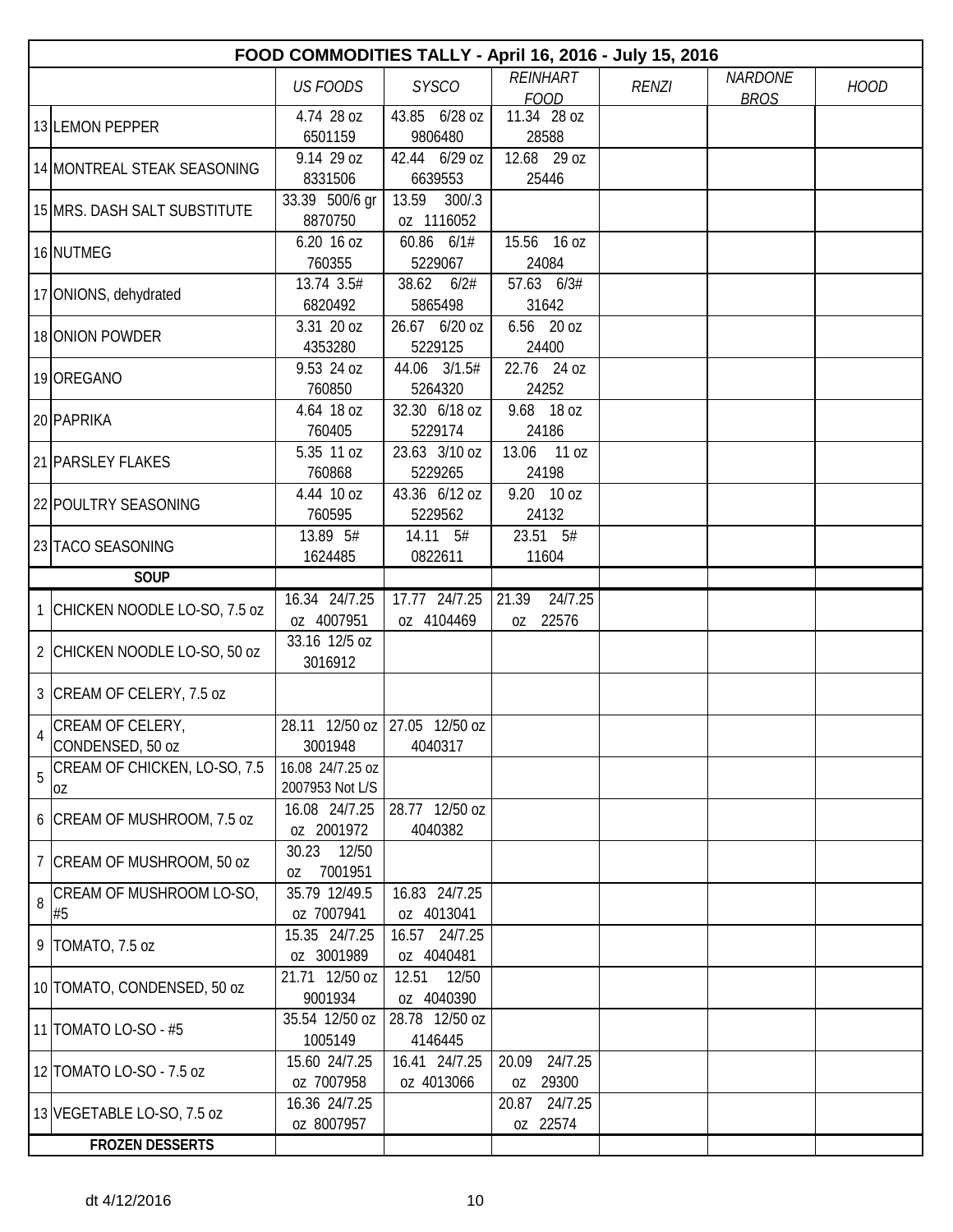| <b>REINHART</b><br><b>NARDONE</b><br><b>SYSCO</b><br><b>US FOODS</b><br><b>RENZI</b><br><b>HOOD</b><br><b>FOOD</b><br><b>BROS</b><br>23.35 6/46 oz<br>21.90 6/46 oz<br>31.40<br>6/44 oz<br>1 APPLE PIE RAW<br>1972744<br>4568846<br>H8706<br>6/48 oz<br>28.33 6/38 oz<br>30.48<br>2 APPLE PIE BAKED<br>4568689<br>9787748<br>35.29 4/49 oz<br>32.87 6/46 oz<br>3 APPLE PIE SUGAR FREE<br>1164151<br>1647940<br>37.24 6/42 oz<br>56.73 20#<br>4 BERRY MEDLEY<br>4983730<br>6647606<br>33.60 6/46 oz<br>31.47 6/46 oz<br>6/42 oz<br>44.65<br>5 BLUEBERRY PIE RAW<br>4571121<br>1972728<br>R2520<br>BLUEBERRY PIE, DIET SUGAR<br>44.75 6/46 oz<br>6<br><b>FREE</b><br>2164150<br>30.07 6/33 oz<br>28.53<br>$6/33$ oz 39.66 6/33 oz<br>7 BOSTON CREAM PIE<br>4571899<br>1972090<br>B5370<br>4/59 oz   74.40 4/96 oz<br>62.22 6/96 oz<br>42.99<br>8 CARROT CAKE premade<br>2029734<br>1285113<br>62366<br>$6/46$ oz 40.95 6/45 oz<br>47.20 6/46 oz<br>29.74<br>9 CHERRY PIE RAW<br>7012966<br>1972702<br>E9240<br>45.46 6/46 oz<br>10 CHERRY PIE, DIET SUGAR FREE<br>8164147<br>26.38 6/27 oz<br>20.66<br>$6/27$ oz<br>11 CREAM PIE: Banana Cream<br>1037225<br>9788936<br>$6/27$ oz 37.27<br>27.14 6/27 oz<br>33.57<br>4/38 oz<br>12 CREAM PIE: Chocolate<br>4037222<br>63708<br>1074806<br>22.18<br>24.80 6/27 oz<br>$6/27$ oz 36.16 4/43 oz<br>13 CREAM PIE: Coconut Cream<br>9809294<br>4578472<br>71612<br>56.42 6/48 oz<br>39.66 6/48 oz<br>37.99 6/48 oz<br>14 FRUIT OF THE FOREST PIE<br>9785601<br>7145782<br>65254<br>6.50 24/4 oz<br>9.05 48/4 oz<br>21.08 96/4 oz<br>15.55<br>2/24 ct<br>ICE CREAM, CHOCOLATE, approx<br>15<br>9118234<br>2220226<br>A5094<br>71012<br>4 oz<br>ICE CREAM, STRAWBERRY,<br>9.05 48/4 oz<br>21.08 96/4 oz<br>15.55<br>2/24 ct<br>6.50 24/4 oz<br>16<br>4863590<br>7140122<br>71013<br>A5120<br>approx 4 oz<br>6.50 24/4 oz<br>9.05 48/4 oz<br>20.99 96/4 oz<br>14.43 2/24 ct<br>17 ICE CREAM, VANILLA, approx 4 oz<br>2220200<br>3550342<br>74394<br>71011<br>18   ICE CREAM, VANILLA -LACTOSE,<br>8.02 24/4 oz<br>1819242<br>approx 4 oz<br>19   ICE CREAM, NSA CHOCOLATE,<br>5.57 24/4 oz<br>5.56 24/4 oz<br>16.26 48/4 oz<br>3346903<br>7769383<br>71002<br>approx 4 oz<br>ICE CREAM, NSA VANILLA, approx<br>5.56 24/4 oz<br>11.37 48/4 oz<br>5.57 24/4 oz<br>20<br>2376770<br>4 oz<br>5574828<br>71009<br>26.72 4/48 oz<br>28.12 6/36 oz<br>46.87 6/42 oz<br>21 LEMON PIE<br>9788522<br>9260779<br>W8678<br>32.19 4/48 oz<br>$6/46$ oz<br>36.05 6/43 oz<br>27.05<br>22 STRAWBERRY RHUBARB PIE<br>4983342<br>9785312<br>R2478<br>51.83 12/32 oz 29.36 12/32 oz<br>27.79 12/16 oz<br>36.21<br>12/32<br>23 WHIP TOPPING<br>180638<br>oz 1060375<br>H3354<br>91000<br><b>JUICES / DRINK MIX</b><br>15.35 12/46 oz<br>17.60 12/46 oz<br>22.87<br>12/46<br>22.10 8/64 oz<br>1 $APPLE - 46 oz$<br>5327762<br>oz 0475448<br>14812<br>47067<br>24.36 12/46 oz<br>12/46<br>21.01 8/64 oz<br>26.00 12/46 oz<br>15.04<br>2 CRANBERRY - 46 oz | FOOD COMMODITIES TALLY - April 16, 2016 - July 15, 2016 |         |            |       |       |  |  |  |  |  |
|--------------------------------------------------------------------------------------------------------------------------------------------------------------------------------------------------------------------------------------------------------------------------------------------------------------------------------------------------------------------------------------------------------------------------------------------------------------------------------------------------------------------------------------------------------------------------------------------------------------------------------------------------------------------------------------------------------------------------------------------------------------------------------------------------------------------------------------------------------------------------------------------------------------------------------------------------------------------------------------------------------------------------------------------------------------------------------------------------------------------------------------------------------------------------------------------------------------------------------------------------------------------------------------------------------------------------------------------------------------------------------------------------------------------------------------------------------------------------------------------------------------------------------------------------------------------------------------------------------------------------------------------------------------------------------------------------------------------------------------------------------------------------------------------------------------------------------------------------------------------------------------------------------------------------------------------------------------------------------------------------------------------------------------------------------------------------------------------------------------------------------------------------------------------------------------------------------------------------------------------------------------------------------------------------------------------------------------------------------------------------------------------------------------------------------------------------------------------------------------------------------------------------------------------------------------------------------------------------------------------------------------------------------------------------------------------------------------------------------------------------------------------------------------------------------------------------------------------------------------------------------------------------------------------------------------------------------------------------|---------------------------------------------------------|---------|------------|-------|-------|--|--|--|--|--|
|                                                                                                                                                                                                                                                                                                                                                                                                                                                                                                                                                                                                                                                                                                                                                                                                                                                                                                                                                                                                                                                                                                                                                                                                                                                                                                                                                                                                                                                                                                                                                                                                                                                                                                                                                                                                                                                                                                                                                                                                                                                                                                                                                                                                                                                                                                                                                                                                                                                                                                                                                                                                                                                                                                                                                                                                                                                                                                                                                                          |                                                         |         |            |       |       |  |  |  |  |  |
|                                                                                                                                                                                                                                                                                                                                                                                                                                                                                                                                                                                                                                                                                                                                                                                                                                                                                                                                                                                                                                                                                                                                                                                                                                                                                                                                                                                                                                                                                                                                                                                                                                                                                                                                                                                                                                                                                                                                                                                                                                                                                                                                                                                                                                                                                                                                                                                                                                                                                                                                                                                                                                                                                                                                                                                                                                                                                                                                                                          |                                                         |         |            |       |       |  |  |  |  |  |
|                                                                                                                                                                                                                                                                                                                                                                                                                                                                                                                                                                                                                                                                                                                                                                                                                                                                                                                                                                                                                                                                                                                                                                                                                                                                                                                                                                                                                                                                                                                                                                                                                                                                                                                                                                                                                                                                                                                                                                                                                                                                                                                                                                                                                                                                                                                                                                                                                                                                                                                                                                                                                                                                                                                                                                                                                                                                                                                                                                          |                                                         |         |            |       |       |  |  |  |  |  |
|                                                                                                                                                                                                                                                                                                                                                                                                                                                                                                                                                                                                                                                                                                                                                                                                                                                                                                                                                                                                                                                                                                                                                                                                                                                                                                                                                                                                                                                                                                                                                                                                                                                                                                                                                                                                                                                                                                                                                                                                                                                                                                                                                                                                                                                                                                                                                                                                                                                                                                                                                                                                                                                                                                                                                                                                                                                                                                                                                                          |                                                         |         |            |       |       |  |  |  |  |  |
|                                                                                                                                                                                                                                                                                                                                                                                                                                                                                                                                                                                                                                                                                                                                                                                                                                                                                                                                                                                                                                                                                                                                                                                                                                                                                                                                                                                                                                                                                                                                                                                                                                                                                                                                                                                                                                                                                                                                                                                                                                                                                                                                                                                                                                                                                                                                                                                                                                                                                                                                                                                                                                                                                                                                                                                                                                                                                                                                                                          |                                                         |         |            |       |       |  |  |  |  |  |
|                                                                                                                                                                                                                                                                                                                                                                                                                                                                                                                                                                                                                                                                                                                                                                                                                                                                                                                                                                                                                                                                                                                                                                                                                                                                                                                                                                                                                                                                                                                                                                                                                                                                                                                                                                                                                                                                                                                                                                                                                                                                                                                                                                                                                                                                                                                                                                                                                                                                                                                                                                                                                                                                                                                                                                                                                                                                                                                                                                          |                                                         |         |            |       |       |  |  |  |  |  |
|                                                                                                                                                                                                                                                                                                                                                                                                                                                                                                                                                                                                                                                                                                                                                                                                                                                                                                                                                                                                                                                                                                                                                                                                                                                                                                                                                                                                                                                                                                                                                                                                                                                                                                                                                                                                                                                                                                                                                                                                                                                                                                                                                                                                                                                                                                                                                                                                                                                                                                                                                                                                                                                                                                                                                                                                                                                                                                                                                                          |                                                         |         |            |       |       |  |  |  |  |  |
|                                                                                                                                                                                                                                                                                                                                                                                                                                                                                                                                                                                                                                                                                                                                                                                                                                                                                                                                                                                                                                                                                                                                                                                                                                                                                                                                                                                                                                                                                                                                                                                                                                                                                                                                                                                                                                                                                                                                                                                                                                                                                                                                                                                                                                                                                                                                                                                                                                                                                                                                                                                                                                                                                                                                                                                                                                                                                                                                                                          |                                                         |         |            |       |       |  |  |  |  |  |
|                                                                                                                                                                                                                                                                                                                                                                                                                                                                                                                                                                                                                                                                                                                                                                                                                                                                                                                                                                                                                                                                                                                                                                                                                                                                                                                                                                                                                                                                                                                                                                                                                                                                                                                                                                                                                                                                                                                                                                                                                                                                                                                                                                                                                                                                                                                                                                                                                                                                                                                                                                                                                                                                                                                                                                                                                                                                                                                                                                          |                                                         |         |            |       |       |  |  |  |  |  |
|                                                                                                                                                                                                                                                                                                                                                                                                                                                                                                                                                                                                                                                                                                                                                                                                                                                                                                                                                                                                                                                                                                                                                                                                                                                                                                                                                                                                                                                                                                                                                                                                                                                                                                                                                                                                                                                                                                                                                                                                                                                                                                                                                                                                                                                                                                                                                                                                                                                                                                                                                                                                                                                                                                                                                                                                                                                                                                                                                                          |                                                         |         |            |       |       |  |  |  |  |  |
|                                                                                                                                                                                                                                                                                                                                                                                                                                                                                                                                                                                                                                                                                                                                                                                                                                                                                                                                                                                                                                                                                                                                                                                                                                                                                                                                                                                                                                                                                                                                                                                                                                                                                                                                                                                                                                                                                                                                                                                                                                                                                                                                                                                                                                                                                                                                                                                                                                                                                                                                                                                                                                                                                                                                                                                                                                                                                                                                                                          |                                                         |         |            |       |       |  |  |  |  |  |
|                                                                                                                                                                                                                                                                                                                                                                                                                                                                                                                                                                                                                                                                                                                                                                                                                                                                                                                                                                                                                                                                                                                                                                                                                                                                                                                                                                                                                                                                                                                                                                                                                                                                                                                                                                                                                                                                                                                                                                                                                                                                                                                                                                                                                                                                                                                                                                                                                                                                                                                                                                                                                                                                                                                                                                                                                                                                                                                                                                          |                                                         |         |            |       |       |  |  |  |  |  |
|                                                                                                                                                                                                                                                                                                                                                                                                                                                                                                                                                                                                                                                                                                                                                                                                                                                                                                                                                                                                                                                                                                                                                                                                                                                                                                                                                                                                                                                                                                                                                                                                                                                                                                                                                                                                                                                                                                                                                                                                                                                                                                                                                                                                                                                                                                                                                                                                                                                                                                                                                                                                                                                                                                                                                                                                                                                                                                                                                                          |                                                         |         |            |       |       |  |  |  |  |  |
|                                                                                                                                                                                                                                                                                                                                                                                                                                                                                                                                                                                                                                                                                                                                                                                                                                                                                                                                                                                                                                                                                                                                                                                                                                                                                                                                                                                                                                                                                                                                                                                                                                                                                                                                                                                                                                                                                                                                                                                                                                                                                                                                                                                                                                                                                                                                                                                                                                                                                                                                                                                                                                                                                                                                                                                                                                                                                                                                                                          |                                                         |         |            |       |       |  |  |  |  |  |
|                                                                                                                                                                                                                                                                                                                                                                                                                                                                                                                                                                                                                                                                                                                                                                                                                                                                                                                                                                                                                                                                                                                                                                                                                                                                                                                                                                                                                                                                                                                                                                                                                                                                                                                                                                                                                                                                                                                                                                                                                                                                                                                                                                                                                                                                                                                                                                                                                                                                                                                                                                                                                                                                                                                                                                                                                                                                                                                                                                          |                                                         |         |            |       |       |  |  |  |  |  |
|                                                                                                                                                                                                                                                                                                                                                                                                                                                                                                                                                                                                                                                                                                                                                                                                                                                                                                                                                                                                                                                                                                                                                                                                                                                                                                                                                                                                                                                                                                                                                                                                                                                                                                                                                                                                                                                                                                                                                                                                                                                                                                                                                                                                                                                                                                                                                                                                                                                                                                                                                                                                                                                                                                                                                                                                                                                                                                                                                                          |                                                         |         |            |       |       |  |  |  |  |  |
|                                                                                                                                                                                                                                                                                                                                                                                                                                                                                                                                                                                                                                                                                                                                                                                                                                                                                                                                                                                                                                                                                                                                                                                                                                                                                                                                                                                                                                                                                                                                                                                                                                                                                                                                                                                                                                                                                                                                                                                                                                                                                                                                                                                                                                                                                                                                                                                                                                                                                                                                                                                                                                                                                                                                                                                                                                                                                                                                                                          |                                                         |         |            |       |       |  |  |  |  |  |
|                                                                                                                                                                                                                                                                                                                                                                                                                                                                                                                                                                                                                                                                                                                                                                                                                                                                                                                                                                                                                                                                                                                                                                                                                                                                                                                                                                                                                                                                                                                                                                                                                                                                                                                                                                                                                                                                                                                                                                                                                                                                                                                                                                                                                                                                                                                                                                                                                                                                                                                                                                                                                                                                                                                                                                                                                                                                                                                                                                          |                                                         |         |            |       |       |  |  |  |  |  |
|                                                                                                                                                                                                                                                                                                                                                                                                                                                                                                                                                                                                                                                                                                                                                                                                                                                                                                                                                                                                                                                                                                                                                                                                                                                                                                                                                                                                                                                                                                                                                                                                                                                                                                                                                                                                                                                                                                                                                                                                                                                                                                                                                                                                                                                                                                                                                                                                                                                                                                                                                                                                                                                                                                                                                                                                                                                                                                                                                                          |                                                         |         |            |       |       |  |  |  |  |  |
|                                                                                                                                                                                                                                                                                                                                                                                                                                                                                                                                                                                                                                                                                                                                                                                                                                                                                                                                                                                                                                                                                                                                                                                                                                                                                                                                                                                                                                                                                                                                                                                                                                                                                                                                                                                                                                                                                                                                                                                                                                                                                                                                                                                                                                                                                                                                                                                                                                                                                                                                                                                                                                                                                                                                                                                                                                                                                                                                                                          |                                                         |         |            |       |       |  |  |  |  |  |
|                                                                                                                                                                                                                                                                                                                                                                                                                                                                                                                                                                                                                                                                                                                                                                                                                                                                                                                                                                                                                                                                                                                                                                                                                                                                                                                                                                                                                                                                                                                                                                                                                                                                                                                                                                                                                                                                                                                                                                                                                                                                                                                                                                                                                                                                                                                                                                                                                                                                                                                                                                                                                                                                                                                                                                                                                                                                                                                                                                          |                                                         |         |            |       |       |  |  |  |  |  |
|                                                                                                                                                                                                                                                                                                                                                                                                                                                                                                                                                                                                                                                                                                                                                                                                                                                                                                                                                                                                                                                                                                                                                                                                                                                                                                                                                                                                                                                                                                                                                                                                                                                                                                                                                                                                                                                                                                                                                                                                                                                                                                                                                                                                                                                                                                                                                                                                                                                                                                                                                                                                                                                                                                                                                                                                                                                                                                                                                                          |                                                         |         |            |       |       |  |  |  |  |  |
|                                                                                                                                                                                                                                                                                                                                                                                                                                                                                                                                                                                                                                                                                                                                                                                                                                                                                                                                                                                                                                                                                                                                                                                                                                                                                                                                                                                                                                                                                                                                                                                                                                                                                                                                                                                                                                                                                                                                                                                                                                                                                                                                                                                                                                                                                                                                                                                                                                                                                                                                                                                                                                                                                                                                                                                                                                                                                                                                                                          |                                                         |         |            |       |       |  |  |  |  |  |
|                                                                                                                                                                                                                                                                                                                                                                                                                                                                                                                                                                                                                                                                                                                                                                                                                                                                                                                                                                                                                                                                                                                                                                                                                                                                                                                                                                                                                                                                                                                                                                                                                                                                                                                                                                                                                                                                                                                                                                                                                                                                                                                                                                                                                                                                                                                                                                                                                                                                                                                                                                                                                                                                                                                                                                                                                                                                                                                                                                          |                                                         |         |            |       |       |  |  |  |  |  |
|                                                                                                                                                                                                                                                                                                                                                                                                                                                                                                                                                                                                                                                                                                                                                                                                                                                                                                                                                                                                                                                                                                                                                                                                                                                                                                                                                                                                                                                                                                                                                                                                                                                                                                                                                                                                                                                                                                                                                                                                                                                                                                                                                                                                                                                                                                                                                                                                                                                                                                                                                                                                                                                                                                                                                                                                                                                                                                                                                                          |                                                         |         |            |       |       |  |  |  |  |  |
|                                                                                                                                                                                                                                                                                                                                                                                                                                                                                                                                                                                                                                                                                                                                                                                                                                                                                                                                                                                                                                                                                                                                                                                                                                                                                                                                                                                                                                                                                                                                                                                                                                                                                                                                                                                                                                                                                                                                                                                                                                                                                                                                                                                                                                                                                                                                                                                                                                                                                                                                                                                                                                                                                                                                                                                                                                                                                                                                                                          |                                                         |         |            |       |       |  |  |  |  |  |
|                                                                                                                                                                                                                                                                                                                                                                                                                                                                                                                                                                                                                                                                                                                                                                                                                                                                                                                                                                                                                                                                                                                                                                                                                                                                                                                                                                                                                                                                                                                                                                                                                                                                                                                                                                                                                                                                                                                                                                                                                                                                                                                                                                                                                                                                                                                                                                                                                                                                                                                                                                                                                                                                                                                                                                                                                                                                                                                                                                          |                                                         |         |            |       |       |  |  |  |  |  |
|                                                                                                                                                                                                                                                                                                                                                                                                                                                                                                                                                                                                                                                                                                                                                                                                                                                                                                                                                                                                                                                                                                                                                                                                                                                                                                                                                                                                                                                                                                                                                                                                                                                                                                                                                                                                                                                                                                                                                                                                                                                                                                                                                                                                                                                                                                                                                                                                                                                                                                                                                                                                                                                                                                                                                                                                                                                                                                                                                                          |                                                         |         |            |       |       |  |  |  |  |  |
|                                                                                                                                                                                                                                                                                                                                                                                                                                                                                                                                                                                                                                                                                                                                                                                                                                                                                                                                                                                                                                                                                                                                                                                                                                                                                                                                                                                                                                                                                                                                                                                                                                                                                                                                                                                                                                                                                                                                                                                                                                                                                                                                                                                                                                                                                                                                                                                                                                                                                                                                                                                                                                                                                                                                                                                                                                                                                                                                                                          |                                                         |         |            |       |       |  |  |  |  |  |
|                                                                                                                                                                                                                                                                                                                                                                                                                                                                                                                                                                                                                                                                                                                                                                                                                                                                                                                                                                                                                                                                                                                                                                                                                                                                                                                                                                                                                                                                                                                                                                                                                                                                                                                                                                                                                                                                                                                                                                                                                                                                                                                                                                                                                                                                                                                                                                                                                                                                                                                                                                                                                                                                                                                                                                                                                                                                                                                                                                          |                                                         |         |            |       |       |  |  |  |  |  |
|                                                                                                                                                                                                                                                                                                                                                                                                                                                                                                                                                                                                                                                                                                                                                                                                                                                                                                                                                                                                                                                                                                                                                                                                                                                                                                                                                                                                                                                                                                                                                                                                                                                                                                                                                                                                                                                                                                                                                                                                                                                                                                                                                                                                                                                                                                                                                                                                                                                                                                                                                                                                                                                                                                                                                                                                                                                                                                                                                                          |                                                         |         |            |       |       |  |  |  |  |  |
|                                                                                                                                                                                                                                                                                                                                                                                                                                                                                                                                                                                                                                                                                                                                                                                                                                                                                                                                                                                                                                                                                                                                                                                                                                                                                                                                                                                                                                                                                                                                                                                                                                                                                                                                                                                                                                                                                                                                                                                                                                                                                                                                                                                                                                                                                                                                                                                                                                                                                                                                                                                                                                                                                                                                                                                                                                                                                                                                                                          |                                                         |         |            |       |       |  |  |  |  |  |
|                                                                                                                                                                                                                                                                                                                                                                                                                                                                                                                                                                                                                                                                                                                                                                                                                                                                                                                                                                                                                                                                                                                                                                                                                                                                                                                                                                                                                                                                                                                                                                                                                                                                                                                                                                                                                                                                                                                                                                                                                                                                                                                                                                                                                                                                                                                                                                                                                                                                                                                                                                                                                                                                                                                                                                                                                                                                                                                                                                          |                                                         |         |            |       |       |  |  |  |  |  |
|                                                                                                                                                                                                                                                                                                                                                                                                                                                                                                                                                                                                                                                                                                                                                                                                                                                                                                                                                                                                                                                                                                                                                                                                                                                                                                                                                                                                                                                                                                                                                                                                                                                                                                                                                                                                                                                                                                                                                                                                                                                                                                                                                                                                                                                                                                                                                                                                                                                                                                                                                                                                                                                                                                                                                                                                                                                                                                                                                                          |                                                         |         |            |       |       |  |  |  |  |  |
|                                                                                                                                                                                                                                                                                                                                                                                                                                                                                                                                                                                                                                                                                                                                                                                                                                                                                                                                                                                                                                                                                                                                                                                                                                                                                                                                                                                                                                                                                                                                                                                                                                                                                                                                                                                                                                                                                                                                                                                                                                                                                                                                                                                                                                                                                                                                                                                                                                                                                                                                                                                                                                                                                                                                                                                                                                                                                                                                                                          |                                                         |         |            |       |       |  |  |  |  |  |
|                                                                                                                                                                                                                                                                                                                                                                                                                                                                                                                                                                                                                                                                                                                                                                                                                                                                                                                                                                                                                                                                                                                                                                                                                                                                                                                                                                                                                                                                                                                                                                                                                                                                                                                                                                                                                                                                                                                                                                                                                                                                                                                                                                                                                                                                                                                                                                                                                                                                                                                                                                                                                                                                                                                                                                                                                                                                                                                                                                          |                                                         |         |            |       |       |  |  |  |  |  |
|                                                                                                                                                                                                                                                                                                                                                                                                                                                                                                                                                                                                                                                                                                                                                                                                                                                                                                                                                                                                                                                                                                                                                                                                                                                                                                                                                                                                                                                                                                                                                                                                                                                                                                                                                                                                                                                                                                                                                                                                                                                                                                                                                                                                                                                                                                                                                                                                                                                                                                                                                                                                                                                                                                                                                                                                                                                                                                                                                                          |                                                         |         |            |       |       |  |  |  |  |  |
|                                                                                                                                                                                                                                                                                                                                                                                                                                                                                                                                                                                                                                                                                                                                                                                                                                                                                                                                                                                                                                                                                                                                                                                                                                                                                                                                                                                                                                                                                                                                                                                                                                                                                                                                                                                                                                                                                                                                                                                                                                                                                                                                                                                                                                                                                                                                                                                                                                                                                                                                                                                                                                                                                                                                                                                                                                                                                                                                                                          |                                                         |         |            |       |       |  |  |  |  |  |
|                                                                                                                                                                                                                                                                                                                                                                                                                                                                                                                                                                                                                                                                                                                                                                                                                                                                                                                                                                                                                                                                                                                                                                                                                                                                                                                                                                                                                                                                                                                                                                                                                                                                                                                                                                                                                                                                                                                                                                                                                                                                                                                                                                                                                                                                                                                                                                                                                                                                                                                                                                                                                                                                                                                                                                                                                                                                                                                                                                          |                                                         |         |            |       |       |  |  |  |  |  |
|                                                                                                                                                                                                                                                                                                                                                                                                                                                                                                                                                                                                                                                                                                                                                                                                                                                                                                                                                                                                                                                                                                                                                                                                                                                                                                                                                                                                                                                                                                                                                                                                                                                                                                                                                                                                                                                                                                                                                                                                                                                                                                                                                                                                                                                                                                                                                                                                                                                                                                                                                                                                                                                                                                                                                                                                                                                                                                                                                                          |                                                         |         |            |       |       |  |  |  |  |  |
|                                                                                                                                                                                                                                                                                                                                                                                                                                                                                                                                                                                                                                                                                                                                                                                                                                                                                                                                                                                                                                                                                                                                                                                                                                                                                                                                                                                                                                                                                                                                                                                                                                                                                                                                                                                                                                                                                                                                                                                                                                                                                                                                                                                                                                                                                                                                                                                                                                                                                                                                                                                                                                                                                                                                                                                                                                                                                                                                                                          |                                                         |         |            |       |       |  |  |  |  |  |
|                                                                                                                                                                                                                                                                                                                                                                                                                                                                                                                                                                                                                                                                                                                                                                                                                                                                                                                                                                                                                                                                                                                                                                                                                                                                                                                                                                                                                                                                                                                                                                                                                                                                                                                                                                                                                                                                                                                                                                                                                                                                                                                                                                                                                                                                                                                                                                                                                                                                                                                                                                                                                                                                                                                                                                                                                                                                                                                                                                          |                                                         |         |            |       |       |  |  |  |  |  |
|                                                                                                                                                                                                                                                                                                                                                                                                                                                                                                                                                                                                                                                                                                                                                                                                                                                                                                                                                                                                                                                                                                                                                                                                                                                                                                                                                                                                                                                                                                                                                                                                                                                                                                                                                                                                                                                                                                                                                                                                                                                                                                                                                                                                                                                                                                                                                                                                                                                                                                                                                                                                                                                                                                                                                                                                                                                                                                                                                                          |                                                         |         |            |       |       |  |  |  |  |  |
|                                                                                                                                                                                                                                                                                                                                                                                                                                                                                                                                                                                                                                                                                                                                                                                                                                                                                                                                                                                                                                                                                                                                                                                                                                                                                                                                                                                                                                                                                                                                                                                                                                                                                                                                                                                                                                                                                                                                                                                                                                                                                                                                                                                                                                                                                                                                                                                                                                                                                                                                                                                                                                                                                                                                                                                                                                                                                                                                                                          |                                                         |         |            |       |       |  |  |  |  |  |
|                                                                                                                                                                                                                                                                                                                                                                                                                                                                                                                                                                                                                                                                                                                                                                                                                                                                                                                                                                                                                                                                                                                                                                                                                                                                                                                                                                                                                                                                                                                                                                                                                                                                                                                                                                                                                                                                                                                                                                                                                                                                                                                                                                                                                                                                                                                                                                                                                                                                                                                                                                                                                                                                                                                                                                                                                                                                                                                                                                          |                                                         |         |            |       |       |  |  |  |  |  |
|                                                                                                                                                                                                                                                                                                                                                                                                                                                                                                                                                                                                                                                                                                                                                                                                                                                                                                                                                                                                                                                                                                                                                                                                                                                                                                                                                                                                                                                                                                                                                                                                                                                                                                                                                                                                                                                                                                                                                                                                                                                                                                                                                                                                                                                                                                                                                                                                                                                                                                                                                                                                                                                                                                                                                                                                                                                                                                                                                                          |                                                         |         |            |       |       |  |  |  |  |  |
|                                                                                                                                                                                                                                                                                                                                                                                                                                                                                                                                                                                                                                                                                                                                                                                                                                                                                                                                                                                                                                                                                                                                                                                                                                                                                                                                                                                                                                                                                                                                                                                                                                                                                                                                                                                                                                                                                                                                                                                                                                                                                                                                                                                                                                                                                                                                                                                                                                                                                                                                                                                                                                                                                                                                                                                                                                                                                                                                                                          |                                                         |         |            |       |       |  |  |  |  |  |
|                                                                                                                                                                                                                                                                                                                                                                                                                                                                                                                                                                                                                                                                                                                                                                                                                                                                                                                                                                                                                                                                                                                                                                                                                                                                                                                                                                                                                                                                                                                                                                                                                                                                                                                                                                                                                                                                                                                                                                                                                                                                                                                                                                                                                                                                                                                                                                                                                                                                                                                                                                                                                                                                                                                                                                                                                                                                                                                                                                          |                                                         |         |            |       |       |  |  |  |  |  |
|                                                                                                                                                                                                                                                                                                                                                                                                                                                                                                                                                                                                                                                                                                                                                                                                                                                                                                                                                                                                                                                                                                                                                                                                                                                                                                                                                                                                                                                                                                                                                                                                                                                                                                                                                                                                                                                                                                                                                                                                                                                                                                                                                                                                                                                                                                                                                                                                                                                                                                                                                                                                                                                                                                                                                                                                                                                                                                                                                                          |                                                         |         |            |       |       |  |  |  |  |  |
|                                                                                                                                                                                                                                                                                                                                                                                                                                                                                                                                                                                                                                                                                                                                                                                                                                                                                                                                                                                                                                                                                                                                                                                                                                                                                                                                                                                                                                                                                                                                                                                                                                                                                                                                                                                                                                                                                                                                                                                                                                                                                                                                                                                                                                                                                                                                                                                                                                                                                                                                                                                                                                                                                                                                                                                                                                                                                                                                                                          |                                                         |         |            |       |       |  |  |  |  |  |
|                                                                                                                                                                                                                                                                                                                                                                                                                                                                                                                                                                                                                                                                                                                                                                                                                                                                                                                                                                                                                                                                                                                                                                                                                                                                                                                                                                                                                                                                                                                                                                                                                                                                                                                                                                                                                                                                                                                                                                                                                                                                                                                                                                                                                                                                                                                                                                                                                                                                                                                                                                                                                                                                                                                                                                                                                                                                                                                                                                          |                                                         | 3327871 | oz 0477194 | 14814 | 47052 |  |  |  |  |  |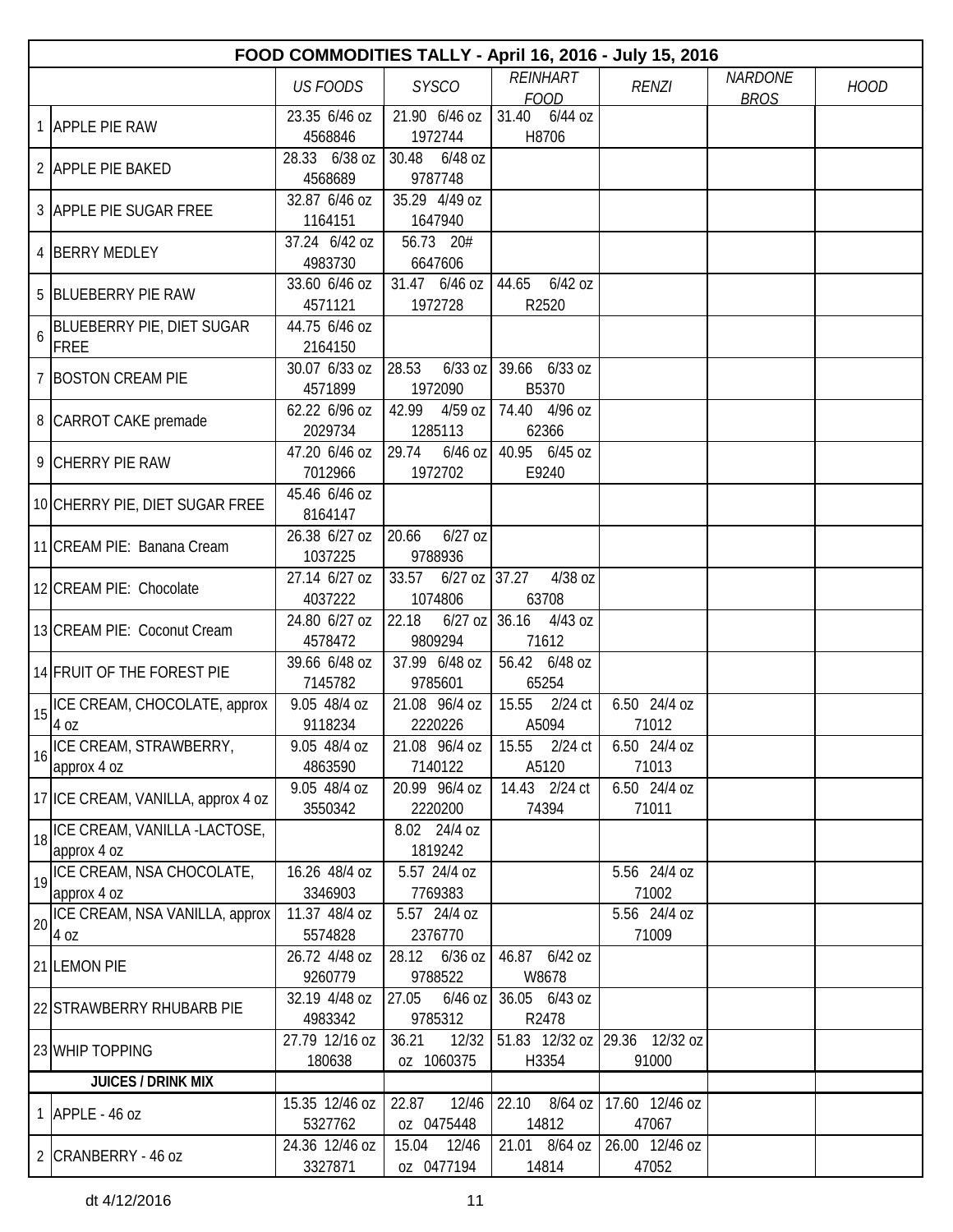|    | FOOD COMMODITIES TALLY - April 16, 2016 - July 15, 2016 |                            |                  |                                 |                                 |                |             |  |  |  |
|----|---------------------------------------------------------|----------------------------|------------------|---------------------------------|---------------------------------|----------------|-------------|--|--|--|
|    |                                                         | <b>US FOODS</b>            | <b>SYSCO</b>     | <b>REINHART</b>                 | <b>RENZI</b>                    | <b>NARDONE</b> | <b>HOOD</b> |  |  |  |
|    |                                                         |                            |                  | <b>FOOD</b>                     |                                 | <b>BROS</b>    |             |  |  |  |
|    | 3 GRAPE JUICE - 46 oz                                   | 22.54 12/46 oz             | 23.76<br>12/46   |                                 | 28.13 12/46 oz 25.65 12/46 oz   |                |             |  |  |  |
|    |                                                         | 5327408                    | oz 0475465       | K3544                           | 47051                           |                |             |  |  |  |
|    | 4 ORANGE - 64 oz                                        | 14.16 8/64 oz              | 23.39<br>12/46   | 30.17 12/46 oz                  |                                 |                |             |  |  |  |
|    |                                                         | 285189                     | oz 6050124       | 14780                           |                                 |                |             |  |  |  |
|    | 5 PINEAPPLE - 46 oz                                     | 25.86 12/46 oz             | 22.87<br>12/46   | 35.67 12/46 oz                  | 33.00 12/46 oz                  |                |             |  |  |  |
|    |                                                         | 3327749                    | oz 0475448       | 14790                           | 47058                           |                |             |  |  |  |
|    | 6   TOMATO - 46 oz                                      | 13.73 12/46 oz             | 15.64<br>12/46   | 19.02 12/46 oz                  | 13.15 12/46 oz                  |                |             |  |  |  |
|    |                                                         | 5910589                    | oz 4081584       | 13272                           | 47060                           |                |             |  |  |  |
|    | 7 APPLE EZO, 5.5 oz                                     | 15.65 48/5.5 oz            | 17.21<br>48/5.5  | 21.02 48/5.5 oz 16.20 48/5.5 oz |                                 |                |             |  |  |  |
|    |                                                         | 4469870                    | oz 4164034       | C9180                           | 47046                           |                |             |  |  |  |
|    | 8 CRANBERRY EZO, 5.5 oz                                 | 20.88 48/5.5 oz            | 19.52<br>48/5.5  | 20.72 48/5.5 oz                 | 19.50 48/5.5                    |                |             |  |  |  |
|    |                                                         | 5002415 SPO                | oz 4036315       | 14840                           | oz 47068                        |                |             |  |  |  |
|    | 9 GRAPE EZO, 5.5 oz                                     | 17.12 48/5.5 oz            | 18.44<br>48/5.5  | 28.13 48/5.5 oz                 |                                 |                |             |  |  |  |
|    |                                                         | 4470142                    | oz 4164497       | K3544                           |                                 |                |             |  |  |  |
|    | 10 GRAPEFRUIT EZO, 5.5 oz                               | 14.32 48/5.5 oz            | 18.44<br>48/5.5  | 21.57 48/5.5                    | 18.50 48/5.5 oz                 |                |             |  |  |  |
|    |                                                         | 3470119                    | oz 4164497       | oz C9178                        | 47047                           |                |             |  |  |  |
|    | 11 ORANGE JUICE EZO, 5.5 oz                             | 15.00 48/5.5 oz            | 16.80<br>48/5.5  |                                 | 22.82 48/5.5 oz 18.50 48/5.5 oz |                |             |  |  |  |
|    |                                                         | 285379                     | oz 4164018       | C9182                           | 47049                           |                |             |  |  |  |
|    | 12 ORANGE/PINEAPPLE EZO, 5.5 oz                         |                            |                  |                                 |                                 |                |             |  |  |  |
|    |                                                         |                            |                  |                                 |                                 |                |             |  |  |  |
|    | 13 PINEAPPLE EZO, 5.5 oz                                | 18.88 48/5.5 oz   17.57    | 48/6 oz          | 25.74<br>48/5.5                 | 20.85 48/6 oz                   |                |             |  |  |  |
|    |                                                         | 4470019                    | 4121950          | oz P3392                        | 47048                           |                |             |  |  |  |
|    | 14 PRUNE EZO, 4 oz                                      |                            | 31.24<br>96/4 oz | 30.24 96/4 oz                   | 31.96 96/4 oz                   |                |             |  |  |  |
|    |                                                         |                            | 9857319          | C4130                           | 47375                           |                |             |  |  |  |
|    | 15 PRUNE EZO, 5.5 oz                                    | 29.55 48/5.5<br>oz 5015862 |                  |                                 |                                 |                |             |  |  |  |
|    |                                                         | 13.73 48/5.5 oz            | 15.27<br>48/5.5  | 20.59<br>48/5.5                 |                                 |                |             |  |  |  |
|    | 16 TOMATO EZO, 5.5 oz                                   | 3470143                    | oz 0533683       | oz 14872                        |                                 |                |             |  |  |  |
|    |                                                         | 20.72 48/5.5 oz            | 23.27 48/5.5     |                                 | 20.72<br>48/5.5                 |                |             |  |  |  |
|    | 17 V-8 EZO LO SO, 5.5 oz, low sodium                    | 7020548                    | oz 5142187       |                                 | oz 47331                        |                |             |  |  |  |
|    | NO SUGAR ADDED - APPLE, 5.5                             |                            |                  |                                 |                                 |                |             |  |  |  |
| 18 | 0Z                                                      |                            |                  |                                 |                                 |                |             |  |  |  |
|    | NO SUGAR ADDED - GRAPE, 5.5                             |                            |                  |                                 |                                 |                |             |  |  |  |
| 19 | 0Z                                                      |                            |                  |                                 |                                 |                |             |  |  |  |
|    | NO SUGAR ADDED - ORANGE, 5.5                            |                            |                  |                                 |                                 |                |             |  |  |  |
| 20 | OZ                                                      |                            |                  |                                 |                                 |                |             |  |  |  |
|    | NO SUGAR ADDED - PINEAPPLE,                             |                            |                  |                                 |                                 |                |             |  |  |  |
| 21 | 5.5 oz                                                  |                            |                  |                                 |                                 |                |             |  |  |  |
|    | <b>GRAPE DRINK MIX - POWDER, 24</b>                     | 15.94 12/24 oz             | 20.47 12/21.6    |                                 | 16.00 12/24 oz                  |                |             |  |  |  |
| 22 | 0Z                                                      | 1328020                    | oz 6851604       |                                 | 27529                           |                |             |  |  |  |
|    | ORANGE DRINK MIX - POWDER,                              | 15.94 12/24 oz             |                  | 22.41 12/24 oz                  | 16.00 12/24 oz                  |                |             |  |  |  |
| 23 | 24 oz                                                   | 6328033                    |                  | 11470                           | 27530                           |                |             |  |  |  |
|    | LEMONADE DRINK MIX -                                    | 16.99 12/24 oz             |                  | 19.88 12/24 oz                  | 16.00 12/24 oz                  |                |             |  |  |  |
| 24 | POWDER, 24 oz                                           | 1328038                    |                  | 14522                           | 27527                           |                |             |  |  |  |
|    | PINK LEMONADE DRINK MIX -                               | 15.94 12/24 oz             |                  | 19.88<br>12/24                  | 16.00 12/24 oz                  |                |             |  |  |  |
| 25 | POWDER, 24 oz                                           | 3328044                    |                  | 20492<br>0Z                     |                                 |                |             |  |  |  |
|    | ICE TEA DRINK MIX - POWDER,                             | 15.94 12/24 oz             | 12/23.4<br>23.00 | 24/10.6<br>41.21                |                                 |                |             |  |  |  |
| 26 | 240Z                                                    | 4371761                    | oz 9742602       | C2178<br>OZ                     |                                 |                |             |  |  |  |
|    | <b>BULK PRODUCTS / OTHER</b>                            |                            |                  |                                 |                                 |                |             |  |  |  |
|    |                                                         | 43.24 6/2.25#              | 44.30 6/2.25#    | 49.83<br>6/2.54#                | 43.00 12/20.35                  |                |             |  |  |  |
|    | 1 AU GRATIN POTATOES                                    | 6329866                    | 4703567          | N8382                           | oz 34161                        |                |             |  |  |  |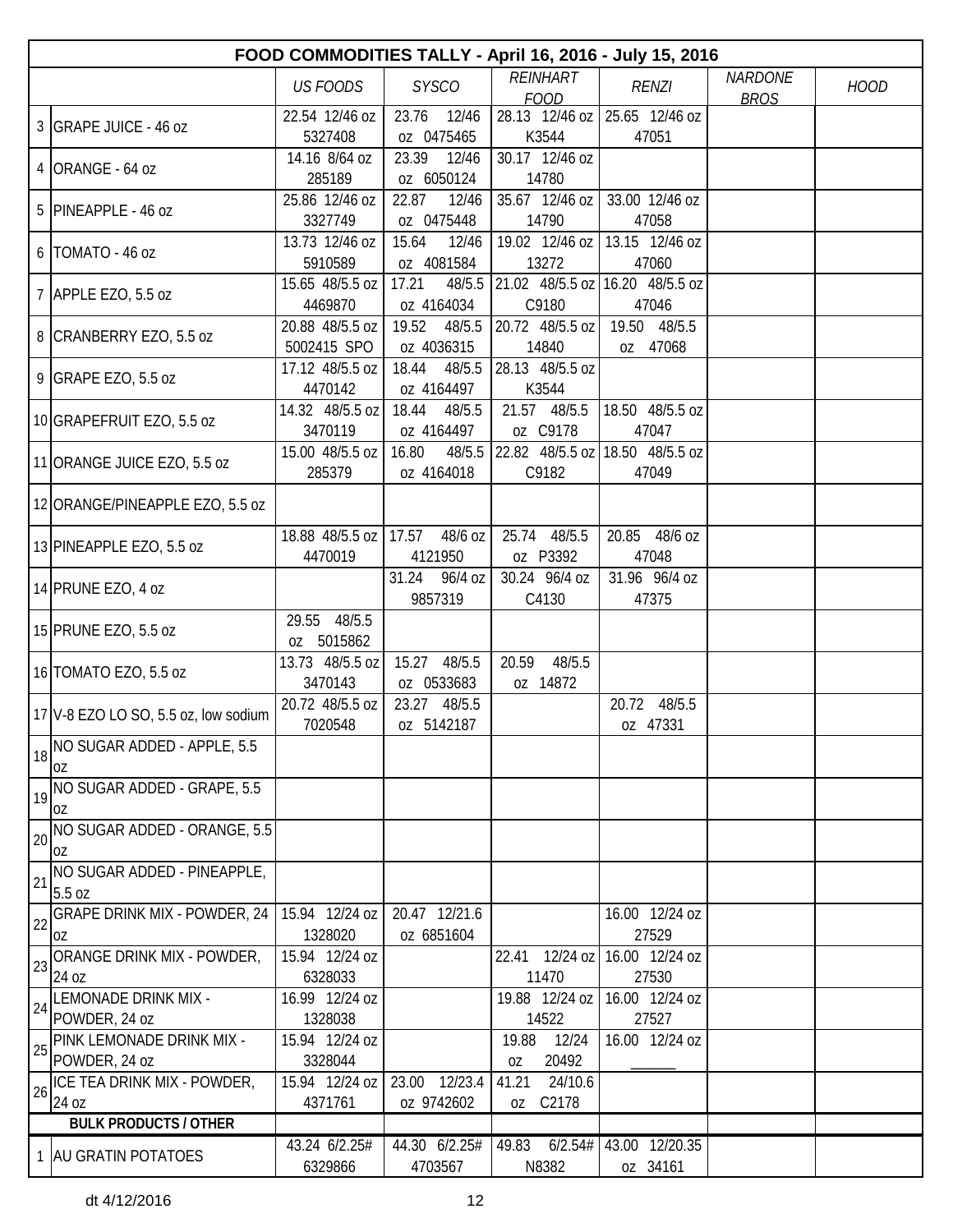| FOOD COMMODITIES TALLY - April 16, 2016 - July 15, 2016 |                           |                                               |                           |                      |                |             |  |  |  |
|---------------------------------------------------------|---------------------------|-----------------------------------------------|---------------------------|----------------------|----------------|-------------|--|--|--|
|                                                         | <b>US FOODS</b>           | <b>SYSCO</b>                                  | <b>REINHART</b>           | <b>RENZI</b>         | <b>NARDONE</b> | <b>HOOD</b> |  |  |  |
|                                                         | 40.79 6/#10               | 41.22 6/#10                                   | <b>FOOD</b>               | 40.55 6/#10          | <b>BROS</b>    |             |  |  |  |
| 2   BAKED BEANS (Gramma Brown)                          | 1057868                   | 5123724                                       |                           | 66045                |                |             |  |  |  |
|                                                         | 24.53 6/#10               | 18.36 6/#10                                   | 23.47<br>6/10#            | 18.40 6/#10          |                |             |  |  |  |
| 3 BEETS, SLICED                                         | 8330094                   | 0173740                                       | 10930                     | 62064                |                |             |  |  |  |
| 4 BEETS, DICED                                          | 16.91 6/#10               | 17.29 6/#10                                   | 26.08<br>6/10#            | 17.30 6/#10          |                |             |  |  |  |
|                                                         | 6329270<br>32.92 6/108 oz | 4109328                                       | 10922                     | 29.55 6/#10          |                |             |  |  |  |
| 5 BLACK OLIVES                                          | 5332986                   | 29.94<br>6/#10<br>8609644                     | 41.11 6/10#<br>32088      | 59012                |                |             |  |  |  |
|                                                         | 31.26 12/#5               |                                               |                           |                      |                |             |  |  |  |
| 6 BROWN GRAVY, LOW SODIUM                               | 3007150                   |                                               |                           |                      |                |             |  |  |  |
| 7 CANNONBALL BBQ SAUCE                                  | 27.94 4/gal               | 17.96<br>$4$ /gal                             | 41.76 4/gal               | 17.62 4/gal          |                |             |  |  |  |
|                                                         | 3632643                   | 8902134                                       | 24908                     | 57212                |                |             |  |  |  |
| 8 CHEDDAR CHEESE SAUCE                                  | 24.10 6/#10<br>6564306    | 32.43 6/#10<br>1940725                        | 40.43 6/10#<br>21032      | 30.68 6/10#<br>63015 |                |             |  |  |  |
|                                                         | 20.83 6/#10               | 32.82<br>6/#10                                | 26.41 6/10#               | 24.85 6/#10          |                |             |  |  |  |
| 9 CHILI SAUCE                                           | 9328543                   | 4093886                                       | 12150                     | 57131                |                |             |  |  |  |
|                                                         |                           | 101.68 24/14 oz 71.80 24/14 oz 210.19 32/14oz |                           |                      |                |             |  |  |  |
| 10 COFFEE, 14 - 16 oz                                   | 8565996                   | 4036976                                       | A7446                     |                      |                |             |  |  |  |
| 11 COFFEE, DECAF, 14 -16 oz                             |                           | 97.56 24/12 oz 54.40 18/14 oz                 |                           |                      |                |             |  |  |  |
|                                                         | 5245246                   | 6958045                                       |                           |                      |                |             |  |  |  |
| 12 COLESLAW DRESSING                                    | 23.31 4/gal<br>1328608    | 27.88 4/gal<br>4002499                        | 34.92 4/gal<br>12402      |                      |                |             |  |  |  |
|                                                         | 24.42 6/#10               | 20.88<br>6/#10                                | 26.89 6/10#               | 24.00 6/#10          |                |             |  |  |  |
| 13 CREAM STYLE CORN                                     | 8330086                   | 0582106                                       | 10816                     | 62035                |                |             |  |  |  |
|                                                         | 16.69 6/#10               | 21.16 6/#10                                   | 19.03 6/10#               | 16.40 6/#10          |                |             |  |  |  |
| 14 GARBANZO BEANS (CHIC PEAS)                           | 2499341                   | 4062337                                       | 11080                     | 62027                |                |             |  |  |  |
| 15 GRAPE JELLY                                          | 41.62 6/#10               | 36.31 6/#10                                   | 29.49 6/4#                | 38.00 6/106 oz       |                |             |  |  |  |
|                                                         | 4327573                   | 3298417<br>20.11 6/#10                        | 19888<br>23.08            | 91435<br>18.35 6/#10 |                |             |  |  |  |
| 16 GREEN BEANS, 10#                                     | 18.80 6/#10<br>4330270    | 0682486                                       | 6/10#<br>24696            | 60093                |                |             |  |  |  |
|                                                         |                           |                                               |                           |                      |                |             |  |  |  |
| 17 GREEN BEANS, 14 -16 oz                               |                           |                                               |                           |                      |                |             |  |  |  |
| 18 GREEN PEPPERS                                        |                           |                                               |                           |                      |                |             |  |  |  |
|                                                         |                           |                                               |                           |                      |                |             |  |  |  |
| 19 HOT SAUCE, MONARCH or equal                          | 25.55 4/gal<br>5328182    | 19.16 4/gal<br>5146154                        | 31.53 4/gal<br>10474      | 18.91 4/gal<br>61004 |                |             |  |  |  |
|                                                         | 18.83 6/#10               | 15.18<br>6/#10                                | 25.49 6/10#               | 18.95 6/#10          |                |             |  |  |  |
| 20 KETCHUP                                              | 5686472                   | 4113361                                       | 12156                     | 57106                |                |             |  |  |  |
|                                                         | 31.54 24/12 oz            | 24.32 36/14                                   | 35.22 24/14 oz            |                      |                |             |  |  |  |
| 21 KETCHUP, 12 - 14 oz                                  | 7002223                   | oz 4560934                                    | 12060                     |                      |                |             |  |  |  |
| 22 KIDNEY BEANS, #10                                    | 19.30 6/#10               | 18.70 6/#10                                   | 22.89 6/10#               | 19.99 6/#10          |                |             |  |  |  |
|                                                         | 2329183                   | 4014973                                       | C1646                     | 62000                |                |             |  |  |  |
| 23 KIDNEY BEANS, 14 - 16 oz                             |                           |                                               | 20.89 24/15.5<br>oz J2054 |                      |                |             |  |  |  |
|                                                         | 40.17 6/#10               | 32.71<br>6/#10                                | 48.70 6/6#                | 45.00 6/#10          |                |             |  |  |  |
| 24 MASHED POTATOES                                      | 458398                    | 7955868                                       | M6588                     | 34139                |                |             |  |  |  |
| 25 MAYONNAISE, REGULAR                                  | 20.05 4/gal               | 14.65<br>4/gal                                | 22.40 4/gal               | 20.00 4/gal          |                |             |  |  |  |
|                                                         | 6328157                   | 4002432                                       | R9414                     | 56205                |                |             |  |  |  |
| 26 MAYONNAISE, LOW FAT                                  | 21.98 4/gal               | 32.99 4/gal                                   | 27.92 4/gal               | 22.00 4/gal          |                |             |  |  |  |
|                                                         | 5328323                   | 6912735                                       | 35720                     | 56204                |                |             |  |  |  |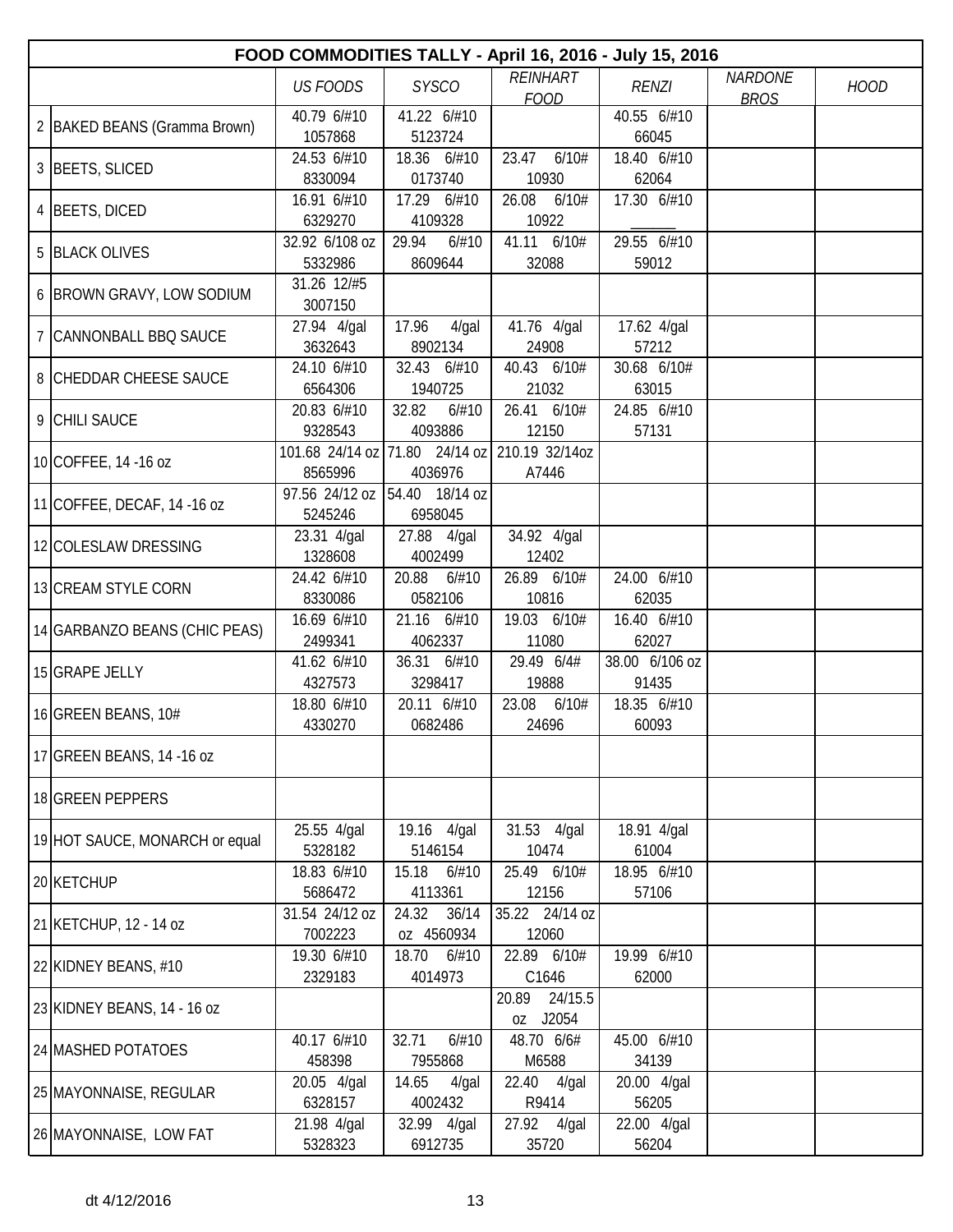|    |                                 |                           | FOOD COMMODITIES TALLY - April 16, 2016 - July 15, 2016 |                             |                      |                |             |
|----|---------------------------------|---------------------------|---------------------------------------------------------|-----------------------------|----------------------|----------------|-------------|
|    |                                 | <b>US FOODS</b>           | <b>SYSCO</b>                                            | <b>REINHART</b>             | <b>RENZI</b>         | <b>NARDONE</b> | <b>HOOD</b> |
|    |                                 |                           |                                                         | <b>FOOD</b>                 |                      | <b>BROS</b>    |             |
|    | 27 MUSHROOMS                    | 39.75 6/#10               | 35.84 6/#10                                             | 44.99 6/10#                 | 35.72 6/#10<br>68024 |                |             |
|    |                                 | 6862668<br>15.24 12/12 oz | 5072137<br>$13.34$ 12/12 oz 18.47 16/13 oz              | 11082                       |                      |                |             |
|    | 28 MUSTARD, 12 oz bottle        | 6031363                   | 4736070                                                 | H9822                       |                      |                |             |
|    |                                 | 13.54 4/gal               | 13.79 4/gal                                             | 12.98 4/gal                 | 12.00 4/gal          |                |             |
|    | 29 MUSTARD                      | 4364063                   | 4006797                                                 | L4824                       | 30058                |                |             |
|    |                                 | 16.96 6/#10               | 15.39 6/#10                                             | 21.51 6/10#                 | 20.28 6/#10          |                |             |
|    | 30 NORTHERN BEAN                | 4330130                   | 4062360                                                 | 10600                       | 95412                |                |             |
|    |                                 | 37.67 6/5#                | 25.28<br>6/5#                                           | 53.40 6/5#                  | 37.65 6/5#           |                |             |
|    | 31 PEANUT BUTTER                | 6756811                   | 4009189                                                 | 31766                       | 92542                |                |             |
|    |                                 | 28.89 6/#10               | 21.21 20#                                               | 37.28 6/10#                 | 36.00 6/#10          |                |             |
|    | 32 PEPPERS, RED & GREEN         | 9330010                   | 7711179                                                 | C1682                       | 60095                |                |             |
|    |                                 | 22.74 4/gal               | 20.32<br>4/gal                                          |                             | 11.50 2/gal          |                |             |
|    | 33 PICKLES, Dill - gal          | 1988450                   | 3154853                                                 |                             | 61040                |                |             |
|    |                                 | 19.14 5 gal               | 20.84 5 gal                                             | 24.28 5/gal                 | 22.50 5 gal          |                |             |
|    | 34 PICKLES, Dill - 5 gal        | 1956796                   | 1392943                                                 | D8852                       | 60125                |                |             |
|    |                                 | 15.12 6/#10               | 18.43<br>6/#10                                          | 19.24 6/10#                 | 19.00 #10            |                |             |
|    | 35 PINTO BEANS                  | 6332332                   | 3362274                                                 | E4836                       | 62075                |                |             |
|    |                                 | 17.86 6/#10               | 24.86 6/#10                                             | 22.23 6/10#                 | 17.75 6/#10          |                |             |
|    | 36 PIZZA SAUCE Grade A          | 3328150                   | 5102660                                                 | C1686                       | 57051                |                |             |
|    |                                 | 25.89 6/#10               |                                                         |                             |                      |                |             |
|    | 37 POTATOES, DICED              | 3330040                   |                                                         |                             |                      |                |             |
| 38 | POTATOES, DICED, FRESH VAC      |                           | 12.87<br>2/10#                                          | 16.38 2/10#                 | 15.15 2/10#          |                |             |
|    | PACKED                          |                           | 3009406                                                 | 24086                       | 34175                |                |             |
| 39 | POTATO PEARL Vitamin C          | 37.66 6/5.31#             | 41.49<br>6/3.55#                                        | 48.70 6/6#                  | 45.00 6/#10          |                |             |
|    | Enriched                        | 8552663                   | 4675138                                                 | M6588                       | 34139                |                |             |
|    | 40 POTATO - SCALLOPED           | 43.24 6/2.25#             | 44.54                                                   | $6/2.25\#$ 53.22 $6/2.25\#$ | 43.42 12/20.35       |                |             |
|    |                                 | 7329055                   | 7489378                                                 | J2554                       | oz 34165             |                |             |
|    | 41 PUMPKIN                      | 38.05 6/#10               | 34.08<br>6/#10                                          | 43.69 6/10#                 | 37.50 6/#10          |                |             |
|    |                                 | 1352368                   | 4111498                                                 | 19134                       | 62083                |                |             |
|    | 42 RAISINS                      | 36.34 30#                 | 45.51 30#                                               | 39.11 30#                   | 38.20 30#            |                |             |
|    |                                 | 5080619                   | 4010807                                                 | 14588                       | 92345                |                |             |
|    | 43 RAVIOLI                      | 33.71 6/#10               | 27.65<br>6/#10                                          |                             | 26.00 300/.65 oz     |                |             |
|    |                                 | 3007812                   | 4364568                                                 |                             | 86212 Preckd         |                |             |
|    | 44 RED PEPPERS                  | 31.74 6/3 kg              | 26.06 6/#10                                             | 37.52 6/3kg                 | 26.06 6/#10          |                |             |
|    |                                 | 8429052                   | 4534616                                                 | 20062                       | 58997                |                |             |
|    | 45 REFRIED BEANS                | 24.25 6/#10<br>2332351    | 31.95<br>6/#10                                          | 37.90 6/10#<br>19354        | 28.50 6/115 oz       |                |             |
|    |                                 |                           | 4673984                                                 |                             | 92603 veg            |                |             |
|    | 46 SALSA                        | 26.51 6/#10<br>53207      | 25.77 6/#10<br>9953068                                  | 29.61 6/10#<br>12070        | 26.93 6/#10<br>57061 |                |             |
|    |                                 | 20.55 6/#10               | 24.96 6/#10                                             | 24.52 6/10#                 | 19.41 6/#10          |                |             |
|    | 47 SAUERKRAUT                   | 9330077                   | 4189171                                                 | 10870                       | 62082                |                |             |
|    | SPAGHETTI SAUCE, comparable to  | 20.91 6/#10               | 17.43<br>6/#10                                          | 23.77 6/10#                 | 17.42 6/#10          |                |             |
| 48 | Angela Mia                      | 3328168                   | 4189361                                                 | 17454                       | 57336                |                |             |
|    | SPAGHETTI SAUCE, LOW            |                           | 21.98 6/#10                                             |                             | 22.00 6/#10          |                |             |
| 49 | SODIUM comparable to Angela Mia |                           | 8201018                                                 |                             | 57021                |                |             |
|    | STEWED TOMATO, LOW SODIUM       |                           |                                                         |                             |                      |                |             |
| 50 | Grade A                         |                           |                                                         |                             |                      |                |             |
|    |                                 | 38.63 6/4#                | 35.60 6/4#                                              | 44.25 6/4#                  | 41.50 6/4#           |                |             |
|    | 51 STRAWBERRY PRESERVES         | 6441448                   | 4184628                                                 | 81234                       | 91424                |                |             |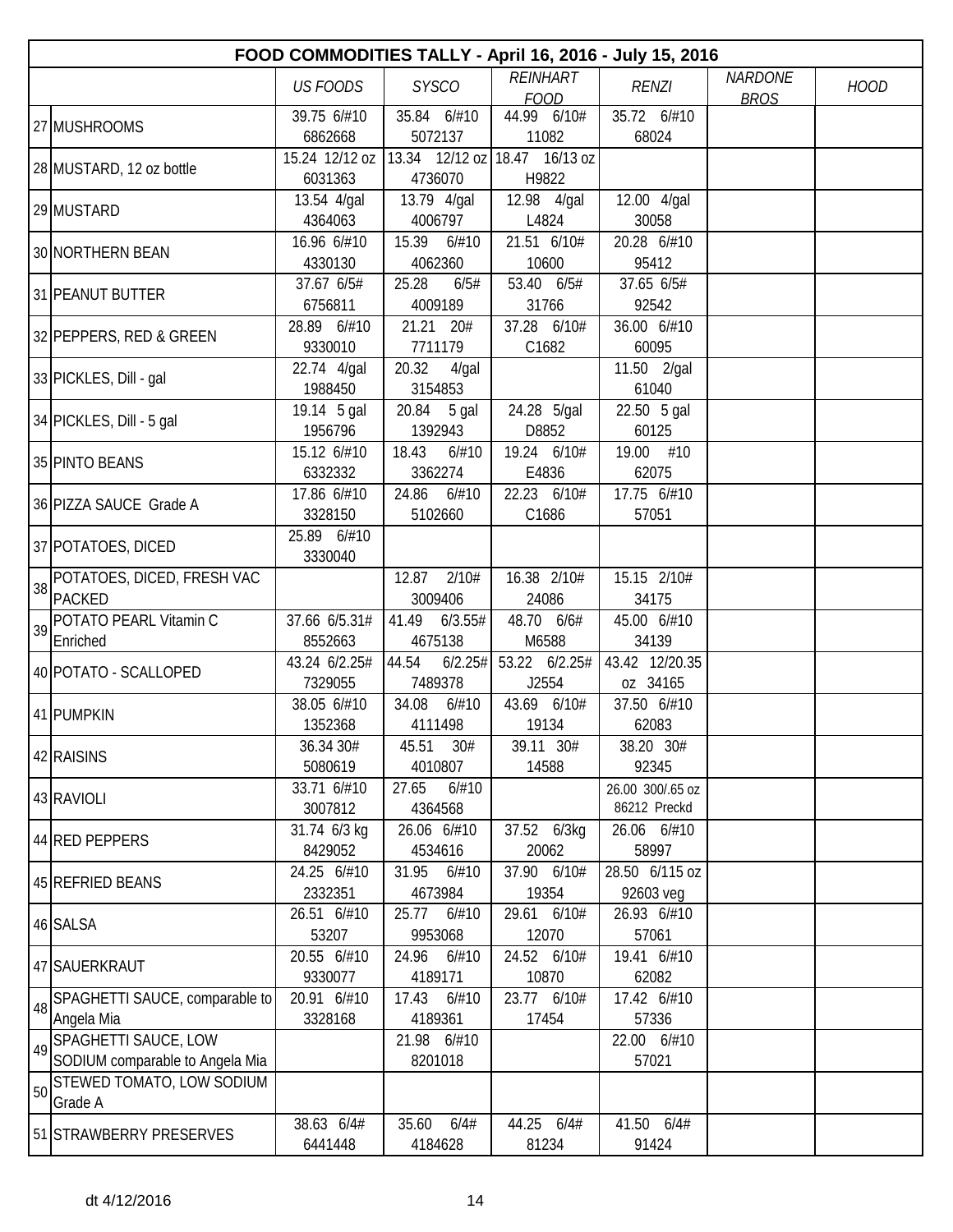|                | FOOD COMMODITIES TALLY - April 16, 2016 - July 15, 2016 |                              |                               |                                                                      |                                 |                               |             |  |  |  |
|----------------|---------------------------------------------------------|------------------------------|-------------------------------|----------------------------------------------------------------------|---------------------------------|-------------------------------|-------------|--|--|--|
|                |                                                         | <b>US FOODS</b>              | <b>SYSCO</b>                  | <b>REINHART</b><br><b>FOOD</b>                                       | <b>RENZI</b>                    | <b>NARDONE</b><br><b>BROS</b> | <b>HOOD</b> |  |  |  |
|                | 52 SWEET POTATOES, syrup Grade A                        | 30.49 6/#10<br>2326502       | 28.29<br>6/#10<br>4114625     | 40.52 6/10#<br>19086                                                 | 27.35 6/#10<br>92369            |                               |             |  |  |  |
|                | 53 TEA BAGS, Regular                                    | 18.76 10/100<br>ct 183160    | 18.04<br>10/100<br>ct 4202214 | 40.01<br>10/100<br>ct 34024                                          | 26.00 10/100<br>ct 71451        |                               |             |  |  |  |
|                | 54 TOMATOES, CRUSHED                                    | 17.25 6/#10<br>8328486       | 16.06<br>6/#10<br>4185930     | 22.63<br>6/10#<br>10564                                              | 17.60 6/#10<br>57016            |                               |             |  |  |  |
|                | 55 TOMATO PASTE, Grade A                                | 27.89 6/#10<br>3340163       |                               |                                                                      | 27.27<br>6/#10<br>59085         |                               |             |  |  |  |
| 56             | TOMATO PASTE, LOW SODIUM<br>Grade A                     |                              |                               |                                                                      |                                 |                               |             |  |  |  |
|                | 57 TOMATO SAUCE, Grade A                                | 17.94 6/#10<br>7328503       |                               |                                                                      | 18.90 6/#10<br>57055            |                               |             |  |  |  |
|                | 58 TOMATO SAUCE, LOW SODIUM<br>Grade A                  |                              | 21.98<br>6/#10<br>8201018     |                                                                      | 22.00 6/#10<br>57021            |                               |             |  |  |  |
|                | 59 WAX BEANS, 14 - 16 oz                                |                              |                               |                                                                      |                                 |                               |             |  |  |  |
|                | 60 WAX BEANS                                            | 17.43 6/10#<br>6330260       |                               |                                                                      | 17.01 6/#10<br>62022            |                               |             |  |  |  |
|                | 61 VEGETARIAN BEAN                                      | 34.15 6/#10<br>8056053       | 6/#10<br>19.56<br>4110177     |                                                                      | 22.05 6/#10<br>60097            |                               |             |  |  |  |
|                | 62 3-BEAN SALAD                                         | 26.32 6/#10<br>9330283       | 30.14 6/#10<br>4000782        | 29.30<br>6/10#<br>56124                                              | 29.20<br>6/#10<br>10974 4-bean  |                               |             |  |  |  |
|                | <b>INDIVIDUAL SERVING ITEMS</b>                         |                              |                               |                                                                      |                                 |                               |             |  |  |  |
|                | 1 FRITOS - Corn                                         | 29.25 104/1 oz               | 25.85 64/2 oz                 | 28.49 64/2 oz                                                        | 25.50 64/2 oz                   |                               |             |  |  |  |
|                |                                                         | 5513429                      | 6743437                       | J1804                                                                | 78506                           |                               |             |  |  |  |
| $\overline{2}$ | HOT CHOCOLATE, SUGAR FREE<br>PACKET                     | 22.51 150/.53<br>oz 911925   | 14.59 6/24 ct<br>4250775      |                                                                      | 18.91 6/25 ct<br>27106          |                               |             |  |  |  |
|                |                                                         | 29.25 104/1 oz               | 29.52 104/1 oz                | 18.86<br>120/.50                                                     | 28.00 104/1 oz                  |                               |             |  |  |  |
|                | 3 POTATO CHIP - regular                                 | 9315128                      | 5511175                       | oz 19264                                                             | 77542                           |                               |             |  |  |  |
|                | 4 POTATO CHIP - BBQ                                     | 9315094                      | 5511134                       | 29.25 104/1 oz 29.52 104/1 oz 31.76 104/1 oz 28.00 104/1 oz<br>74000 | 77541                           |                               |             |  |  |  |
| 5              | POTATO CHIP - Sour Cream &<br>Onion                     | 25.58 64/1.52<br>oz 5601729  | 5511183                       | 29.52 104/1 oz 32.12 104/1 oz<br>74060                               | 28.00 104/1 oz<br>77543         |                               |             |  |  |  |
|                | 6 PC APPLESAUCE                                         | 15.19 72/4 oz<br>5790316     | 14.88 72/4 oz<br>2603005      | 22.45 48/4 oz<br>P6886                                               | 19.95 72/4 oz<br>88710          |                               |             |  |  |  |
|                | 7 PC BBQ SAUCE                                          | 7.40 100/1 oz<br>6327627     | 9.87 100/1 oz<br>3713567      | 12.15 100/1 oz<br>19012                                              | 7.25 100/1 oz<br>66218          |                               |             |  |  |  |
|                | 8 PC BUTTER cups                                        | 23.58 720/.18<br>oz 568436   | 30.42 8#<br>4136404           | 22.48 720 ct<br>G1358                                                | 24.00 720/5 gr<br>29003         |                               |             |  |  |  |
|                | 9 PC COFFEE                                             | 5/100 ct<br>43.71<br>9009697 | 86.22<br>192/1.25 oz          | 102.61 128/2<br>oz 10948                                             |                                 |                               |             |  |  |  |
|                | 10 PC COFFEE, DECAF                                     | 46.36 5/100 ct<br>6002638    | 49.70 5/100 ct<br>5259346     | 63.56 64/2 oz<br>10462                                               |                                 |                               |             |  |  |  |
|                | 11 PC CREAM CHEESE                                      | 17.06 100/1 oz<br>2340875    | 12.89 100/.75<br>oz 4586590   | 17.77 100/1 oz<br>71532                                              | 15.25 100/.75<br>oz 25001       |                               |             |  |  |  |
|                | 12 PC DIET CRANBERRY SAUCE                              |                              | 19.21 200/.5 oz<br>9278136    |                                                                      | 26.00<br>200/.5<br>oz 64053 not |                               |             |  |  |  |
|                | 13 PC HALF & HALF                                       | 8.40 400<br>3365665          | 9.65 390/3/8<br>oz 9095035    | 12.11 400 ct<br>J9342                                                | 12.50 360/3/8<br>oz 67179       |                               |             |  |  |  |
|                | 14 PC JELLY - diet                                      | 16.00 200/11<br>gr 1428267   | 16.35 200/11 gr<br>0966804    |                                                                      | 15.00 200/12<br>gm 66222        |                               |             |  |  |  |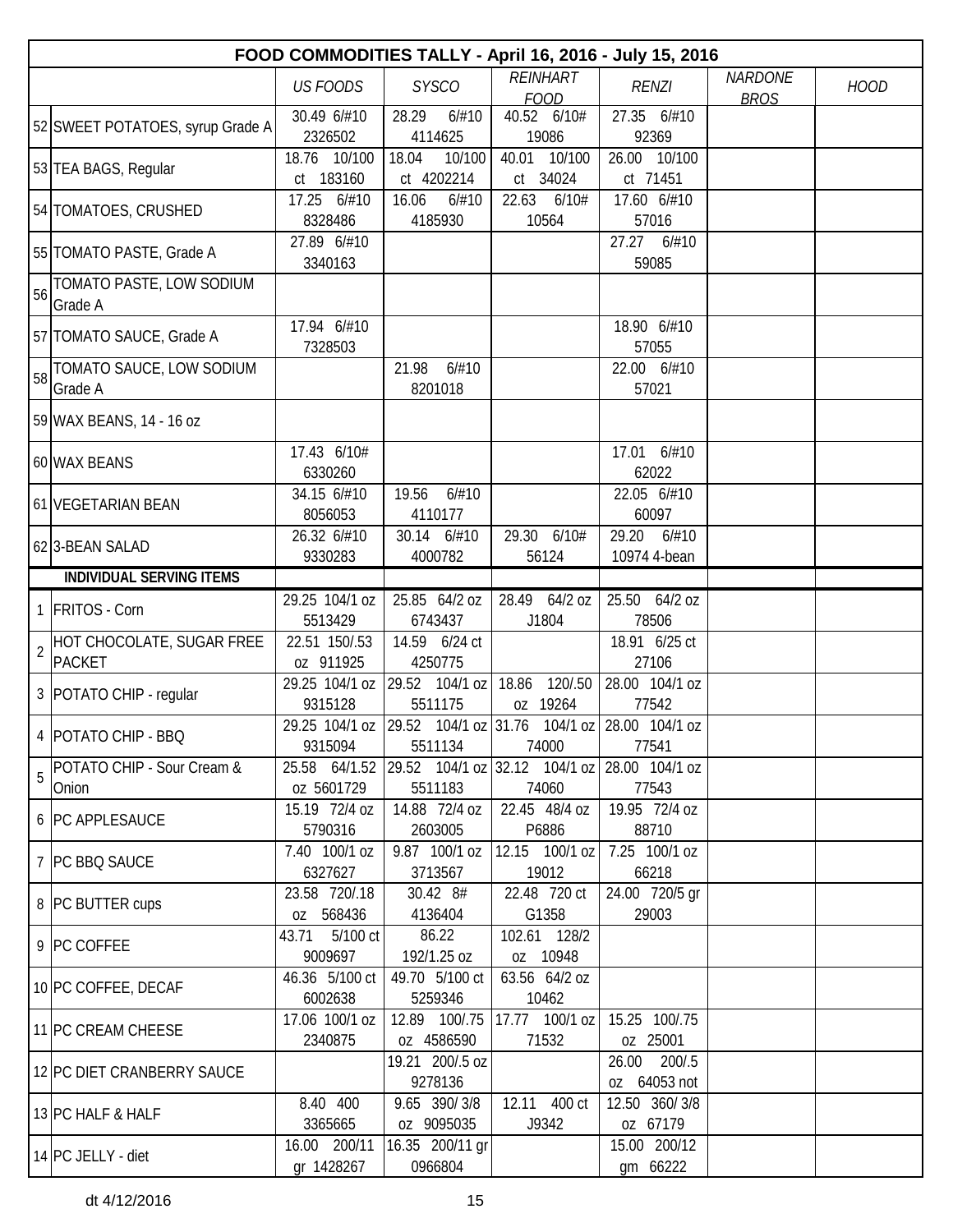|                | FOOD COMMODITIES TALLY - April 16, 2016 - July 15, 2016 |                                 |                         |                                |                                                                                              |                               |             |  |  |
|----------------|---------------------------------------------------------|---------------------------------|-------------------------|--------------------------------|----------------------------------------------------------------------------------------------|-------------------------------|-------------|--|--|
|                |                                                         | <b>US FOODS</b>                 | <b>SYSCO</b>            | <b>REINHART</b><br><b>FOOD</b> | <b>RENZI</b>                                                                                 | <b>NARDONE</b><br><b>BROS</b> | <b>HOOD</b> |  |  |
|                |                                                         | 10.78 200/.5 oz                 | 10.34 400/10            | 13.00 200/.50                  | 9.96 200/10 gm                                                                               |                               |             |  |  |
|                | 15 PC JELLY - regular                                   | 3216827                         | gm 5258835              | 18394<br>0Z                    | 66572                                                                                        |                               |             |  |  |
|                | 16 PC KETCHUP                                           | 14.17 1000/9 gr                 | 11.62<br>1000/9         | 18.45                          | 1000/9g 13.15 1000/9gm                                                                       |                               |             |  |  |
|                |                                                         | 9329384                         | gm 4029500              | 15354                          | 66238                                                                                        |                               |             |  |  |
|                | 17 PC MAPLE SYRUP, Sugar Free                           | 7.78 100/1 oz                   | 13.67 100/1.1           |                                | 7.22 100/1 oz                                                                                |                               |             |  |  |
|                |                                                         | 5596937                         | oz 5932280              |                                | 66235                                                                                        |                               |             |  |  |
|                | 18 PC MARGARINE cups                                    | 13.00 900/5 gr                  | 10.13 900/5             | 19.92 900/5q                   | 16.51 900/5                                                                                  |                               |             |  |  |
|                |                                                         | 703512                          | gm 6631123              | 71332                          | gm 82114                                                                                     |                               |             |  |  |
|                | 19 PC MAYONAISE                                         | 500/12<br>20.28                 | 4.81<br>500/12          | 28.67 500/9g                   | 15.50 500/9gr                                                                                |                               |             |  |  |
|                |                                                         | gr 5329404                      | gm 4219218              | 18486                          | 66585                                                                                        |                               |             |  |  |
|                | 20 PC MUSTARD                                           | 6.14 500/5.5 gr                 | 1000/5.5<br>5.57        | 7.04<br>200 ct                 | 5.35 500/4.5 gr                                                                              |                               |             |  |  |
|                |                                                         | 5329289                         | gm 5106059              | 18340                          | 66223                                                                                        |                               |             |  |  |
|                | 21 PC PANCAKE SYRUP                                     | 6.36 100/1 oz                   | 17.20 200/1.5           | 12.26 100 ct                   | 5.94 100/1.5 oz                                                                              |                               |             |  |  |
|                |                                                         | 5329644                         | oz 1696608              | 10670                          | 66229                                                                                        |                               |             |  |  |
|                | 22 PC PANCAKE SYRUP, Sugar Free                         | 16.48 100/1 oz                  | 13.67 100/1.1           |                                | 7.22 100/1 oz                                                                                |                               |             |  |  |
|                |                                                         | 5341607                         | oz 5932280              |                                | 66235                                                                                        |                               |             |  |  |
|                | 23 PC PEANUT BUTTER                                     | 14.62 200/.5                    | 37.03 200/.75           | 200/.75<br>39.43               | 20.06 200/.5                                                                                 |                               |             |  |  |
|                |                                                         | oz 169243                       | oz 4046355              | 29388<br>0Z                    | oz 67168                                                                                     |                               |             |  |  |
|                | 24 PC RELISH                                            | 7.71 200/9 gr                   | 19.13 500/9 gm          | 13.79<br>200/9g                | 6.75 200/9 gr                                                                                |                               |             |  |  |
|                |                                                         | 6329213                         | 4667093                 | 11698                          | 66219                                                                                        |                               |             |  |  |
|                | 25 PC SALAD DRESSING (Italian If)                       | 15.45 200/.44                   | 6.78 60/1.5 oz          |                                | 14.75 200/12 gr                                                                              |                               |             |  |  |
|                |                                                         | oz 63776                        | 5954250<br>13.59 300/.3 |                                | 66225                                                                                        |                               |             |  |  |
|                | 26 PC SALT SUBSTITUTE                                   | 16.60 2/1000 ct<br>5007919 Spec | oz 1116052              |                                | 16.57<br>2000/1<br>gm 67012                                                                  |                               |             |  |  |
|                |                                                         | 12.34 2000 ct                   | 10.59 2000/1            | 31.08<br>2000 ct               | 12.00 2000                                                                                   |                               |             |  |  |
|                | 27 PC SPLENDA                                           | 2945517                         | gm 5817251              | 43502                          | 67002                                                                                        |                               |             |  |  |
|                |                                                         | 10.27 2000 ct                   | 4.78<br>3000/1          | 21.84<br>3000/3g               | 12.35 2000                                                                                   |                               |             |  |  |
|                | 28 PC SUGAR                                             | 9327263                         | oz 5965850              | 18090                          | 67001                                                                                        |                               |             |  |  |
|                |                                                         | 8.28 100/1 oz                   | 15.02<br>100/1          | 12.68 100 ct                   | 15.45 100/1 oz                                                                               |                               |             |  |  |
|                | 29 PC SOUR CREAM cups                                   | 6605018                         | oz 1824465              | 27792                          | 25321 packet                                                                                 |                               |             |  |  |
|                |                                                         | 20.95 200/.75                   |                         |                                | $\begin{bmatrix} 21.64 & 200/1 & 0Z & 13.99 & 100/1 & 0Z & 10.58 & 100/1 & 0Z \end{bmatrix}$ |                               |             |  |  |
|                | 30 PC SWEET & SOUR                                      | oz 65805                        | 3132065                 | 12984                          | 66236                                                                                        |                               |             |  |  |
|                | FRUITS & VEGETABLES, FRESH and                          |                                 |                         |                                |                                                                                              |                               |             |  |  |
|                | CANNED                                                  |                                 |                         |                                |                                                                                              |                               |             |  |  |
|                | 1 APPLES, fresh                                         |                                 | 33.68 100 ct            | 31.11 100 ct                   |                                                                                              |                               |             |  |  |
|                |                                                         |                                 | 1099795                 | 78282                          |                                                                                              |                               |             |  |  |
| $\overline{2}$ | APPLES: sliced, juice or water                          | 32.92 6/#10                     | 37.24 6/#10             | 33.81 6/10#                    | 29.75 6/#10                                                                                  |                               |             |  |  |
|                | packed, Grade A                                         | 1328376                         | 1467968                 | L6200                          | 10251                                                                                        |                               |             |  |  |
| 3              | APPLESAUCE Unsweetened,                                 | 23.18 6/#10                     | 19.48 6/#10             | 18.36 6/10#                    | 23.00 6/#10                                                                                  |                               |             |  |  |
|                | Grade A                                                 | 8328510                         | 7302151                 | J2962                          | 65045                                                                                        |                               |             |  |  |
|                | 4 APRICOTS - Grade A                                    | 49.83 6/#10                     | 30.74 6/#10             | 56.98 6/10#                    | 30.72 6/#10                                                                                  |                               |             |  |  |
|                |                                                         | 8328189                         | 0029078<br>18.35 150 ct | 10626<br>26.19 40#             | 11090<br>20.00 150 ct                                                                        |                               |             |  |  |
|                | 5 BANANAS, fresh                                        |                                 | 1007384                 | R1324                          | 88036                                                                                        |                               |             |  |  |
|                |                                                         |                                 | 18.65 50#               | 18.06 50 #                     | 22.00 50#                                                                                    |                               |             |  |  |
|                | 6 CABBAGE, fresh                                        |                                 | 1269240                 | 75006                          | 88091                                                                                        |                               |             |  |  |
|                |                                                         |                                 | 21.03 12 ct             | 28.39 15 ct                    | 24.00 12-15 ct                                                                               |                               |             |  |  |
|                | 7 CANTELOPE, fresh                                      |                                 | 1007418                 | 78262                          | 88039                                                                                        |                               |             |  |  |
|                |                                                         |                                 | 22.62 24 ct             | 7.80 3 ct                      | 26.00 24/30ct                                                                                |                               |             |  |  |
|                | 8 CELERY. Bunch                                         |                                 | 1120625                 | 15998                          | 88108                                                                                        |                               |             |  |  |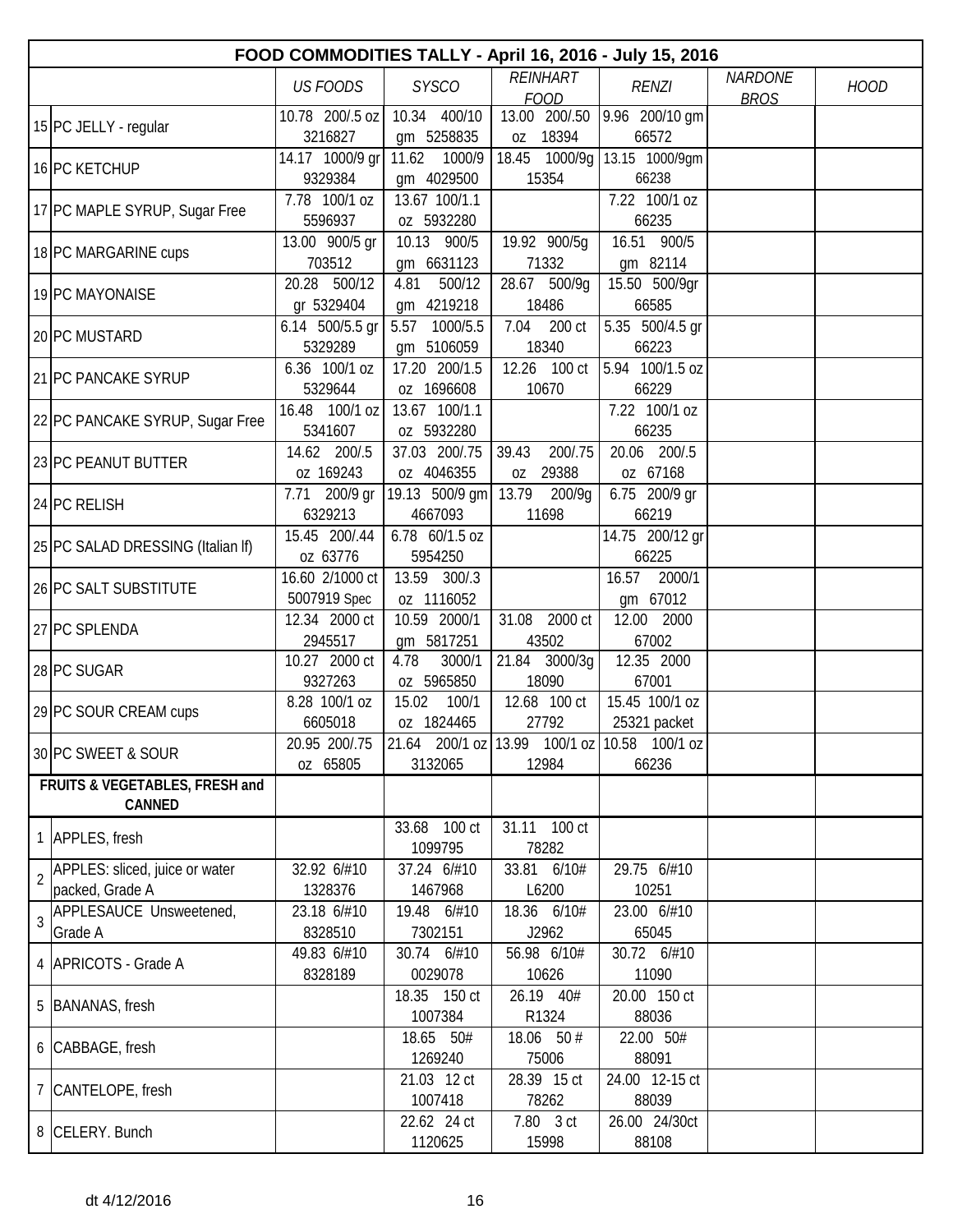|    | FOOD COMMODITIES TALLY - April 16, 2016 - July 15, 2016              |                           |                            |                                |                                |                               |             |  |  |  |
|----|----------------------------------------------------------------------|---------------------------|----------------------------|--------------------------------|--------------------------------|-------------------------------|-------------|--|--|--|
|    |                                                                      | <b>US FOODS</b>           | <b>SYSCO</b>               | <b>REINHART</b><br><b>FOOD</b> | <b>RENZI</b>                   | <b>NARDONE</b><br><b>BROS</b> | <b>HOOD</b> |  |  |  |
|    | 9 COLE SLAW MIX                                                      |                           | 14.52 4/5#<br>1675701      | 17.44 4/5#<br>G1214            |                                |                               |             |  |  |  |
| 10 | CRANBERRY SAUCE Whole,<br>Grade A                                    | 35.08 6/#10<br>4328498    | 42.41 6/#10<br>5729983     |                                |                                |                               |             |  |  |  |
| 11 | CRANBERRY SAUCE, Jellied,<br>Grade A                                 | 29.72 6/#10<br>2328490    | 37.03 6/101 oz<br>4608907  | 37.95<br>6/10#<br>12798        | 37.00 6/101 oz<br>47037        |                               |             |  |  |  |
|    | 12 CUCUMBERS, fresh                                                  |                           | 27.60 1/1.9BHL<br>7669528  | 38.27<br>45#<br>67732          | 44.00 40#<br>88109             |                               |             |  |  |  |
| 13 | CRUSHED PINEAPPLE: fancy, juice<br>Hawaiian Coarse, Grade A          | 31.69 6/#10<br>3427648    |                            | 37.68 6/10#<br>11062           | 28.90 6/#10<br>64045           |                               |             |  |  |  |
| 14 | FROZEN STRAWBERRIES,<br>UNSWEETENED - Grade A                        |                           | 34.99 30#<br>0835625       |                                | 15.00<br>10#<br>45177          |                               |             |  |  |  |
| 15 | <b>FROZEN STRAWBERRIES,</b><br>SWEETENED - Grade A                   | 40.94 30#<br>2327625      | 57.86 6/6.5#<br>7652409    | 41.58 30#<br><b>BA722</b>      | 40.40<br>30#<br>46214          |                               |             |  |  |  |
|    | 16 FRUIT COCKTAIL, Grade A                                           | 34.29 6/#10<br>9333527    | 30.80 6/#10<br>8576284     | 52.81 6/10#<br>10696           | 30.65 6/#10<br>64109           |                               |             |  |  |  |
|    | 17 FRUIT CUPS, 4 oz - Grade A                                        | 15.13 36/4 oz<br>6984025  | 17.41 36/4 oz<br>4714663   | 18.30 36/4 oz<br>89826         | 18.00 36/4 oz<br>46233         |                               |             |  |  |  |
|    | 18 FRUIT MEDLEY, Festival/Classic,<br>melon pieces, grapes - Grade A |                           | 29.80 2/8#<br>3856507      | 35.59 6/10#<br>11196           | 34.00 18#<br>31203 fresh       |                               |             |  |  |  |
|    | 19 GREEN PEPPERS, fresh                                              |                           | 29.39<br>25#<br>1000397    | 29.77 21#<br>75946             | 43.00 20#<br>88168             |                               |             |  |  |  |
|    | 20 LETTUCE, Iceberg, fresh, head                                     |                           | 17.28<br>24 ct<br>1908318  | 26.42 24 ct<br>75026           | 26.00 24 ct<br>88124           |                               |             |  |  |  |
|    | 21 LETTUCE, Iceberg, fresh, bag                                      |                           | 12.78<br>4/5#<br>1675529   | 22.28<br>4/5#<br>G1126         | 17.30 4/5#<br>88131            |                               |             |  |  |  |
|    | 22 MANDARIN ORANGE, sections,<br>light, Grade A                      | 24.68 6/#10<br>2910131    | 19.57<br>6/#10<br>3548393  | 44.46<br>6/10#<br>10660        | 19.90 6/10<br>66031            |                               |             |  |  |  |
|    | 23 ONIONS, fresh                                                     |                           | 16.35<br>50#<br>2029668    | 20.00<br>50#<br>J5844          | 17.00 50#<br>88153             |                               |             |  |  |  |
|    | 24 ORANGES, fresh                                                    |                           | 113 ct<br>23.63<br>7651926 | 16.41 138 ct<br>J5850          | 22.00 113 ct<br>88348          |                               |             |  |  |  |
| 25 | PEACHES yellow, light cling halves,<br>Grade A                       | 32.89 6/#10<br>3333523    | 31.81 6/#10<br>4331914     |                                |                                |                               |             |  |  |  |
|    | 26 PEACHES sliced, light Grade A                                     | 35.41 6/#10<br>1328541    | 27.66 6/#10<br>4218996     | 46.38 6/10#<br>17848           | 27.65 6/10#<br>63043           |                               |             |  |  |  |
|    | 27 PEARS halves, light Grade A                                       |                           | 34.74<br>6/#10<br>3766504  |                                | 29.95<br>6/10#<br>64011 sliced |                               |             |  |  |  |
|    | 28 PEARS pieces, light Grade A                                       |                           | 27.55 6/#10<br>6109981     | 46.92 6/10#<br>10712           | 27.55 6/10#<br>64012           |                               |             |  |  |  |
|    | 29 PINEAPPLE TIDBITS: light, Grade A                                 | 31.85 6/#10<br>6831705    | 27.18<br>6/#10<br>6588297  | 38.57 6/10#<br>10858           | 30.00 6/#10<br>64043 in juice  |                               |             |  |  |  |
| 30 | PINEAPPLE, sliced, juice packed,<br>Grade A                          | 35.38<br>6/#10<br>6333785 | 28.19 6/#10<br>1097807     | 40.10 6/10#<br>10846           | 29.00 6/10#<br>63037           |                               |             |  |  |  |
|    | 31 PLUMS, fresh                                                      |                           |                            |                                |                                |                               |             |  |  |  |
|    | 32 POTATOES, fresh                                                   |                           | 12.92 50#<br>1313154       | 12.22 50#<br>J5888             | 11.75 50#<br>88609             |                               |             |  |  |  |
|    | 33 SEEDLESS RAISINS - Grade A                                        |                           | 45.51<br>30#<br>4010807    | 39.11 30#<br>14588             | 38.20 30#<br>92345             |                               |             |  |  |  |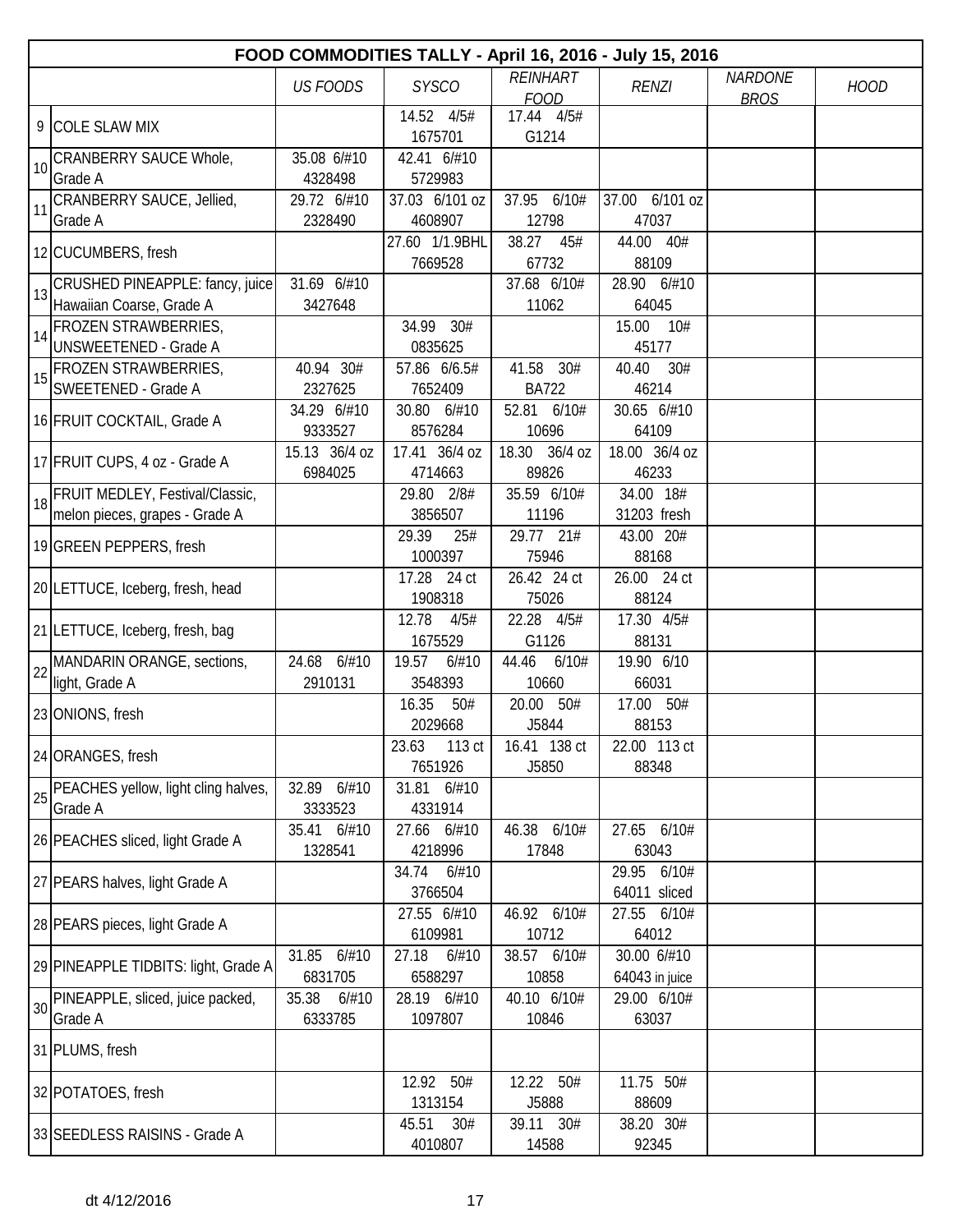|                | FOOD COMMODITIES TALLY - April 16, 2016 - July 15, 2016 |                      |                         |                    |                    |                |             |  |  |  |
|----------------|---------------------------------------------------------|----------------------|-------------------------|--------------------|--------------------|----------------|-------------|--|--|--|
|                |                                                         | <b>US FOODS</b>      | <b>SYSCO</b>            | <b>REINHART</b>    | <b>RENZI</b>       | <b>NARDONE</b> | <b>HOOD</b> |  |  |  |
|                |                                                         |                      |                         | <b>FOOD</b>        |                    | <b>BROS</b>    |             |  |  |  |
|                | 34 TOMATOES, fresh                                      |                      | 26.92<br>25#<br>4935623 | 35.88 25#<br>78202 | 29.95 25#<br>88205 |                |             |  |  |  |
|                | TROPICAL FRUIT, papaya, banana                          | 42.34<br>6/#10       | 42.97<br>6/#10          |                    | 29.95 6/#10        |                |             |  |  |  |
| 35             | Grade A                                                 | 1224393              | 7763675                 |                    | 64030              |                |             |  |  |  |
|                | <b>VEGETABLES - FROZEN</b>                              |                      |                         |                    |                    |                |             |  |  |  |
|                |                                                         | 27.37 6/2.5#         | 28.85 6/2.5#            | 6/2.5#<br>37.44    | 27.00 6/2.5#       |                |             |  |  |  |
|                | 1 ASPARAGUS, Grade A                                    | 9328212              | 5124852                 | 60148              | 45086              |                |             |  |  |  |
|                | <b>BREAKFAST CUBE POTATOES,</b>                         | 32.13 6/5#           | 33.84 6/5#              | 37.65<br>6/5#      | 31.32 6/5#         |                |             |  |  |  |
| $\overline{2}$ | Grade A                                                 | 8275232              | 3644036                 | G2448              | 34395              |                |             |  |  |  |
|                |                                                         | 12.63 20#            | 19.34<br>20#            | 23.35<br>20#       | 11.98 20#          |                |             |  |  |  |
|                | 3 BROCCOLI, CUT, Grade A                                | 7056443              | 8729493                 | G2482              | 45131              |                |             |  |  |  |
|                | 4 BROCCOLI SPEARS, Grade A                              | 17.53 12/2#          | 19.79 12/2#             | 28.97 12/2#        | 18.15 12/2#        |                |             |  |  |  |
|                |                                                         | 1328491              | 7288119                 | G2478              | 45229              |                |             |  |  |  |
|                | 5 BRUSSEL SPROUTS, Grade A                              | 25.55 12/2.5#        | 24.26 12/2#             | 30.92 12/2#        | 20.95 20#          |                |             |  |  |  |
|                |                                                         | 8328536              | 7288091                 | 61090              | 45255              |                |             |  |  |  |
|                | 6 CALIFORNIA BLEND, Grade A                             | 16.36 20#            | 18.65 12/2#             | 27.29 12/2#        | 15.30 20#          |                |             |  |  |  |
|                |                                                         | 4328399              | 1474964                 | 61072              | 44601              |                |             |  |  |  |
|                | 7 CAPRI MIX, Grade A                                    | 21.48 6/4#           | 18.84 12/2#             | 35.67<br>30#       | 15.71 20#          |                |             |  |  |  |
|                |                                                         | 8365975              | 1528769                 | 61544              | 45318              |                |             |  |  |  |
|                | 8 BABY CARROTS, whole Grade A                           | 15.07 20#            | 17.69 12/2#             | 17.39 12/2#        | 17.25 20#          |                |             |  |  |  |
|                |                                                         | 3327848              | 1055508                 | G2502              | 45228              |                |             |  |  |  |
|                | 9 CARROTS, CUT, Grade A                                 | 9.67 20#             | 13.15 3/10#             | 17.81 12/2#        | 10.50 20#          |                |             |  |  |  |
|                |                                                         | 4328142              | 3835907                 | 61008              | 45132 sliced       |                |             |  |  |  |
|                | 10 CAULIFLOWER, grade A                                 | 18.53 12/2#          | 18.99 12/2#             | 32.88 12/2#        | 18.50 12/2#        |                |             |  |  |  |
|                |                                                         | 6328132              | 3772514                 | G2496              | 45316              |                |             |  |  |  |
|                | 11 CORN, Grade A                                        | 11.45 20#            | 15.77 3/10#             | 15.53 20#          | 14.00 20#          |                |             |  |  |  |
|                |                                                         | 4328233              | 3697481                 | G2508              | 45133              |                |             |  |  |  |
|                | 12 GREEN BEANS, CUT, Grade A                            | 12.31 20#<br>3328226 | 23.14 3/10#<br>3832193  | 15.89 20#<br>61096 | 12.04 20#<br>45130 |                |             |  |  |  |
|                |                                                         | 15.58 12/2#          | 19.81 12/2#             |                    | 19.10 12/2#        |                |             |  |  |  |
|                | 13 GREEN BEANS, ITALIAN CUT,<br>Grade A                 | 1328269              | 1389931                 |                    | 45336              |                |             |  |  |  |
|                |                                                         | 23.33 12/2#          | 20.07 12/2#             |                    | 19.74 12/2#        |                |             |  |  |  |
|                | 14 DICED GREEN PEPPERS, Grade A                         | 9328345              | 1876069                 |                    | 45097              |                |             |  |  |  |
|                |                                                         | 20.95 12/2#          | 26.46<br>2/5#           | 16.84 12/2#        | 22.00 12/2#        |                |             |  |  |  |
|                | <b>15 FAJITA STRIPS</b>                                 | 8327579              | 1647353                 | AG676              | 45101              |                |             |  |  |  |
|                |                                                         | 15.41 6/5#           | 27.02<br>6/5#           | 17.34 6/5#         | 13.80 6/5#         |                |             |  |  |  |
|                | 16 FRENCH FRIES, Grade A                                | 747410               | 9808262                 | 26816              | 34115              |                |             |  |  |  |
|                |                                                         | 16.15 12/2#          | 20.33<br>12/2#          | 25.89 12/32 oz     | 16.29 12/2#        |                |             |  |  |  |
|                | 17 FRENCH GREEN BEANS, Grade A                          | 4328225              | 2266294                 | B4344              | 45329              |                |             |  |  |  |
|                |                                                         | 39.92 12/4#          | 35.33 12/4#             |                    | 35.55 12/4#        |                |             |  |  |  |
|                | 18 HUBBARD SQUASH, Grade A                              | 3328390              | 0571240                 |                    | 45174              |                |             |  |  |  |
|                |                                                         | 16.58 20#            | 14.86<br>12/2#          | 29.86 12/2#        | 16.57 20#          |                |             |  |  |  |
|                | 19 ITALIAN MIX, Grade A                                 | 8328296              | 1474998                 | 61458              | 45348              |                |             |  |  |  |
|                | 20 JAPANESE STIR FRY, Grade A                           | 28.29 6/4#           | 24.58 6/4#              |                    | 20.50 1/20#        |                |             |  |  |  |
|                |                                                         | 742874               | 1874817                 |                    | 45259              |                |             |  |  |  |
|                | 21 LIMA BEANS, Grade A                                  | 30.66 12/2.5#        | 32.38 12/2.5#           |                    |                    |                |             |  |  |  |
|                |                                                         | 3328176              | 1440270                 |                    |                    |                |             |  |  |  |
| 22             | MIXED VEGETABLES Grade A, 5                             | 20.40 12/2.5#        | 23.23 12/2.5#           | 16.84 20#          | 25.50 12/2.5#      |                |             |  |  |  |
|                | way mix                                                 | 2328276              | 1263623                 | 61120              | 45281              |                |             |  |  |  |
|                | 23 ONIONS, DICED, Grade A                               | 8.27 6/2#            | $8.22$ $6/2#$           |                    | 14.89 12/2#        |                |             |  |  |  |
|                |                                                         | 8327629              | 6191712                 |                    | 45102              |                |             |  |  |  |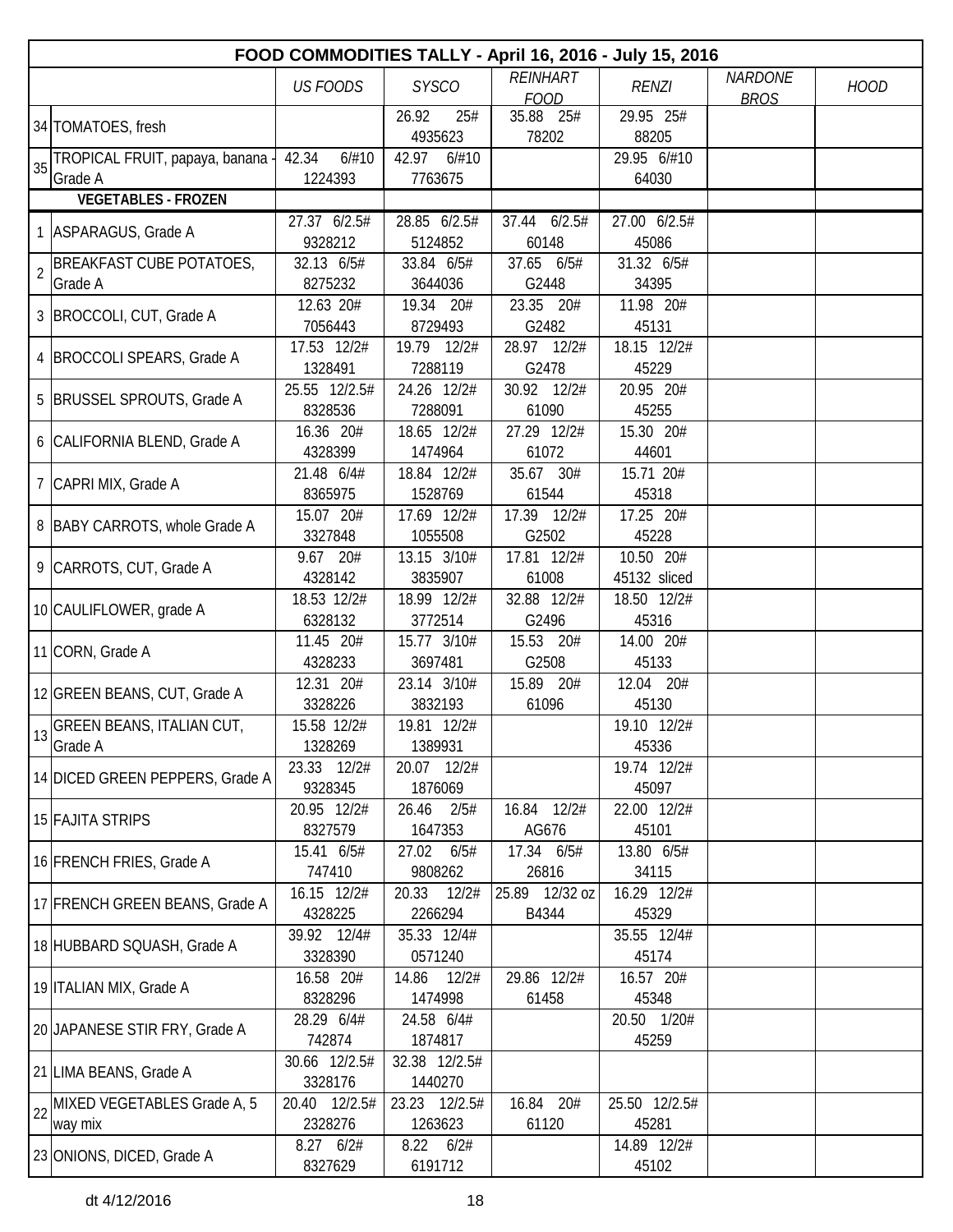|    | FOOD COMMODITIES TALLY - April 16, 2016 - July 15, 2016 |                          |                               |                      |                      |                |             |  |  |
|----|---------------------------------------------------------|--------------------------|-------------------------------|----------------------|----------------------|----------------|-------------|--|--|
|    |                                                         | <b>US FOODS</b>          | <b>SYSCO</b>                  | <b>REINHART</b>      | <b>RENZI</b>         | <b>NARDONE</b> | <b>HOOD</b> |  |  |
|    |                                                         |                          |                               | <b>FOOD</b>          |                      | <b>BROS</b>    |             |  |  |
|    | 24 ORIENTAL BLEND, Grade A                              | 16.64 20#<br>7328446     | 19.12 12/2#<br>8491383        | 28.88 12/2#<br>61468 | 20.50 20#<br>45259   |                |             |  |  |
|    |                                                         | 32.97 12/2#              | 12.00 4/2#                    | 37.69 12/40 oz       | 26.29 12/2#          |                |             |  |  |
|    | 25 PEARL ONIONS. Grade A                                | 4327631                  | 1719517                       | G2518                | 45359                |                |             |  |  |
|    |                                                         | 23.39 12/2.5#            | 16.88 3/10#                   | 18.85 20#            | 15.20 20#            |                |             |  |  |
|    | 26 PEAS, Grade A                                        | 1328285                  | 3837994                       | 61126                | 45136                |                |             |  |  |
|    |                                                         | 19.80 12/2.5#            | 22.27 30#                     | 31.57 12/2.5#        | 13.54 20#            |                |             |  |  |
|    | 27 PEAS/CARROTS, Grade A                                | 4328282                  | 3959277                       | G2538                | 45137                |                |             |  |  |
|    | 28 SCAND BLEND, Grade A                                 | 21.04 6/4#               | 21.42 12/2#                   |                      | 17.60 20#            |                |             |  |  |
|    |                                                         | 7327828                  | 1474980                       |                      | 45124                |                |             |  |  |
|    | 29 SPINACH, chopped Grade A                             | 26.90 12/3#              | 24.53 12/3#                   | 28.26 12/3#          | 27.50 12/3#          |                |             |  |  |
|    |                                                         | 7899602                  | 7146410                       | 61144                | 45232                |                |             |  |  |
|    | 30 SWEET PEAS, Grade A                                  | 23.39 12/2.5#            | 16.88 3/10#                   |                      | 15.20 20#            |                |             |  |  |
|    |                                                         | 1328285                  | 3837994                       |                      | 45136                |                |             |  |  |
|    | 31 WAX BEANS, CUT, Grade A                              | 17.12 12/2#<br>9328410   | 19.95 12/2#<br>1877026        | 21.87 12/2#<br>G2492 | 20.50 12/2#<br>45338 |                |             |  |  |
|    |                                                         | 17.63 20#                | 22.51 30#                     | 28.20 12/2#          | 18.06 12/2#          |                |             |  |  |
|    | 32 WINTER BLEND, Grade A                                | 4328316                  | 3890969                       | 61472                | 45099                |                |             |  |  |
|    |                                                         | 26.80 12/3#              | 27.53 12/3#                   |                      | 19.00 20#            |                |             |  |  |
|    | 33 ZUCCHINI. Grade A                                    | 6328397                  | 1648369                       |                      | 45294                |                |             |  |  |
|    | <b>PUDDING</b>                                          |                          |                               |                      |                      |                |             |  |  |
|    |                                                         | 19.67 6/#10              | 19.49 6/#10                   | 32.68<br>6/10#       | 28.00 6/#10          |                |             |  |  |
|    | 1 BUTTERSCOTCH                                          | 6327316                  | 4011011                       | 21018                | 73149                |                |             |  |  |
|    | 2 CHOCOLATE                                             | 19.44 6/#10              | 31.24 12/2#                   | 33.47 6/10#          | 28.00 6/#10          |                |             |  |  |
|    |                                                         | 1327337                  | 5106554                       | 21040                | 73147                |                |             |  |  |
|    | <b>3 CHOCOLATE POWDER MIX</b>                           | 25.62 12/24              | 31.24 12/2#                   |                      | 27.00 12/24 oz       |                |             |  |  |
|    |                                                         | oz 8370652               | 5106554                       |                      | 28450                |                |             |  |  |
|    | 4 LEMON                                                 | 21.22 6/#10              | 19.29 6/#10                   |                      |                      |                |             |  |  |
|    |                                                         | 9327313                  | 4011052                       |                      |                      |                |             |  |  |
|    | 5 PISTACHIO                                             |                          |                               |                      |                      |                |             |  |  |
|    |                                                         | 22.62 6/#10              | 24.35 6/#10                   | 35.62 6/10#          | 34.50 6/#10          |                |             |  |  |
|    | 6 TAPIOCA                                               | 7296307                  | 4011102                       | 21006                | 73207                |                |             |  |  |
|    |                                                         | 18.91 6/#10              | 18.14<br>6/#10                | 32.73 6/10#          | 27.00 6/#10          |                |             |  |  |
|    | 7 VANILLA                                               | 7327323                  | 4011078                       | 21012                | 73148                |                |             |  |  |
|    | 8 VANILLA POWDER MIX                                    |                          | 25.62 12/24 oz 21.05 12/24 oz |                      | 27.00 12/24 oz       |                |             |  |  |
|    |                                                         | 1370667                  | 4010922                       |                      | 28451                |                |             |  |  |
| 9  | <b>SUGAR FREE - BUTTERSCOTCH,</b>                       | 16.54 12/5 oz            | 16.54 12/5 oz                 |                      |                      |                |             |  |  |
|    | 5 oz                                                    | 6371660                  | 7184676                       |                      |                      |                |             |  |  |
|    | 10 SUGAR FREE - CHOCOLATE, 5 oz                         | 15.48 12/5 oz            | 19.62 12/3.5                  |                      |                      |                |             |  |  |
|    |                                                         | 9371667<br>15.48 12/5 oz | oz 6798658<br>17.41<br>12/3.5 |                      |                      |                |             |  |  |
|    | 11 SUGAR FREE - VANILLA, 5 oz                           | 7371743                  | oz 6798637                    |                      |                      |                |             |  |  |
|    | <b>SNACK PACK PUDDINGS,</b>                             | 15.98 48/3.5 oz          |                               | 19.17 48/3.5         |                      |                |             |  |  |
| 12 | BUTTERSCOTCH, 3.5 oz                                    | 4189825                  |                               | C7350<br>OZ          |                      |                |             |  |  |
|    | 13 SNACK PACK PUDDINGS,                                 | 16.44 48/3.5             | 48/3.5<br>16.45               | 19.13 48/4 oz        | 15.75<br>48/3.5      |                |             |  |  |
|    | CHOCOLATE, 3.5 oz                                       | oz 5370051               | oz 5661582                    | C7346                | oz 88716             |                |             |  |  |
| 14 | <b>SNACK PACK PUDDINGS,</b>                             | 16.44 48/3.5             | 16.62 48/3.5                  | 19.13 48/3.5         | 15.75 48/3.5         |                |             |  |  |
|    | VANILLA, 3.5 oz                                         | oz 1370055               | oz 5763834                    | oz C7352             | oz 88717             |                |             |  |  |
| 15 | <b>SNACK PACK PUDDINGS,</b>                             |                          | 19.87<br>48/4 oz              |                      |                      |                |             |  |  |
|    | DIABETIC, RICE, 4 oz                                    |                          | 2496347                       |                      |                      |                |             |  |  |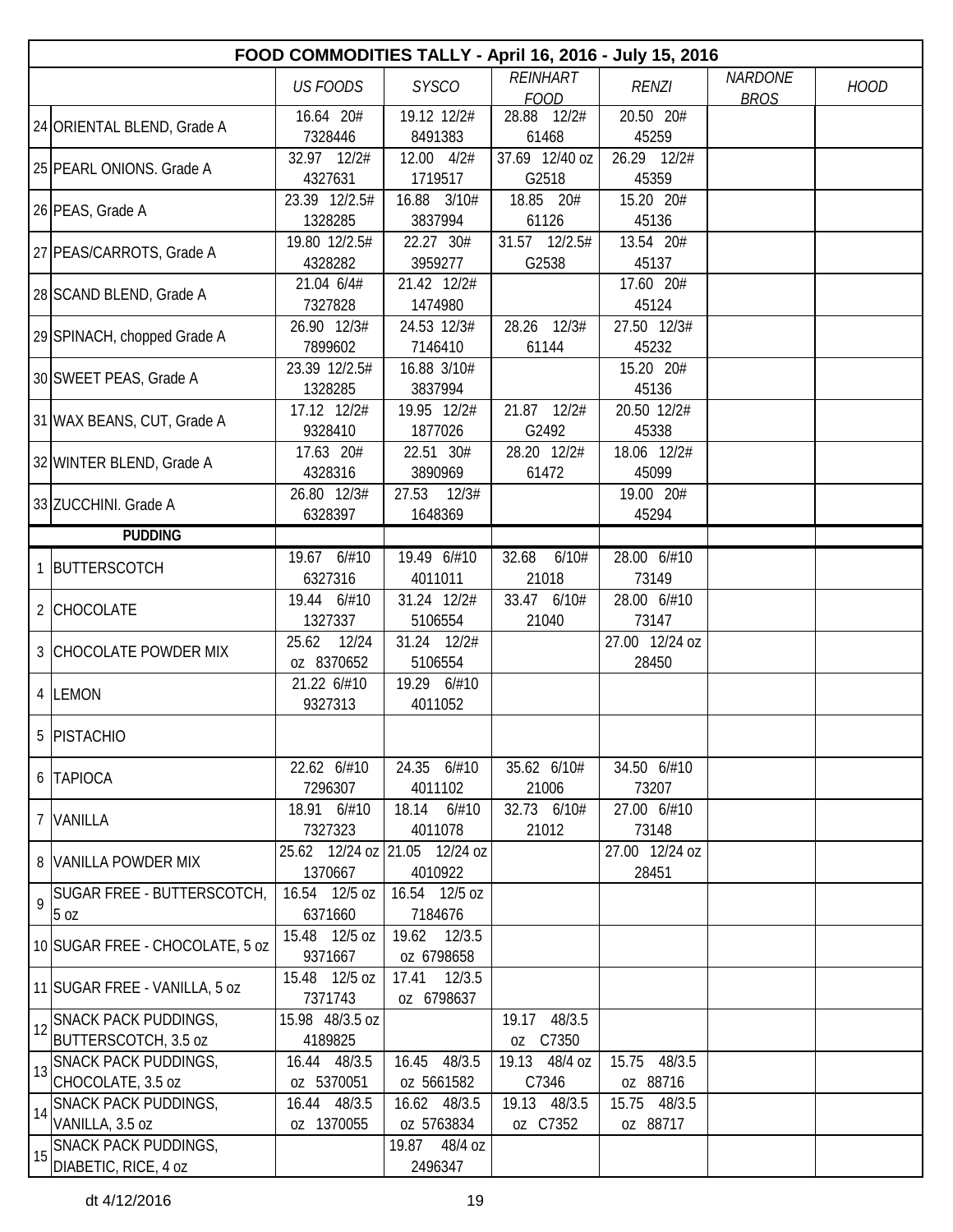|                | FOOD COMMODITIES TALLY - April 16, 2016 - July 15, 2016 |                          |                                |                                                             |                               |                               |                          |  |  |  |
|----------------|---------------------------------------------------------|--------------------------|--------------------------------|-------------------------------------------------------------|-------------------------------|-------------------------------|--------------------------|--|--|--|
|                |                                                         | <b>US FOODS</b>          | <b>SYSCO</b>                   | <b>REINHART</b><br><b>FOOD</b>                              | <b>RENZI</b>                  | <b>NARDONE</b><br><b>BROS</b> | <b>HOOD</b>              |  |  |  |
| 16             | <b>SNACK PACK PUDDINGS,</b>                             |                          | 22.18 48/4 oz                  |                                                             |                               |                               |                          |  |  |  |
|                | DIABETIC, TAPIOCA, 4 oz                                 |                          | 1642362                        |                                                             |                               |                               |                          |  |  |  |
| 17             | <b>SNACK PACK PUDDINGS,</b>                             |                          | 22.18 48/4 oz                  |                                                             |                               |                               |                          |  |  |  |
|                | DIABETIC, VANILLA, 4 oz                                 |                          | 2619500                        |                                                             |                               |                               |                          |  |  |  |
|                | <b>JELLO</b>                                            |                          |                                |                                                             |                               |                               |                          |  |  |  |
|                | 1 REGULAR, 24 oz- asst                                  |                          |                                | 22.22 12/24 oz 22.07 12/24 oz 29.95 12/24 oz 27.00 12/24 oz |                               |                               |                          |  |  |  |
|                |                                                         | 5343371                  | 4010310                        | 21208                                                       | 29210                         |                               |                          |  |  |  |
|                | 2 SUGAR FREE RED, 2.75 oz                               | 34.17 18/2.75            | 26.80 18/2.75                  |                                                             |                               |                               |                          |  |  |  |
|                |                                                         | 1371590                  | oz 7188711                     |                                                             |                               |                               |                          |  |  |  |
|                | 3 SUGAR FREE CITRUS, 2.75 oz                            | 34.17 18/2.75<br>6371587 | 26.82<br>18/2.75<br>oz 7188701 |                                                             |                               |                               |                          |  |  |  |
|                | <b>DAIRY</b>                                            |                          |                                |                                                             |                               |                               |                          |  |  |  |
|                | CHEESE AMER PROCESSED                                   | 36.90 4/5#               | 37.45<br>4/5#                  | 38.87 4/5#                                                  | 35.96 4/5#                    |                               |                          |  |  |  |
| 1              | <b>SLICED - Yellow</b>                                  | 1365170                  | 6697890                        | D3108                                                       | 25039                         |                               |                          |  |  |  |
|                | CHEESE AMER PROCESSED                                   | 37.04 4/5#               | 31.35 4/5#                     | 38.87 4/5#                                                  | 35.96 4/5#                    |                               |                          |  |  |  |
| $\overline{2}$ | <b>SLICED - White</b>                                   | 1340504                  | 3212117                        | G1248                                                       | 25038                         |                               |                          |  |  |  |
|                |                                                         | 19.79 10#                | 2.05 lb 10#                    | 1.98 lb $10# +$                                             | 2.11 lb 10#                   |                               |                          |  |  |  |
|                | 3 CHEESE, CHEDDAR - Block                               | 2535433                  | 2825010                        | G1288                                                       | 25081                         |                               |                          |  |  |  |
|                |                                                         | 21.22<br>10#             | 2.25 lb 10#                    | $2.37 \text{ lb}$ $10# +$                                   | 2.75 lb 10#                   |                               |                          |  |  |  |
|                | 4 CHEESE, EXTRA SHARP - Block                           | 5535430                  | 2822312                        | G1298                                                       | 25064 NYS                     |                               |                          |  |  |  |
|                | 5 CHEESE, MEXICAN - Shredded                            | 37.30 5#                 | 44.10 4/5#                     | 39.63 4/5#                                                  | 39.70<br>4/5#                 |                               |                          |  |  |  |
|                |                                                         | 4332656                  | 1829369                        | M4638                                                       | 25045                         |                               |                          |  |  |  |
| 6              | CHEESE, MOZZARELLA -                                    | 37.72 4/5#               | 42.02<br>4/5#                  |                                                             | 38.58<br>4/5#                 |                               |                          |  |  |  |
|                | Shredded - 20 lb                                        | 6382386                  | 2593440                        |                                                             | 25155                         |                               |                          |  |  |  |
|                | CHEESE, MOZZARELLA -                                    |                          |                                | 56.90 6/5#                                                  | 38.58<br>4/5#                 |                               |                          |  |  |  |
|                | Shredded - 30 LB                                        |                          | 43.89                          | G1238                                                       | 25155                         |                               |                          |  |  |  |
|                | 8 CHEESE, SHARP - Shredded                              | 37.15 4/5#<br>1332642    | 4/5#<br>2818842                |                                                             | 43.25 4/5#<br>25042           |                               |                          |  |  |  |
| $\mathsf{Q}$   | CHEESE, SHARP, LOW SODIUM -                             |                          |                                |                                                             |                               |                               |                          |  |  |  |
|                | Shredded                                                |                          |                                |                                                             |                               |                               |                          |  |  |  |
|                | 10 CHEESE, SWISS - Block                                | 55.80 4/5#               | 2.21 lb 2/8#                   | 2.20 lb $2/8#$ +                                            | 2.49 lb 2/8#                  |                               |                          |  |  |  |
|                |                                                         | 2336352                  | 2822437                        | D9200                                                       | 25076                         |                               |                          |  |  |  |
| 11             | CHEESE, SWISS, LOW SODIUM -                             |                          |                                |                                                             |                               |                               |                          |  |  |  |
|                | <b>Block</b>                                            |                          |                                |                                                             |                               |                               |                          |  |  |  |
|                | 12 COTTAGE CHEESE                                       | 29.64 6/5#               | 31.12 6/5#                     | 23.47 4/5#                                                  | 21.50 4/5#                    |                               | 36.43 4/5#               |  |  |  |
|                |                                                         | 3312642                  | 7772296                        | 71772                                                       | 25117                         |                               | 0207                     |  |  |  |
|                | 13 COTTAGE CHEESE, 1%                                   | 20.80<br>4/5#<br>1685882 | 13.12 2/5#<br>5020169          |                                                             |                               |                               | 36.27<br>4/5#<br>0894 FF |  |  |  |
|                |                                                         | 19.23<br>3/gal           | 21.59 3/gal                    | 32.39 3/gal                                                 | 25.50 3/gal                   |                               |                          |  |  |  |
|                | 14 LIQUID BUTTER                                        | 698688                   | 4577391                        | 71022                                                       | 58470                         |                               |                          |  |  |  |
|                |                                                         | 13.51 30/1#              | 16.33 30/1#                    | 16.16 30/#                                                  | 16.35 30/1#                   |                               |                          |  |  |  |
|                | 15 MARGARINE                                            | 4289082                  | 0417527                        | J4226                                                       | 29088                         |                               |                          |  |  |  |
|                |                                                         | 69.56<br>4/5#            | 56.18 4/5#                     | 45.00 2/5#                                                  | 53.98 4/5# bag                |                               |                          |  |  |  |
|                | 16 PARMESAN CHEESE                                      | 3585031                  | 6370571                        | 23032                                                       | 25330 grated                  |                               |                          |  |  |  |
| 17             | PIZZA CRUST, rectangular par                            | 37.13 4/44 oz            | 29.52<br>16/17                 |                                                             | 50.83 22/24 oz 23.85 10/43 oz |                               |                          |  |  |  |
|                | baked                                                   | 7988561                  | 0Z 2972923                     | 55082                                                       | 37807                         |                               |                          |  |  |  |
|                | 18 SOUR CREAM                                           | 18.95<br>4/5#            | 30.40 6/5#                     | 29.64 6/5#                                                  | 22.95 4/5#                    |                               | 4/5#<br>21.00            |  |  |  |
|                |                                                         | 2739175                  | 1309194                        | G1372                                                       | 25328                         |                               | 0254                     |  |  |  |
|                | 19 YOGURT - assorted                                    | 15.66 48/4 oz            | 13.42 24/4 oz                  | 18.79 48/4 oz                                               | 15.75 48/4 oz                 |                               |                          |  |  |  |
|                |                                                         | 2512952                  | 8221958                        | F4544                                                       | 28064 / 76782                 |                               |                          |  |  |  |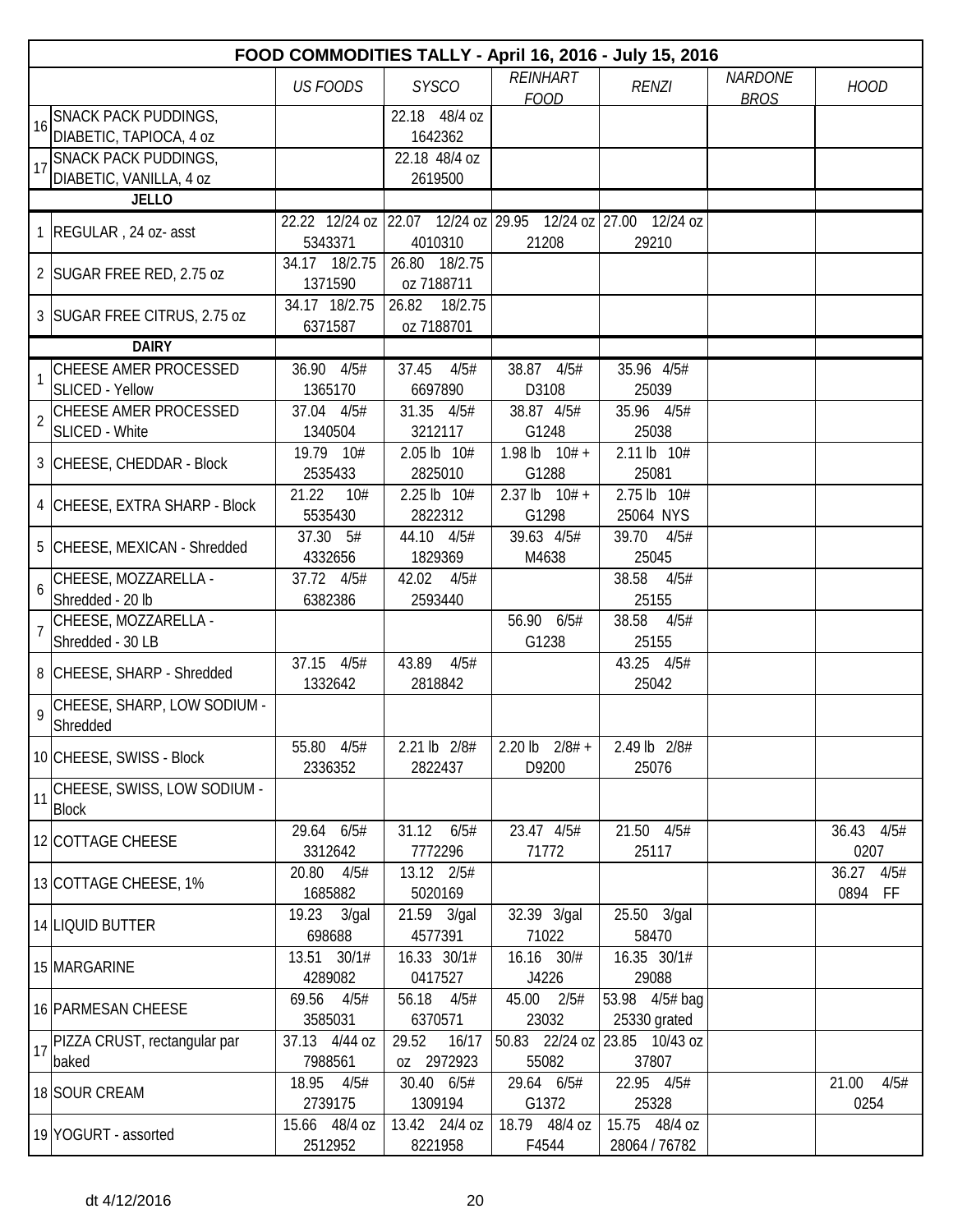|                | FOOD COMMODITIES TALLY - April 16, 2016 - July 15, 2016 |                               |                                            |                                 |                              |                               |                            |  |
|----------------|---------------------------------------------------------|-------------------------------|--------------------------------------------|---------------------------------|------------------------------|-------------------------------|----------------------------|--|
|                |                                                         | <b>US FOODS</b>               | <b>SYSCO</b>                               | REINHART<br><b>FOOD</b>         | <b>RENZI</b>                 | <b>NARDONE</b><br><b>BROS</b> | <b>HOOD</b>                |  |
|                | 20 YOGURT, LIGHT - assorted flavors                     | 18.34<br>48/4 oz<br>3998283   | 18.10 48/4 oz<br>7849706                   |                                 |                              |                               |                            |  |
|                | 21 YOGURT, VANILLA, 2-5 lb                              | 15.72 4/5#<br>7851629         | 23.83 6/4#<br>6472502                      | 12.46 6/2#<br>G1378             | 13.00 6/32 oz<br>76516       |                               | 19.50<br>6/2#<br>51411     |  |
|                | 22 YOGURT, VANILLA, 4-6 oz                              |                               | 8.00 12/6 oz<br>9903576                    |                                 | 12/6 oz<br>7.80<br>26137     |                               | 6.60<br>$12/6$ oz<br>55583 |  |
|                | <b>COOKIES &amp; CRACKERS</b>                           |                               |                                            |                                 |                              |                               |                            |  |
|                | COOKIES, CHOCOLATE CHIP,                                | 320/1<br>38.03                | 240/1.33<br>68.82                          | 30.15 170/1.5                   | 38.00 384/1 oz               |                               |                            |  |
|                | frozen ready to bake dough                              | oz 7201650                    | oz 1412642                                 | 17858<br>0Z                     | 51529                        |                               |                            |  |
| $\overline{2}$ | COOKIES, OATMEAL, frozen ready<br>to bake dough         | 40.87 320/1 oz<br>8201659     |                                            |                                 |                              |                               |                            |  |
| 3              | COOKIES, OATMEAL RAISIN,<br>frozen ready to bake dough  | 40.87 320/1 oz<br>8201659     | 240/1.33<br>68.85<br>oz 1412667            | 29.87<br>170/1.5<br>17868<br>0Z | 41.00 324/1 oz<br>51530      |                               |                            |  |
|                | COOKIES, PEANUT BUTTER,                                 | 40.87 320/1 oz 43.02 320/1 oz |                                            |                                 | 42.00 320/1 oz               |                               |                            |  |
| $\overline{4}$ | frozen ready to bake dough                              | 1201664                       | 7040520                                    |                                 | 39932                        |                               |                            |  |
|                | COOKIES, SUGAR, frozen ready to                         | 35.39 320/1 oz 35.95          | 320/1 oz                                   |                                 | 35.65 324/1 oz               |                               |                            |  |
| 5              | bake dough                                              | 9201658                       | 7040512                                    |                                 | 51531                        |                               |                            |  |
| 6              | COOKIES, WHITE CHIP                                     | 47.35<br>213/1.5              | 76.09                                      | 40.98<br>170/1.5                |                              |                               |                            |  |
|                | MACADAMIAN NUT, frozen ready to                         | oz 1247915                    | 240/1.33 oz                                | 17676<br>0Z                     |                              |                               |                            |  |
|                | 7 FIG NEWTONS                                           | 7007545                       | 46.08 120/2 oz   45.46 120/2 pk<br>4221461 |                                 | 46.25 120/2 oz<br>72051      |                               |                            |  |
|                | 8   FIG NEWTONS, individual package                     | 39.20<br>120/1<br>oz 9028655  | 36.85<br>120/1<br>oz 4220554               | 49.42 120/2 ct<br>25096         | 37.30 120/1 oz<br>72024      |                               |                            |  |
| 9              | <b>GRAHAM CRACKERS, individual</b><br>package           | 18.85<br>200/2 ct<br>1004852  | 20.30 200/2 ct<br>5278718                  | 23.26 200/2 ct<br>22796         | 20.05 200/2 ct<br>28125      |                               |                            |  |
|                | 10 LORNA DOONE COOKIE, individual<br>package            | 32.54 120/4 ct<br>8013021     | 31.83<br>120/1 oz<br>4125852               | 28.11<br>72 ct<br>38092         | 31.95 120/1 oz<br>4 ct 72022 |                               |                            |  |
|                | SALTINE - KRISPY, individual                            | 8.34 500/2 ct                 | 8.35 500/2 pk                              | 15.35<br>500/2 ct               | 9.50 500/2 pk                |                               |                            |  |
| 11             | package                                                 | 7945967                       | 4204996                                    | 21110                           | 73314                        |                               |                            |  |
|                | 12 SALTINES UNSALTED TOPS,                              | 13.92 300/2 ct                | 12.72 300/2                                |                                 | 15.17 500/2 pk               |                               |                            |  |
|                | individual package                                      | 8010951                       | pk 4114914                                 |                                 | 73312                        |                               |                            |  |
|                | 13 SUGAR FREE COOKIE, Chocolate,                        | 42.63 120/3 ct                |                                            |                                 | 28.45 106/.75                |                               |                            |  |
|                | individual package                                      | 3270170                       |                                            |                                 | oz 32509                     |                               |                            |  |
|                | 14 SUGAR FREE COOKIE, Lemon,<br>individual package      |                               |                                            |                                 | 28.45 106/.75<br>oz 32510    |                               |                            |  |
| 15             | SUGAR FREE COOKIE, Short                                |                               | 43.35 120/8 ct                             |                                 | 43.30 120/1 oz               |                               |                            |  |
|                | Bread, individual package<br><b>MISC</b>                |                               | 3294980                                    |                                 |                              |                               |                            |  |
|                |                                                         | 50.96 84/2 oz                 | 96/2 oz<br>45.03                           | 102.61<br>128/2                 | 52.40<br>84/2 oz             |                               |                            |  |
|                | 1 COFFEE, REGULAR, 2 oz                                 | 8565913                       | 4116158                                    | oz 10948                        | 71101                        |                               |                            |  |
|                | 2 COFFEE, DECAF 2 oz                                    | 54.27 84/2 oz<br>8565772      | 48.37<br>96/2 oz<br>4115739                | 63.56 64/2 oz<br>10462          | 49.25<br>84/2 oz<br>71216    |                               |                            |  |
| $\overline{3}$ | <b>BLACK PEPPER SHAKER -</b><br>disposable              | 48/1.5<br>34.02<br>oz 6492672 | 39.34<br>48/1.5<br>oz 4941555              |                                 | 38.04 48/1.5 oz<br>67161     |                               |                            |  |
|                | 4   GLUTEN FREE - BAGELS, asst                          |                               |                                            |                                 | 27.55 24/3.5 oz<br>51171     |                               |                            |  |
|                | 5 GLUTEN FREE - BREAD                                   | 28.69 32/3 oz<br>7617848      | 51.37 6/30 oz<br>0505624                   |                                 | 47.90 12/14 oz<br>10377      |                               |                            |  |
|                | 6   GLUTEN FREE - CHEX CEREAL                           |                               |                                            |                                 | 29.85 96/1 oz<br>84166       |                               |                            |  |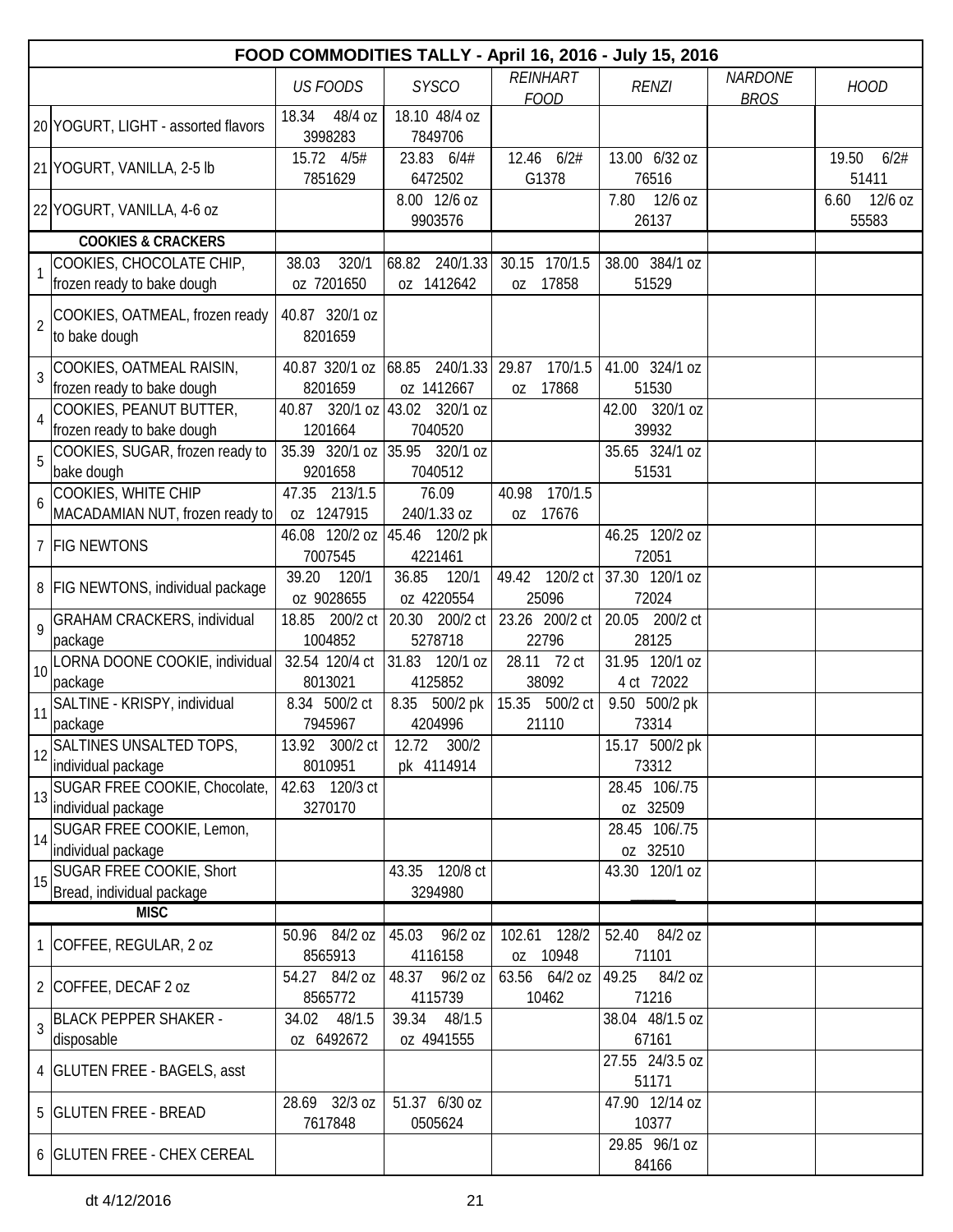|    |                                                     |                                                |                                       |                                | FOOD COMMODITIES TALLY - April 16, 2016 - July 15, 2016 |                               |                          |
|----|-----------------------------------------------------|------------------------------------------------|---------------------------------------|--------------------------------|---------------------------------------------------------|-------------------------------|--------------------------|
|    |                                                     | <b>US FOODS</b>                                | <b>SYSCO</b>                          | <b>REINHART</b><br><b>FOOD</b> | <b>RENZI</b>                                            | <b>NARDONE</b><br><b>BROS</b> | <b>HOOD</b>              |
|    | <b>GLUTEN FREE - FROZEN</b><br>SHERBERT, asst       | 28.26 96/4 oz<br>2519759 lime /<br>7515463 rsp |                                       |                                | 28.19 96/4 oz<br>93580-93578                            |                               |                          |
|    | 8 GLUTEN FREE - MUFFINS, asst                       |                                                |                                       |                                | 40.06 36/3 oz<br>51170                                  |                               |                          |
|    | 9 KOSHER - BREAD                                    |                                                | 19.18<br>10/36<br>oz 2492199          |                                |                                                         |                               |                          |
|    | 10 KOSHER - CHOW MEIN DINNER                        |                                                |                                       |                                |                                                         |                               |                          |
|    | 11 KOSHER - CHICKEN DINNER                          |                                                |                                       |                                |                                                         |                               |                          |
|    | 12 KOSHER - CHICKEN LEG DINNER                      |                                                |                                       |                                |                                                         |                               |                          |
|    | 13 KOSHER - COLD CUTS                               |                                                |                                       |                                |                                                         |                               |                          |
|    | 14 KOSHER - FISH DINNER                             |                                                | 32.02 6/12 oz<br>5735768              |                                |                                                         |                               |                          |
|    | 15 KOSHER - POT ROAST DINNER                        |                                                | 33.57 6/12 oz<br>5735749              |                                |                                                         |                               |                          |
| 16 | KOSHER - SALISBURY STEAK<br><b>DINNER</b>           |                                                |                                       |                                |                                                         |                               |                          |
|    | 17 KOSHER - SLICED CHEESE                           |                                                |                                       |                                |                                                         |                               |                          |
|    | $18$ KOSHER - SPAGHETTI &<br><b>MEATBALL DINNER</b> |                                                | 32.00 6/13 oz<br>5574410              |                                |                                                         |                               |                          |
|    | 19 KOSHER - TURKEY DINNER                           |                                                | 32.02 6/12 oz<br>5735756              |                                |                                                         |                               |                          |
|    | 20 READY MADE BISCUITS - 3"                         | 24.54<br>oz 8317158                            | 120/2.25 24.02 120/2.25<br>oz 5622873 |                                | 28.04 120/2 oz<br>28471                                 |                               |                          |
|    | 21 READY MADE BISCUITS - 2"                         | 22.44 175/1 oz   24.02 120/2.25<br>3317971     | oz 5622873                            |                                | 22.90 175/1 oz<br>51004                                 |                               |                          |
|    | 22 SALT SHAKER - disposable                         | 9.60 48/4 oz<br>5492673                        | 11.55 48/4 oz<br>4941548              |                                | 10.11 48/4 oz<br>67160                                  |                               |                          |
|    | 23 SPRAY COATING (pan)                              | 8.12 6/16.5 oz<br>8328700                      | 6/17 oz<br>.11<br>4135380             | 18.28<br>$6/17$ oz<br>87708    | 13.01 6/17 oz<br>66422                                  |                               |                          |
|    | 24 TORTILLA CHIPS                                   | 12.13 8/16 oz<br>5911201                       | 15.39 6/2#<br>2272690                 | 12.98 8/16 oz<br>P6574         | $7.75$ $3/2#$<br>60054                                  |                               |                          |
|    | 25 TORTILLA SHELLS                                  | 18.82 6/120 ct 17.57 24/12 ct<br>2091262       | 2385748                               | 11.40 8/25 ct<br>66074         | 10.00 200/5.25"<br>60052                                |                               |                          |
|    | <b>MILK</b>                                         |                                                |                                       |                                |                                                         |                               |                          |
|    | 1 WHOLE MILK, gal                                   |                                                | 17.56 4/ gal<br>2327740               | 13.24 4/gal<br>J4458           |                                                         |                               | 14.80 4/gal<br>0320      |
|    | 2 WHOLE MILK, 1/2 gal                               |                                                | 22.99 9/.5 gal<br>0653275             | 15.24 9/.5 gal<br>J9324        |                                                         |                               | 18.27 9/.5 gal<br>0189   |
|    | 3 WHOLE MILK, 8 oz                                  |                                                | 6.70 20/8 oz<br>9164195               | 9.95 50/8 oz<br>J9318          |                                                         |                               | 12.95 50/8 oz<br>1551    |
|    | 4 SKIM MILK, 1/2 gal                                |                                                | 11.93 12/qt<br>2543767                | 13.15 9/.5 gal<br>J4460        |                                                         |                               | 17.10 9/.5 gal<br>1059   |
|    | 5 SKIM MILK, 8 oz                                   |                                                | 5.73 20/8 oz<br>9164161               | 8.22 50/8 oz<br>J9340          |                                                         |                               | 10.70<br>50/8 oz<br>1554 |